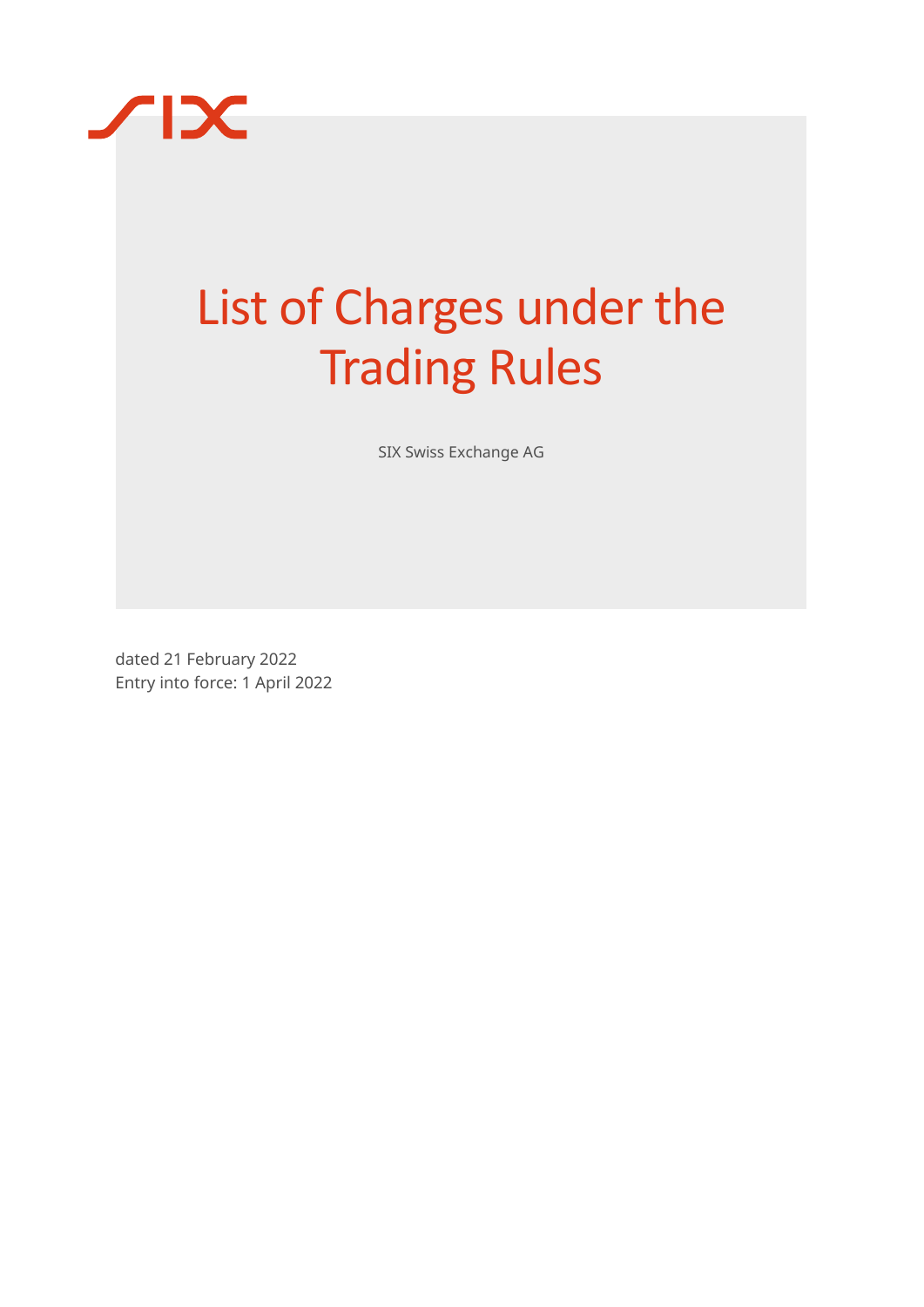# **Table of contents**

| 1              |  |
|----------------|--|
| 1.1            |  |
| 1.2            |  |
| 1.3            |  |
| $\overline{2}$ |  |
| 3              |  |
| 3.1            |  |
| 3.2            |  |
| 3.3            |  |
| 3.4            |  |
| 3.5            |  |
| 3.6            |  |
| 3.7            |  |
| $\overline{4}$ |  |
| 5              |  |
| 5.1            |  |
| 5.2            |  |
| 5.3            |  |
| 5.4            |  |
| 6              |  |
| $\overline{7}$ |  |
| 7.1            |  |
| 7.2            |  |
| 7.3            |  |
| 7.4            |  |
| 7.4.1          |  |
| 7.4.2          |  |
| 7.4.3          |  |
| 7.4.4<br>7.4.5 |  |
| 7.5            |  |
| 8              |  |
| 8.1            |  |
| 8.2            |  |
| 8.3            |  |
| 8.4            |  |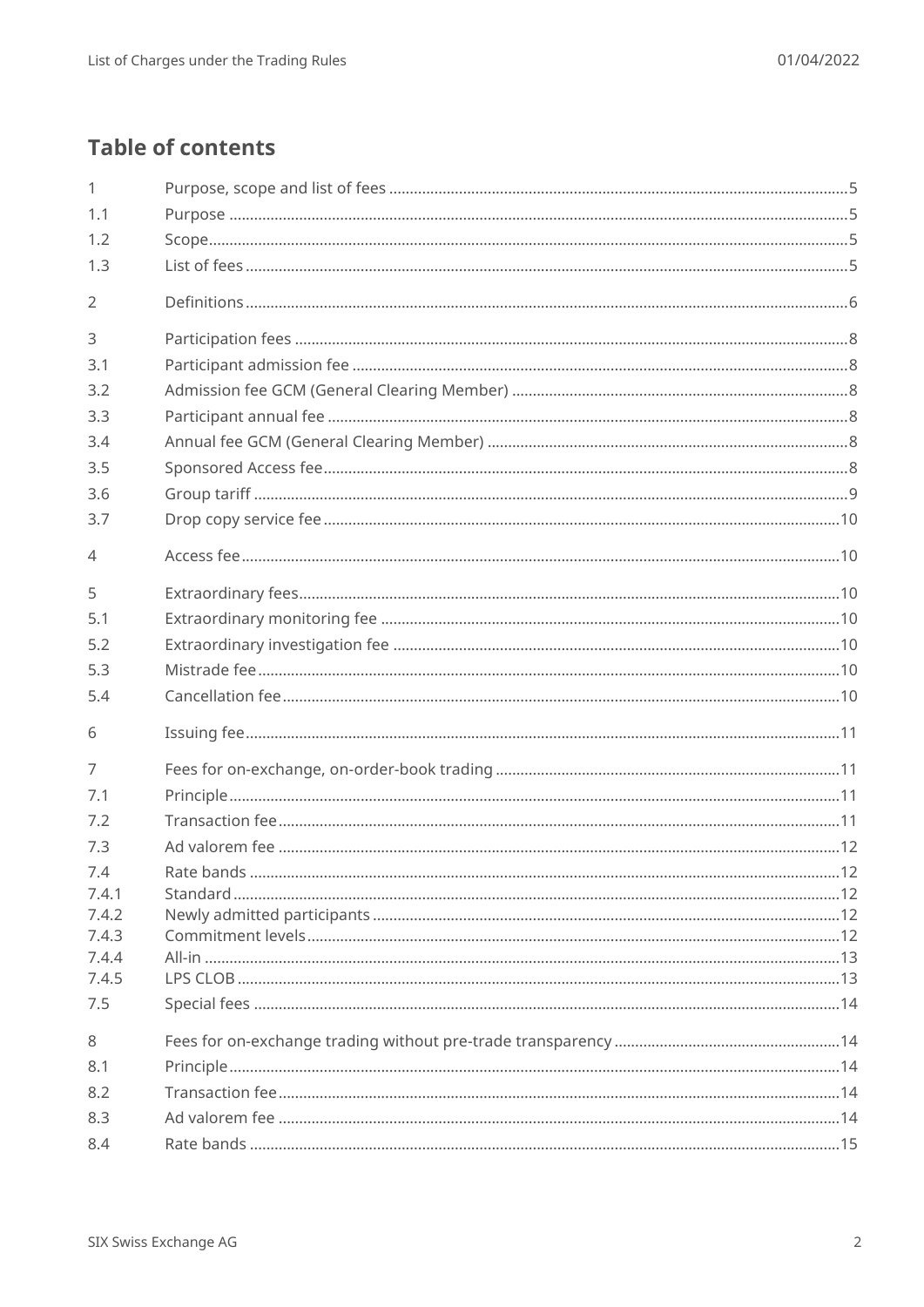| 8.4.1<br>8.4.2<br>8.4.3<br>8.4.4<br>8.4.5 |  |
|-------------------------------------------|--|
| 9                                         |  |
| 9.1                                       |  |
| 9.2                                       |  |
| 9.3                                       |  |
| 9.4                                       |  |
| 9.4.1<br>9.4.2                            |  |
| 9.4.3                                     |  |
| 9.4.4                                     |  |
| 9.4.5                                     |  |
| 9.5                                       |  |
| 10                                        |  |
| 10.1                                      |  |
| 10.2                                      |  |
| 10.3                                      |  |
| 10.4                                      |  |
| 11                                        |  |
| 11.1                                      |  |
|                                           |  |
| 11.2                                      |  |
| 11.3                                      |  |
| 11.4                                      |  |
| 12                                        |  |
| 12.1                                      |  |
| 12.2                                      |  |
| 12.3                                      |  |
| 13                                        |  |
| 13.1                                      |  |
| 13.2                                      |  |
|                                           |  |
|                                           |  |
|                                           |  |
|                                           |  |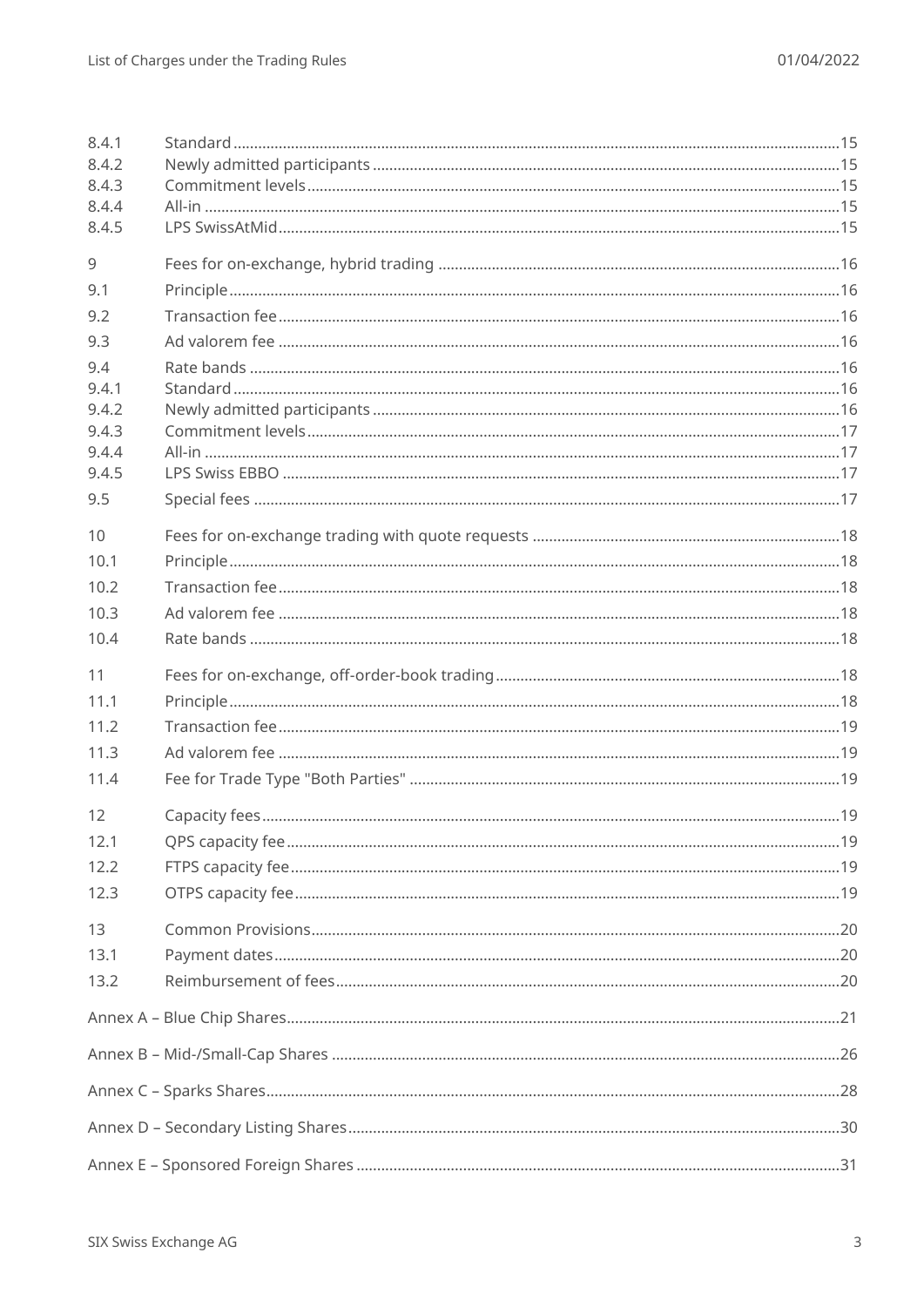| Annex M - Fees for on-exchange trading without pre-trade transparency in SwissAtMid45 |  |
|---------------------------------------------------------------------------------------|--|
|                                                                                       |  |
| Annex O - Fees for on-exchange trading with quote requests in Quote on Demand51       |  |
|                                                                                       |  |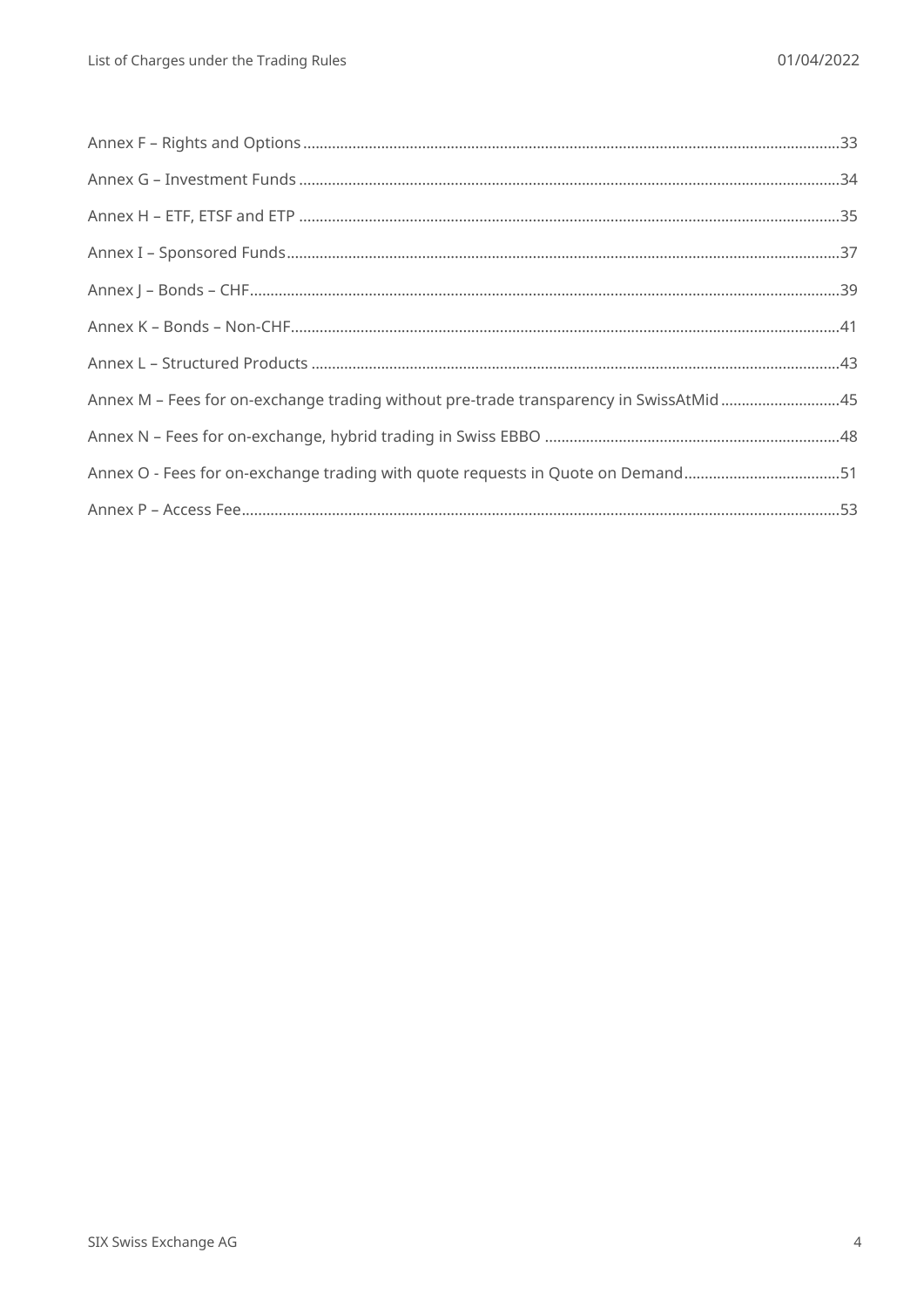# <span id="page-4-0"></span>**1 Purpose, scope and list of fees**

#### <span id="page-4-1"></span>**1.1 Purpose**

<sup>1</sup> According to Clause 4.7 of the Trading Rules, the participant must pay all charges and costs.

<sup>2</sup> The Exchange may waive all or parts of fees and costs, providing it continues to treat all participants equally.

### <span id="page-4-2"></span>**1.2 Scope**

This List of Charges under the Trading Rules applies to all participants, as well as further persons who have submitted themselves to the rules and regulations of the Exchange.

### <span id="page-4-3"></span>**1.3 List of fees**

This List of Charges under the Trading Rules governs the following fees:

- ‒ Participation fees
	- Admission fee
	- ‒ Annual participation fee
	- Sponsored Access fee
	- ‒ Group tariff
	- Drop copy service fee
- ‒ Access fee
- ‒ Extraordinary fees
	- Monitoring fee
	- ‒ Investigation fee
	- ‒ Mistrade fee
	- ‒ Cancellation fee
- Issuing fee
- ‒ Fees for on-exchange, on-order-book trading
	- ‒ Transaction fee
	- Ad valorem fee
	- ‒ Special fees
- Fees for on-exchange trading without pre-trade transparency
	- ‒ Transaction fee
	- ‒ Ad valorem fee
- Fees for on-exchange, hybrid trading
	- ‒ Transaction fee
	- Ad valorem fee
	- ‒ Special fees
- Fees for on-exchange trading with quote requests
	- ‒ Transaction fee
	- Ad valorem fee
- Fees for on-exchange, off-order-book trading
	- ‒ Transaction fee
	- Ad valorem fee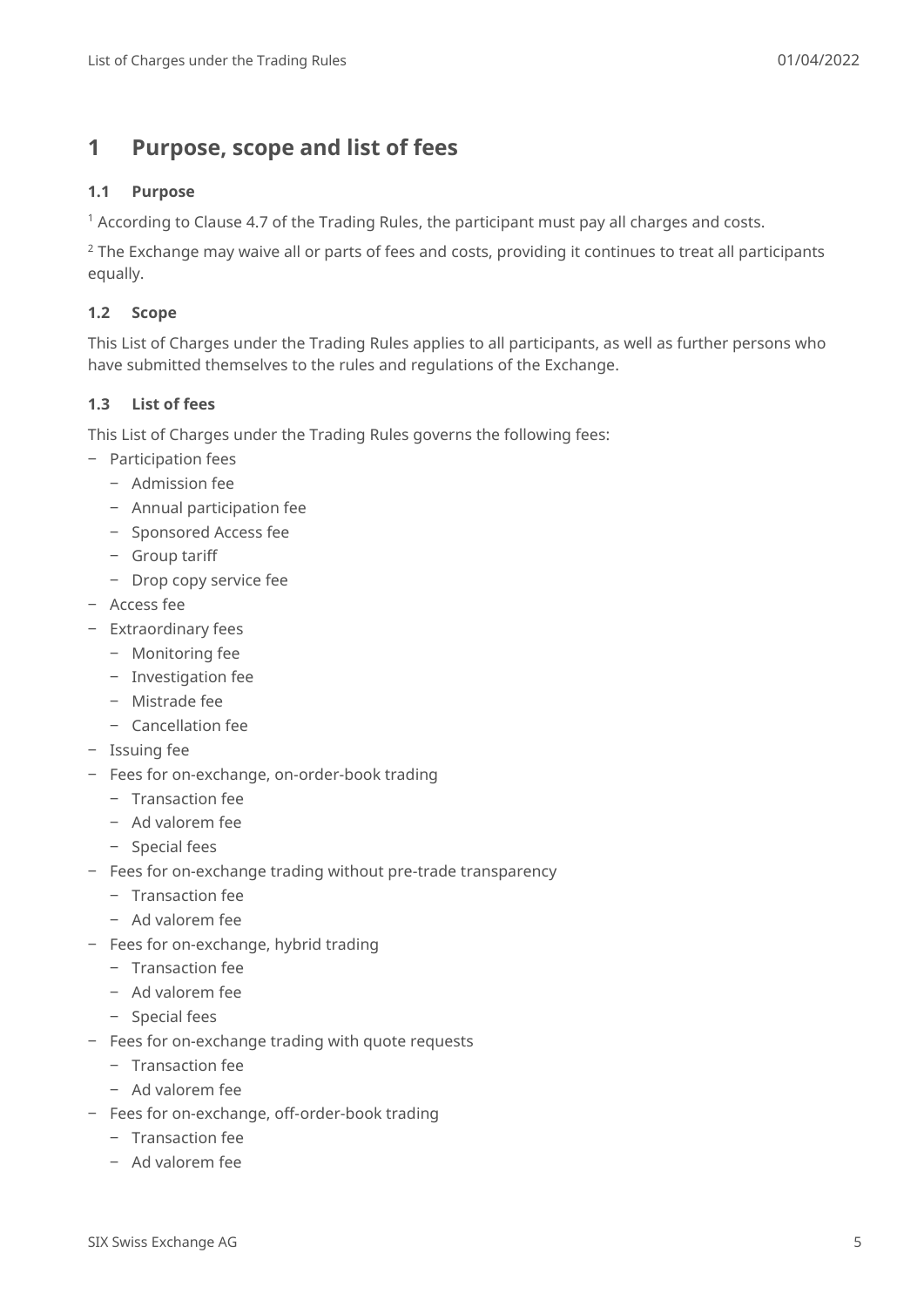- Fee for Trade Type "Both Parties"
- ‒ Capacity fees
	- QPS capacity fee
	- ‒ FTPS capacity fee
	- OTPS capacity fee

# <span id="page-5-0"></span>**2 Definitions**

The following definitions are used in this List of Charges under the Trading Rules:

| Trade                              | (Partial) execution of an order.                                                                                                                                                                                                                        |
|------------------------------------|---------------------------------------------------------------------------------------------------------------------------------------------------------------------------------------------------------------------------------------------------------|
| Ad-valorem fee                     | The ad valorem fee depends on the transaction volume.                                                                                                                                                                                                   |
| Aggressor                          | Order that executes against an order already in the order book (continuous trading).                                                                                                                                                                    |
| Connectivity                       | Network set-up which consists of one or two self-redundant accesses.                                                                                                                                                                                    |
| Access                             | Connection of physical data line to the Exchange network.                                                                                                                                                                                               |
| Access fee                         | The Exchange levies a monthly access fee per connection to the Exchange system.<br>This differs depending on the type of connectivity chosen and is payable irrespective<br>of trading activity.                                                        |
| ASP                                | Application Service Provider.                                                                                                                                                                                                                           |
| Auction execution                  | An auction execution results when an order is executed during an auction.                                                                                                                                                                               |
| Admission fee                      | The Exchange may charge new participants and GCMs a one-off fee.                                                                                                                                                                                        |
| Order                              | An order to buy or sell a security. Orders entered via the STI are designated as STI Or-<br>ders, and those entered via the OTI are designated as OTI Orders.                                                                                           |
| Extraordinary monitoring<br>fee    | The Exchange charges participants a fee if they give cause for extraordinary monitor-<br>ing.                                                                                                                                                           |
| Extraordinary investigation<br>fee | The Exchange charges participants a fee if they give cause for extraordinary investi-<br>gation.                                                                                                                                                        |
| Exchange                           | SIX Swiss Exchange AG                                                                                                                                                                                                                                   |
| bp                                 | Basis points (1/100th of a percentage point).                                                                                                                                                                                                           |
| <b>CHF</b>                         | Swiss francs                                                                                                                                                                                                                                            |
| <b>Co-Location Access</b>          | Access in co-location data centre of the Exchange to connect client infrastructure<br>hosted either in co-location or located in the Zurich metro area.                                                                                                 |
| Commitment levels                  | Discount bands relating to the ad valorem fee; dependent on the participant reaching<br>a certain minimum monthly fee volume.                                                                                                                           |
| Issuing fee                        | The Exchange charges a fee on certain issues of securities admitted to trading on SIX<br>Swiss Exchange AG.                                                                                                                                             |
| FTPS capacity fee                  | Each participant can buy trading capacity in the form of FIX transactions (STI orders)<br>per second (FTPS). The Exchange charges a fee for this.                                                                                                       |
| Group                              | A group is considered to be all participants that are in a 100% parent/subsidiary rela-<br>tionship or are legally held by a joint holding company and the investment must be<br>consolidated in the consolidated financial statements.                 |
| <b>GCM</b>                         | General Clearing Member; fulfills the function of GCM for participants which are no<br>clearing members of a central counterparty recognised by the Exchange.                                                                                           |
| In limit                           | Resting Order with price type "Market" or "Limit" and the order price is equal or better<br>(buy limit is equal or greater or sell limit is equal or smaller) than the midpoint price<br>of the Central Limit Order Book of the corresponding security. |
| <b>ISP</b>                         | Infrastructure Service Provider, meaning a telecommunications service provider.                                                                                                                                                                         |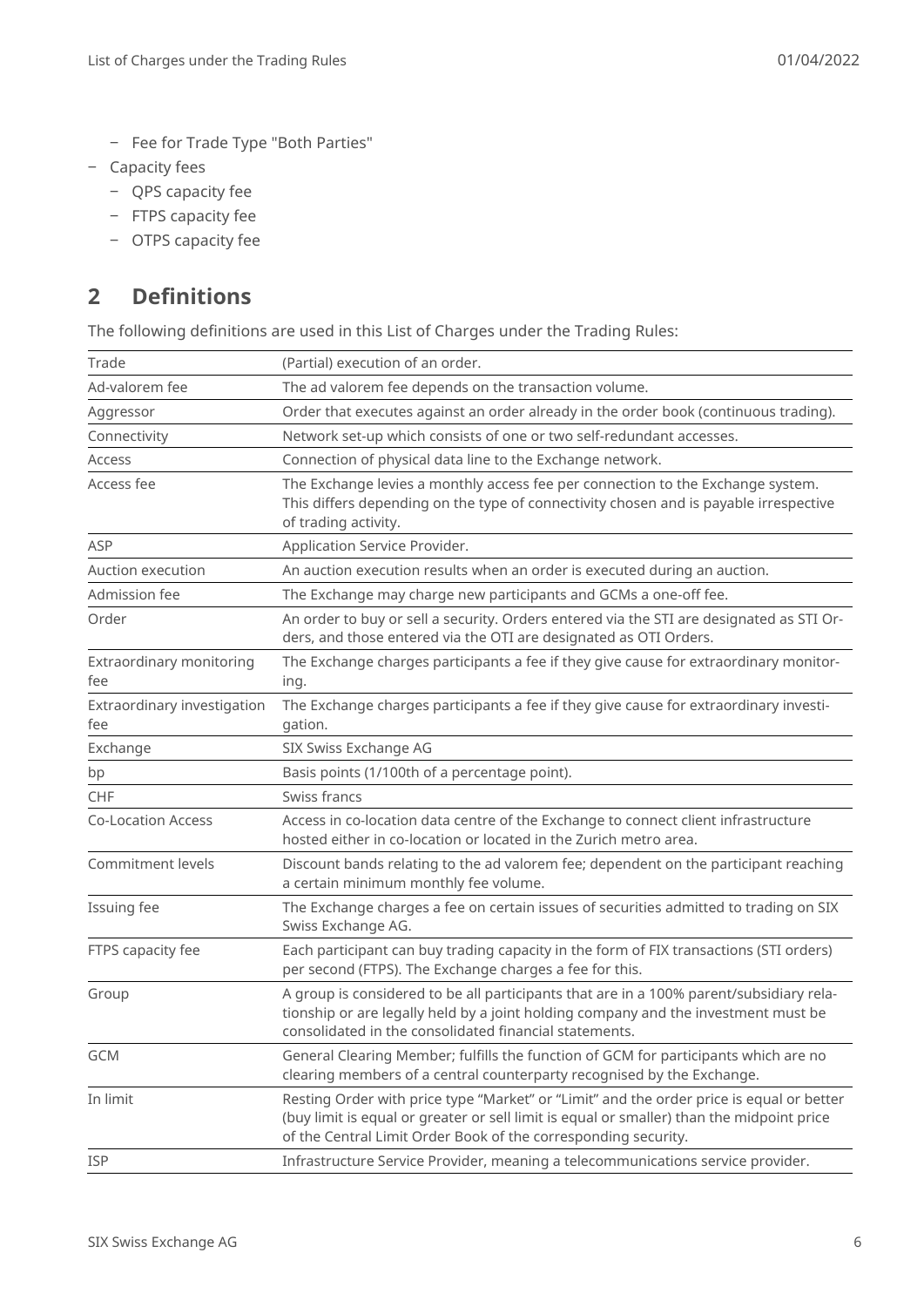| <b>ISV</b>                        | Independent Software Vendor                                                                                                                                                                                                                                                                                                                                                                                        |
|-----------------------------------|--------------------------------------------------------------------------------------------------------------------------------------------------------------------------------------------------------------------------------------------------------------------------------------------------------------------------------------------------------------------------------------------------------------------|
| Client                            | Participants, Application Service Providers (ASP), Independent Software Vendors (ISV),<br>Infrastructure Service Providers (ISP) and market data vendors/recipients.                                                                                                                                                                                                                                               |
| Liquidity provider                | A participant submitting buy and sell orders by way of orders and quotes in accord-<br>ance with agreed liquidity requirements.                                                                                                                                                                                                                                                                                    |
| LPS                               | Liquidity Provider Scheme; discount bands relating to the transaction fee and ad val-<br>orem fee as well as the capacity fee, which are dependent on the fulfilment of certain<br>requirements.                                                                                                                                                                                                                   |
| Market maker                      | A participant submitting buy and sell orders by way of quotes and in accordance with<br>trading segment-specific requirements, and which has also concluded a market<br>maker agreement.                                                                                                                                                                                                                           |
| Minimum Activity Charge<br>(MAC)  | The MAC represents the difference between the defined minimum fee volume and<br>the eligible fee volume.                                                                                                                                                                                                                                                                                                           |
| Optical link                      | Optical access/fibre-optic connection.                                                                                                                                                                                                                                                                                                                                                                             |
| OTPS capacity fee                 | Each participant can buy trading capacity in the form of OUCH transactions (OTI or-<br>ders) per second (OTPS). The Exchange charges a fee for this.                                                                                                                                                                                                                                                               |
| Poster                            | An order which comes to execution from the order book (in the continuous trading<br>Exchange period).                                                                                                                                                                                                                                                                                                              |
| <b>Proximity Service Provider</b> | Infrastructure service provider with location close to the Exchange data centre.                                                                                                                                                                                                                                                                                                                                   |
| QPS capacity fee                  | Each market maker and liquidity provider can buy dedicated capacity or shared ca-<br>pacity for individual trading segments in the form of quotes per second (QPS) ("QTI<br>Quotes"). The Exchange charges a fee for this.                                                                                                                                                                                         |
| Quote                             | A quote is a limited order to buy or sell (one-sided quote) or a pair of limited orders to<br>buy and sell (two-sided quote). Quotes entered via the QTI are designated as QTI<br>Quotes. Quotes are given by market makers and liquidity providers in trading seg-<br>ments that operate according to the corresponding market or fee model.                                                                      |
| <b>Resting Order</b>              | Normal Order with validity good-for-day or good-till date, or Normal Order with rout-<br>ing instruction SWMB.                                                                                                                                                                                                                                                                                                     |
| <b>SCAP</b>                       | The SIX Common Access Portal, i.e. the technical infrastructure used to access ser-<br>vices offered by SIX Swiss Exchange AG.                                                                                                                                                                                                                                                                                     |
| Immediate Order                   | Normal Order with validity fill-or-kill or immediate-or-cancel, or Normal Order with<br>routing instruction SWMX.                                                                                                                                                                                                                                                                                                  |
| Sponsored Access                  | Sponsored Access (SA) refers to an arrangement through which a participant of the<br>Exchange facilitates the submission of client orders to the Exchange by permitting cli-<br>ents to transmit orders electronically and directly to the Exchange under the Sponsor-<br>ing Participant's member ID without the orders being routed through the Sponsoring<br>Participant's internal electronic trading systems. |
| Sponsored User                    | Sponsored User means a client of a Sponsoring Participant that has been permitted<br>Sponsored Access to the Exchange by a Sponsoring Participant.                                                                                                                                                                                                                                                                 |
| <b>Sponsoring Participant</b>     | Sponsoring Participant means a participant of the Exchange that permits clients<br>Sponsored Access to the Exchange.                                                                                                                                                                                                                                                                                               |
| Turnover                          | Buy and sell turnover                                                                                                                                                                                                                                                                                                                                                                                              |
| <b>TAL</b>                        | Trading-At-Last period without pre-trade transparency in the Central Limit Order<br>Book after the Closing Auction in which orders are executed at the closing price de-<br>termined in the Closing Auction.                                                                                                                                                                                                       |
| Partial fulfilment                | Fulfilment of 80% of the cumulative requirements for the application of the LPS tariff.<br>The participant is granted two partial fulfilments per calendar year.                                                                                                                                                                                                                                                   |
| Participation fee                 | The Exchange charges each participant an annual fee.                                                                                                                                                                                                                                                                                                                                                               |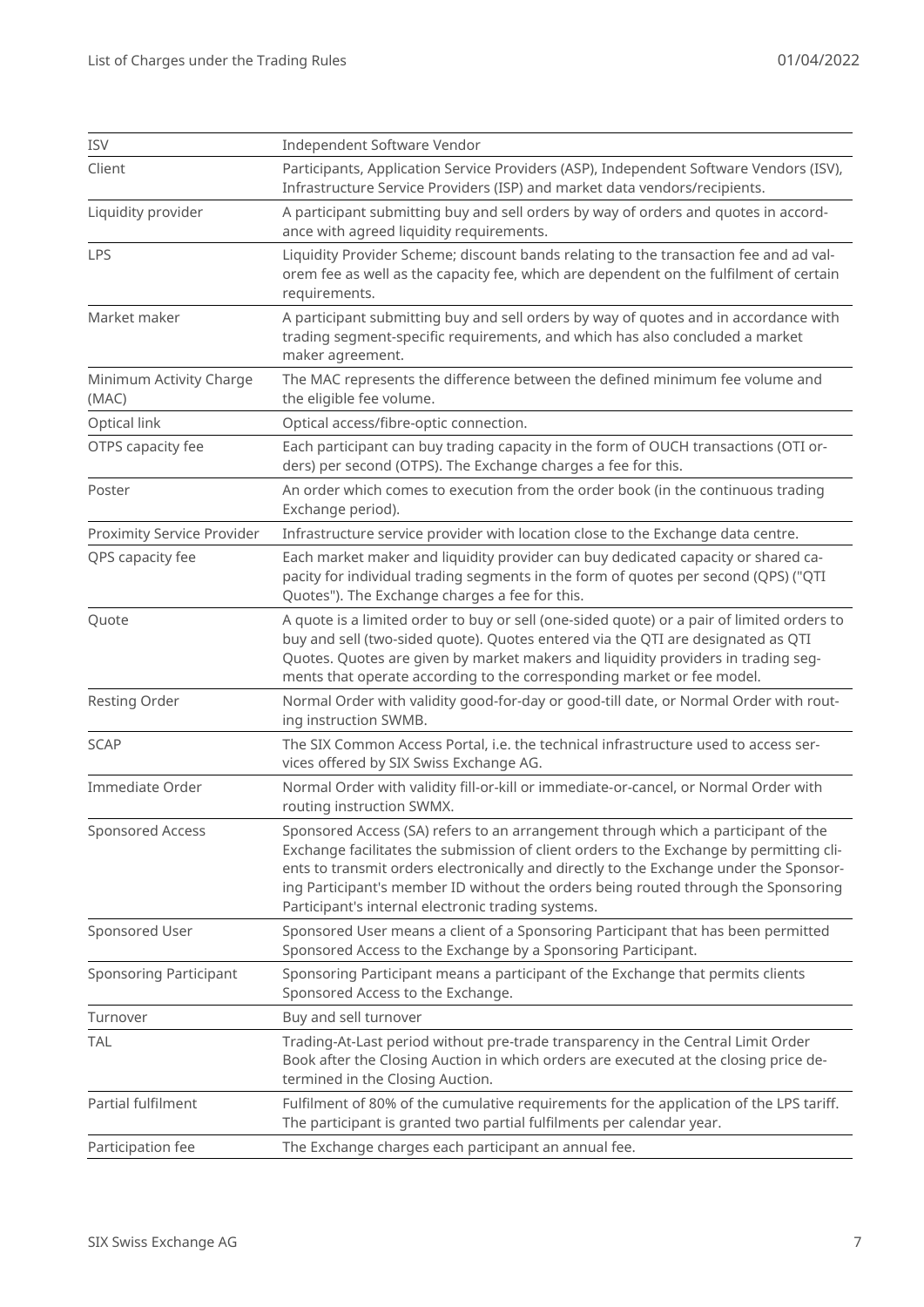| Participant            | Participant of the Exchange.                                                                                                                                                                                 |
|------------------------|--------------------------------------------------------------------------------------------------------------------------------------------------------------------------------------------------------------|
| Transaction            | Execution of an order. When an order is executed in several tranches (partial execu-<br>tions), all tranches of the order on the same trading day are collated into a single<br>transaction.                 |
| <b>Transaction fee</b> | The Exchange charges a fee for all on-order-book and off-order-book transactions.<br>This fee is payable per transaction and participant. The level of this fee depends on<br>the trading segment concerned. |

# <span id="page-7-0"></span>**3 Participation fees**

#### <span id="page-7-1"></span>**3.1 Participant admission fee**

<span id="page-7-2"></span>The Exchange does not collect an admission fee from its participants.

#### **3.2 Admission fee GCM (General Clearing Member)**

<sup>1</sup> The one-off admission fee payable to the Exchange is CHF 5,000 per GCM.

<sup>2</sup> The Exchange may reduce or waive the one-off admission fee if the GCM is a participant of the Exchange.

<sup>3</sup> Participants must remit the one-off admission fee before starting to trade on the Exchange.

<sup>4</sup> No full or partial reimbursements of the one-off admission fee will be made.

#### <span id="page-7-3"></span>**3.3 Participant annual fee**

<sup>1</sup> The Exchange charges participants an annual fee of CHF 20,000 each. The fee is charged on a monthly basis. Should participation begin or end during a year, this fee is levied pro-rata.

 $2$  For new participants, the annual fee for the first 12 months since the date they started trading on the Exchange is waived.

<sup>3</sup> Should the participant cancel its membership during the first 12 months since the date it started trading on the Exchange, the waiver pursuant to paragraph 2 will not apply.

#### <span id="page-7-4"></span>**3.4 Annual fee GCM (General Clearing Member)**

<sup>1</sup> The annual fee per GCM is CHF 5,000 each. Should participation begin or end during a year, this fee is levied pro-rata.

<span id="page-7-5"></span> $2$  The Exchange may reduce or waive the annual fee if the GCM is a participant of the Exchange.

#### **3.5 Sponsored Access fee**

<sup>1</sup> All of the Sponsored Access fees that are charged by the Exchange, as specified below, are exclusive of value-added taxes.

<sup>2</sup> Sponsoring Participants that permit a Sponsored User Sponsored Access to the Exchange are subject to a monthly Sponsored Access fee of CHF 1,000 per Sponsored User.

<sup>3</sup> The Exchange provides one Sponsored Access drop copy feed per Sponsored User free of charge. Each additional drop copy feed is subject to a monthly charge of CHF 750 per Sponsored User.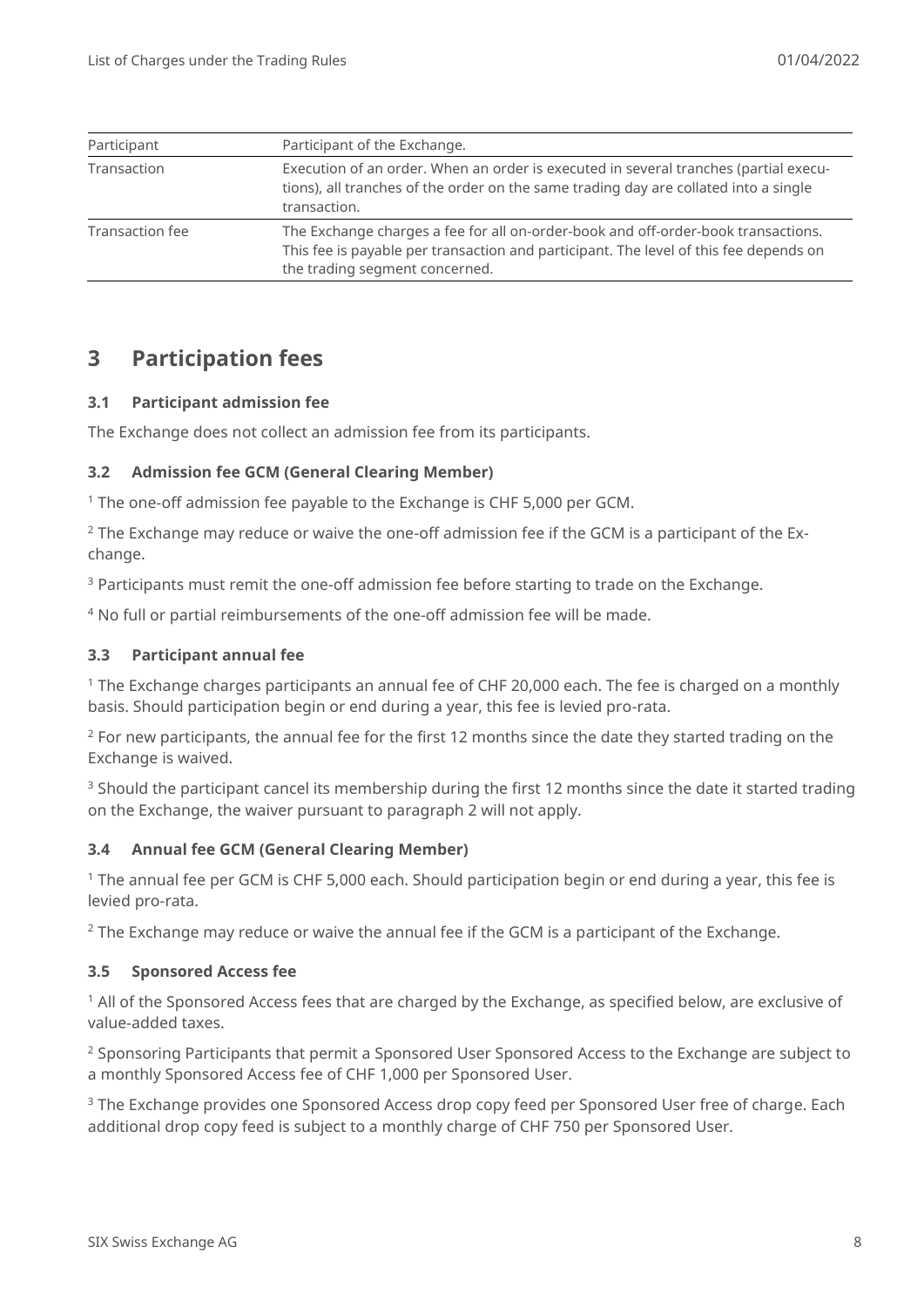<sup>4</sup> The Exchange provides the Sponsoring Participant three "RiskXposure Graphical User Interfaces" free of charge to monitor all Sponsored Access flow from its Sponsored Users. Each additional "RiskXposure Graphical User Interface" is subject to a monthly charge of CHF 250. The Exchange reserves the right to limit the number of "RiskXposure Graphical User Interfaces" per Sponsoring Participant.

### <span id="page-8-0"></span>**3.6 Group tariff**

<sup>1</sup> Multiple participants that all belong 100% to the same group may apply for the group tariff. With the application the participant must submit an organisational chart of the enterprise or group or an equivalent document that discloses the 100 percent connection of all participants in a group as evidence. The Exchange will approve the application provided the participants can prove that they fulfil the conditions of this paragraph. The participants in a group register a person responsible for the group tariff with the Exchange.

<sup>2</sup> All participants in a group choose the same rate band according to the Clause [7.4](#page-11-1) of this List of Charges under the Trading Rules and the same type of tariff (asymmetrical or balanced).

<sup>3</sup> Participants who have chosen the tariff for newly admitted participants according to the Clause [7.4.2](#page-11-3) of this List of Charges under the Trading Rules may only request the group tariff after three months.

4 If the participants in a group choose a commitment level as the rate band according to Clause [7.4.3](#page-11-4) of this List of Charges under the Trading Rules, all participants in the group contribute conjointly towards achieving the monthly defined minimum fee volumes for the chosen commitment level. If the participants in a group do not achieve the commitment level defined for the chosen rate band together, they must pay the monthly Minimum Activity Charge (MAC) according to Clause [7.4.3](#page-11-4) paras. [2](#page-11-5) and [3.](#page-11-6) The MAC owed is charged to the participants in a group in relation to their eligible fee volume actually generated according to Clause [7.4.3](#page-11-4) para. [4.](#page-11-7)

5 If the participants in a group choose a LPS tariff as the rate band according to Clause [7.4.5,](#page-12-1) Clause [8.4.5](#page-14-5) or Clause [9.4.5](#page-16-2) of this List of Charges under the Trading Rules, all participants in the group can conjointly contribute to the fulfillment of the monthly requirements on an accumulative basis for the applicability of the corresponding LPS tariff. The standard tariff or chosen commitment level tariff is applicable on a subsidiary basis if the group fails to meet the requirements for the LPS tariff. This does not apply to partial fulfilments.

<sup>6</sup> The free FIX connections and free FIX transactions per second (FTPS) according to the Clause [7.1](#page-10-2) and the free OUCH transactions per second (OTPS) according to Clause [7.2.2](#page-55-0) in [Annex P](#page-52-0) of this List of Charges under the Trading Rules are valid for all participants in a group together. If participants in a group increase the FIX connections, the FTPS capacity or the OTPS capacity, the monthly fees incurred are charged to the participants in a group in relation to their actually allocated FIX connections, FTPS capacity or OTPS capacity.

<sup>7</sup> Participants in a group that have chosen the group tariff are subject to a monthly group tariff service fee of CHF 650 per participant. The group tariff service fee is exclusive of value-added taxes.

<sup>8</sup> Changes of the group tariff are possible with effect from the beginning of any given month. They must be notified to the Exchange in writing using the corresponding notification form at least three calendar days in advance.

 $9$  All participants with a group tariff agree to share the fee-related information within the group.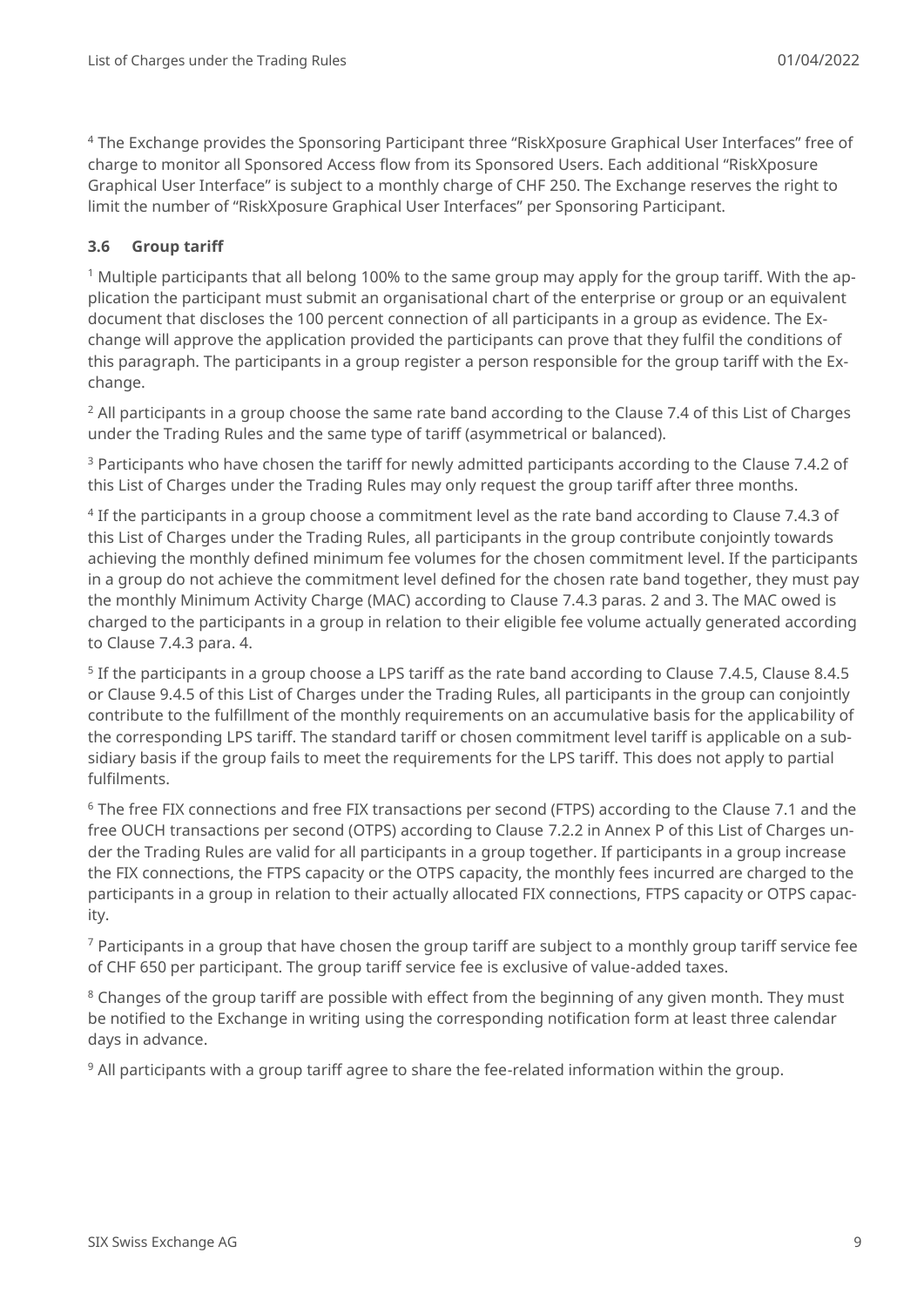### <span id="page-9-0"></span>**3.7 Drop copy service fee**

<sup>1</sup> The Exchange provides participants with a pre- and post-trade drop copy service. This service is subject to an annual fee of CHF 30,000 per participant. The fee is charged on a monthly basis.

 $2$  The drop copy service fee is exclusive of value-added taxes.

<span id="page-9-1"></span><sup>3</sup> No full or partial reimbursements of the drop copy service fee will be made.

# **4 Access fee**

<sup>1</sup> The Exchange charges a monthly access fee for each access to the Exchange system. This fee is charged irrespective of the number of participants accessing the platform via that connection.

 $2$  The applicable rates are set out in [Annex P](#page-52-0) to this List of Charges under the Trading Rules.

<sup>3</sup> All of the access fees charged by the Exchange, as specified below and in the Annexes, are exclusive of value-added taxes.

# <span id="page-9-2"></span>**5 Extraordinary fees**

All of the extraordinary fees that are charged by the Exchange, as specified below, are exclusive of valueadded taxes.

#### <span id="page-9-3"></span>**5.1 Extraordinary monitoring fee**

The Exchange charges participants a monitoring fee if they give cause for an extraordinary monitoring. This fee is determined by the complexity of the monitoring task and the time involved. It is subject to a minimum charge of CHF 1,000.

#### <span id="page-9-4"></span>**5.2 Extraordinary investigation fee**

The Exchange charges participants an investigation fee if they give cause for an extraordinary investigation. This fee is determined by the complexity of the investigation and the time involved. It is subject to a minimum charge of CHF 1,000.

#### <span id="page-9-5"></span>**5.3 Mistrade fee**

The Exchange charges participants who have caused a trade to be declared null and void (mistrade), or the corresponding investigation, a fee of CHF 200.

#### <span id="page-9-6"></span>**5.4 Cancellation fee**

<sup>1</sup> The Exchange charges participants a fee of CHF 150 for entering and cancelling a trade or Trade Report on their behalf.

<sup>2</sup> The Exchange charges participants a fee of CHF 50 for cancelling a Trade Report.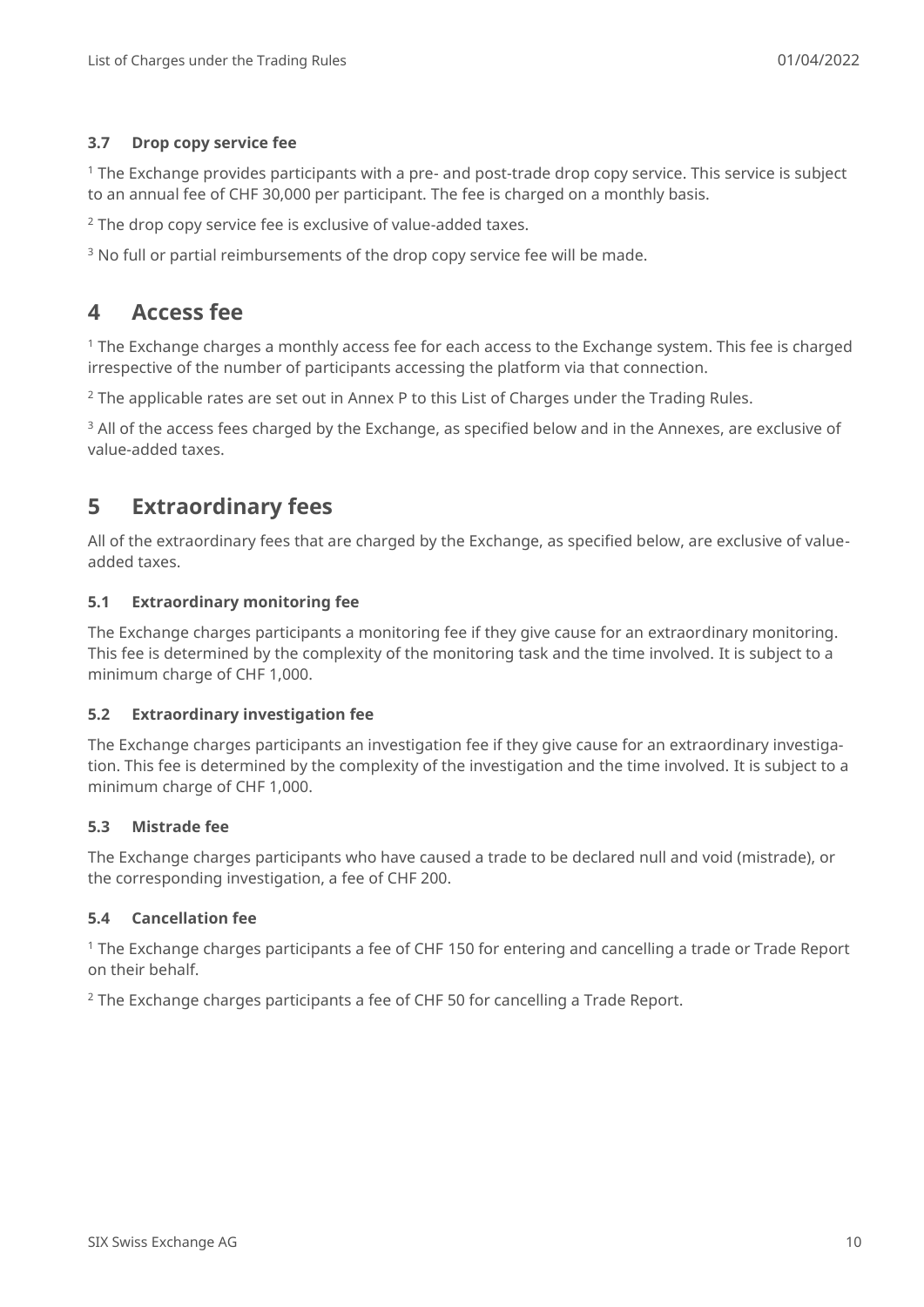# <span id="page-10-0"></span>**6 Issuing fee**

<sup>1</sup> The Exchange charges a fee on certain issues of securities admitted to trading on SIX Swiss Exchange AG. The following domestic (Swiss) issues are subject to this fee:

- a) Underwriting of Swiss bonds: the fee is payable by the securities firm that underwrites the securities upon issue (lead manager, syndicate head).
- b) Placement of Swiss bonds which are not underwritten (direct placement on a commission basis): the fee is payable by the securities firm that handles the placement.

2 Issues outside Switzerland are exempt from this fee.

<sup>3</sup> The fee is not levied on:

- a) the assignment and underwriting of sub-participations;
- b) allotments to subscribers;
- c) the issue of banks' medium-term notes;
- d) the issue of federal, cantonal or municipal medium-term notes;
- e) the issue of Swiss investment fund units;
- f) the issue of bonds from non-Swiss issuers;
- g) the issue of convertible capital and debt instruments by domestic borrowers to carry losses the case of insolvency measures described in Art. 126 et seqq. of the Ordinance on Capital Adequacy and Risk Diversification for Banks and Securities Firms (Capital Adequacy Ordinance), providing the bond or similar debt security is issued between 1 January 2022 and 31 December 2026 and FINMA approves the bond being set off against required capital, or approves the similar debt security as fulfilling the regulatory requirements under the Federal Act on Banks and Savings Banks (Banking Act).

<sup>4</sup> The fee is levied on the nominal value of the issue and is essentially 7 centimes per CHF 1,000 of nominal value. This is capped at CHF 50,000 per issue or additional tranche. For bonds with a term to maturity of a maximum duration of 12 months, the fee is 5 centimes per CHF 1,000 of nominal value. This is capped at CHF 3,000 per issue or additional tranche.

# <span id="page-10-1"></span>**7 Fees for on-exchange, on-order-book trading**

# <span id="page-10-2"></span>**7.1 Principle**

<sup>1</sup> The Exchange levies a fee on all on-exchange, on-order-book trades. This is payable per trade and participant.

<sup>2</sup> For orders with Routing Instructions "SWMX", "SWMB" and "SEB", the Exchange charges the fee according to whether the trade was executed on-exchange, on-order-book, on-exchange without pre-trade transparency or on-exchange, hybrid trading.

<sup>3</sup> The fee is defined individually for each trading segment. The applicable rates are set out in the relevant Annexes [A-](#page-20-0)[K](#page-40-0) to this List of Charges under the Trading Rules.

<span id="page-10-3"></span><sup>4</sup> The fee comprises a transaction fee and an ad valorem fee.

# **7.2 Transaction fee**

 $1$  The transaction fee is a fixed charge.

 $2$  For an order executed on the same day in several tranches, the transaction fee is due pro rata for every individual tranche.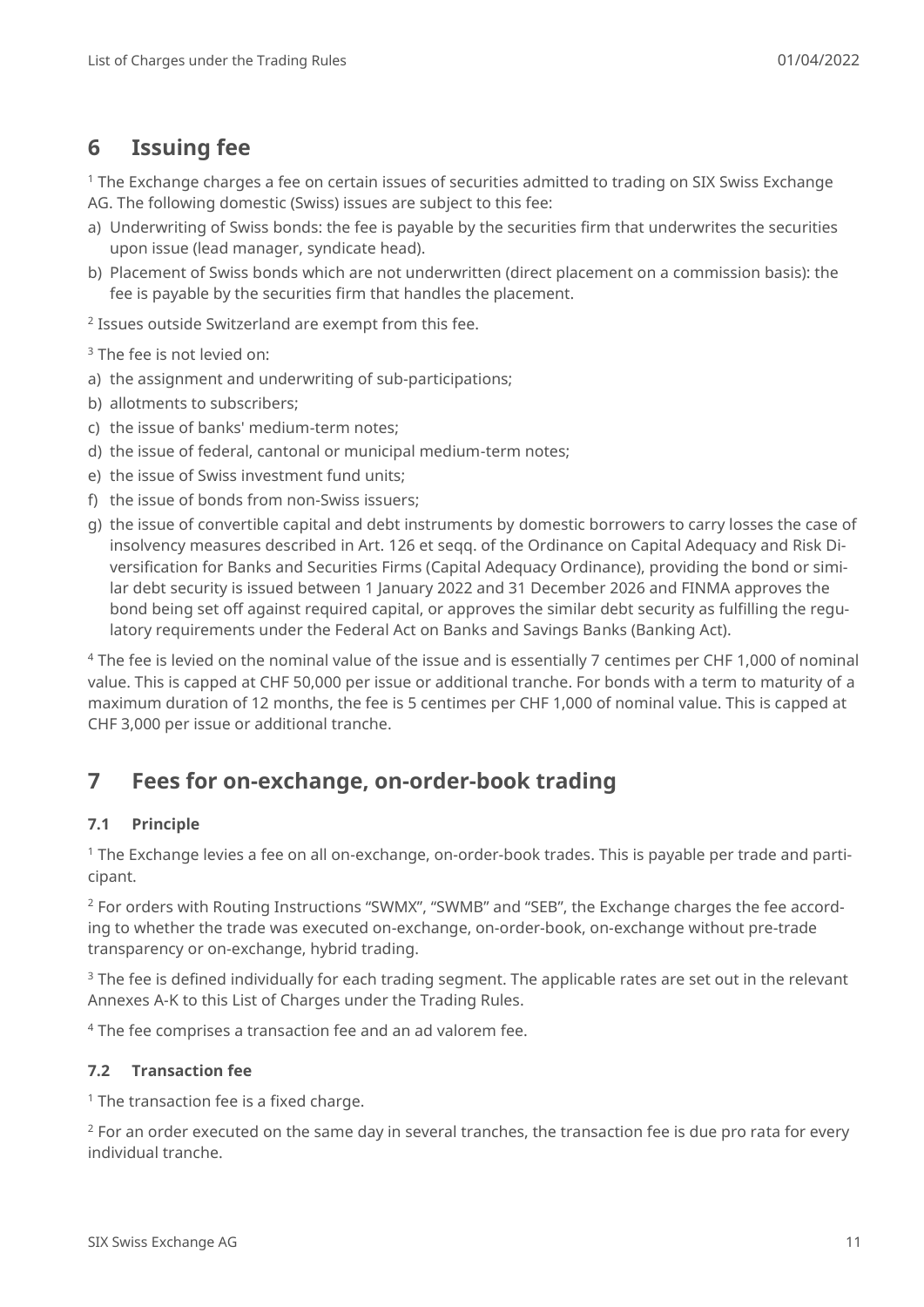<span id="page-11-0"></span><sup>3</sup> The Exchange may institute rate bands for the transaction fee in individual trading segments.

#### **7.3 Ad valorem fee**

 $1$  The ad valorem fee depends on the trade's transaction volume. It is determined in terms of basis points and has both a set minimum (floor) and a set maximum (cap).

 $2$  The ad valorem fee is determined by the type of the (partial) execution. Its amount may differ

- a) for orders which are executed from the order book (poster);
- b) for orders which are executed directly with orders in the order book (aggressor);
- c) for orders which are executed during auction (auction execution); and
- d) for orders which are executed during the Trading-At-Last period (TAL execution).

<sup>3</sup> The Exchange charges an ad valorem fee for (partial) executions which result from that portion of iceberg orders which exceeds the visible quantity in the order book. The ad valorem fee corresponds to that which is applied to orders which are executed directly with orders in the order book (aggressor).

<sup>4</sup> The Exchange may offer trading segments alternative rates (e.g. a standard rate for both posters and aggressors or the market maker tariff).

<span id="page-11-1"></span><sup>5</sup> The Exchange may institute rate bands for the ad valorem fee in individual trading segments.

#### **7.4 Rate bands**

<span id="page-11-2"></span>Where several rate bands are defined, participants are subject to the following rules:

#### **7.4.1 Standard**

<span id="page-11-3"></span>The standard tariff is applicable for participants that have not chosen a tariff.

#### **7.4.2 Newly admitted participants**

<sup>1</sup> The choice of tariff for newly admitted participants obligates the participant to observe certain criteria. The provisions of Clause [7.4.3](#page-11-4) shall apply mutatis mutandis.

 $2$  The tariff is applicable for no longer than the duration of three months. This period begins on the first day of the month following the commencement of trading.

#### <span id="page-11-4"></span>**7.4.3 Commitment levels**

<sup>1</sup> The choice of a commitment level tariff obligates the participant to observe certain criteria. The commitment levels in question are essentially minimum fee volumes which are defined monthly.

<span id="page-11-5"></span> $^2$  If the participant does not achieve the commitment level defined for the chosen rate band, it must pay a Minimum Activity Charge (MAC).

<span id="page-11-6"></span><sup>3</sup> The MAC represents the difference between the commitment level and the eligible fee volume actually generated. The MAC is charged on a monthly basis.

<span id="page-11-7"></span><sup>4</sup> The following are counted towards the achievement of the commitment level:

- a) all of the fees set out in Clause [7](#page-10-1) of this List of Charges under the Trading Rules for on-exchange onorder-book trading which are incurred in the following trading segments:
	- 1. Blue Chip Shares [\(Annex A\)](#page-20-0); and
	- 2. Secondary Listing Shares [\(Annex D\)](#page-29-0); and
	- 3. Sponsored Foreign Shares [\(Annex E\)](#page-30-0); and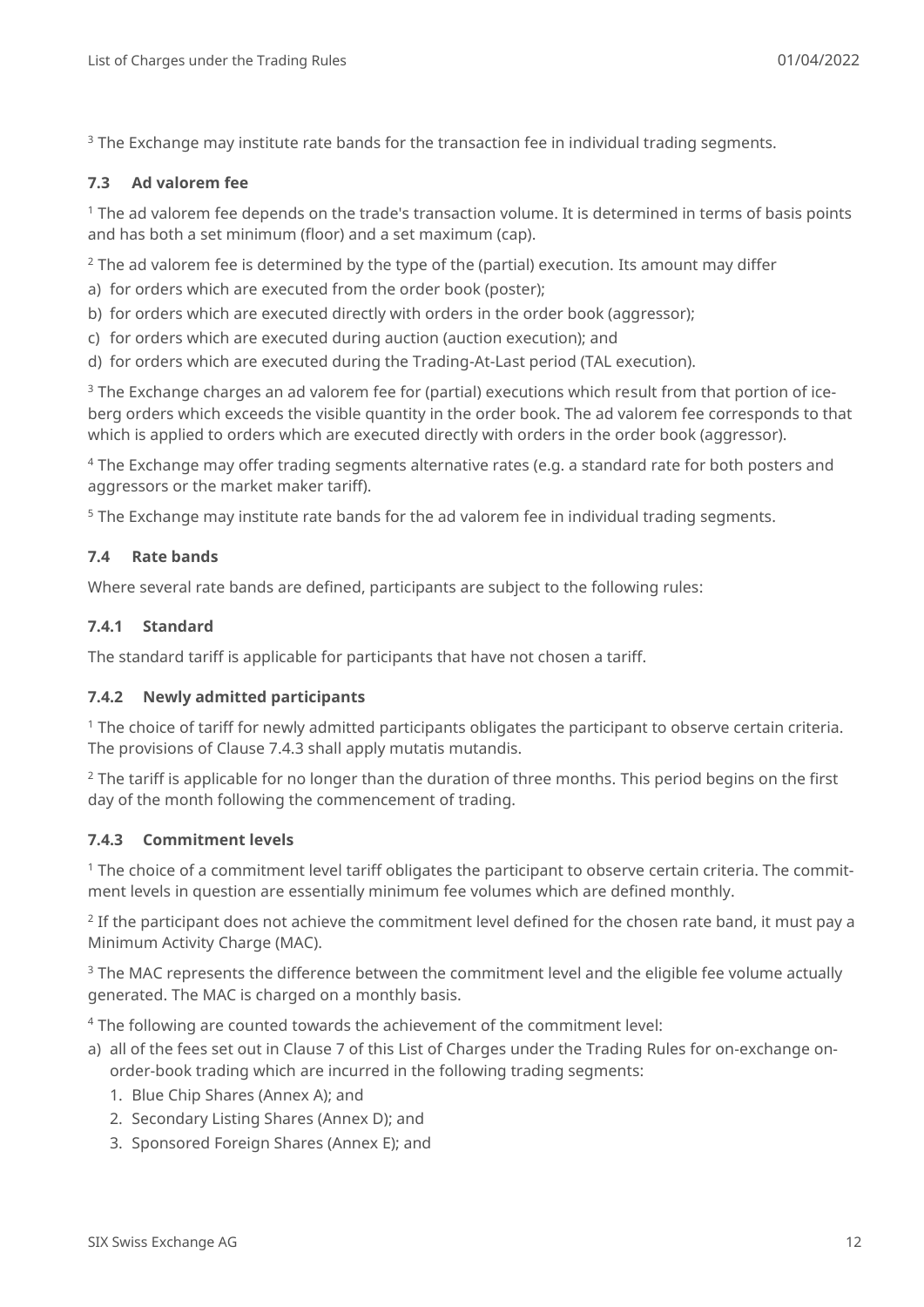- b) all fees according to Clause [8](#page-13-1) of this List of Charges under the Trading Rules for on-exchange trading without pre-trade transparency in SwissAtMid in the trading segment Blue Chip Shares [\(Annex M\)](#page-44-0); and
- c) all fees according to Clause [9](#page-15-0) of this List of Charges under the Trading Rules for on-exchange, hybrid trading in Swiss EBBO in the trading segment Blue Chip Shares [\(Annex N\)](#page-47-0), as well as
- d) all fees according to Clause [11](#page-17-5) of this List of Charges under the Trading Rules for on-exchange off-order-book trading which are incurred in the following trading segments:
	- 1. Blue Chip Shares [\(Annex A\)](#page-20-0); and
	- 2. Secondary Listing Shares [\(Annex D\)](#page-29-0); and
	- 3. Sponsored Foreign Shares [\(Annex E\)](#page-30-0).

<sup>5</sup> Changes of rate band are possible with effect from the beginning of any given month. They must be notified to the Exchange in writing using the corresponding notification form at least three calendar days in advance.

# <span id="page-12-0"></span>**7.4.4 All-in**

 $1$  The choice of the all-in tariff does not oblige the participant to observe certain criteria.

<sup>2</sup> Changes of rate band are possible with effect from the beginning of any given month. They must be notified to the Exchange in writing using the corresponding notification form at least three calendar days in advance.

# <span id="page-12-1"></span>**7.4.5 LPS CLOB**

<sup>1</sup> The LPS CLOB tariff is applicable if the participant undertakes to observe certain criteria and if they fulfil the requirements for the tariff on an accumulative basis monthly.

<span id="page-12-2"></span><sup>2</sup> The LPS CLOB tariff includes on-exchange, on-order-book trades

- a) in trading segments defined by the Exchange;
- b) under a single or multiple nominated participant identifications (Party IDs); and
- c) which are flagged as proprietary transaction (trading in own name and for own account).

 $3$  The tariff models of this List of Charges under the Trading Rules chosen by the participant apply for other trades.

<sup>4</sup> The requirements for the applicability of the LPS CLOB tariff are laid down in the corresponding Annex A to this List of Charges under the Trading Rules.

<sup>5</sup> The standard tariff, chosen commitment level tariff or all-in tariff is applicable on a subsidiary basis if the participant fails to fulfil the requirements of the LPS CLOB tariff. This does not apply to partial fulfilments.

 $6$  No minimum activity charge (MAC) is levied if the participant has only executed on-exchange, on-orderbook trades which qualify for the LPS CLOB tariff in accordance with this Clause [7.4.5](#page-12-1) para. [2,](#page-12-2) and has chosen a commitment level tariff that is subsidiary to the LPS CLOB tariff. Clause [7.4.3](#page-11-4) applies to other trades.

 $<sup>7</sup>$  The Exchange rules out the applicability of the LPS CLOB tariff for the duration of at least one month if</sup> the participant

- a) fails to fulfil the requirements for the LPS CLOB tariff;
- b) breaches the provisions of this Clause [7.4.5,](#page-12-1) in particular if it flags orders as client transactions (trading in own name but for the account of the client) under the nominated participant identifications (Party IDs);
- c) has exceeded the permissible number of partial fulfilments.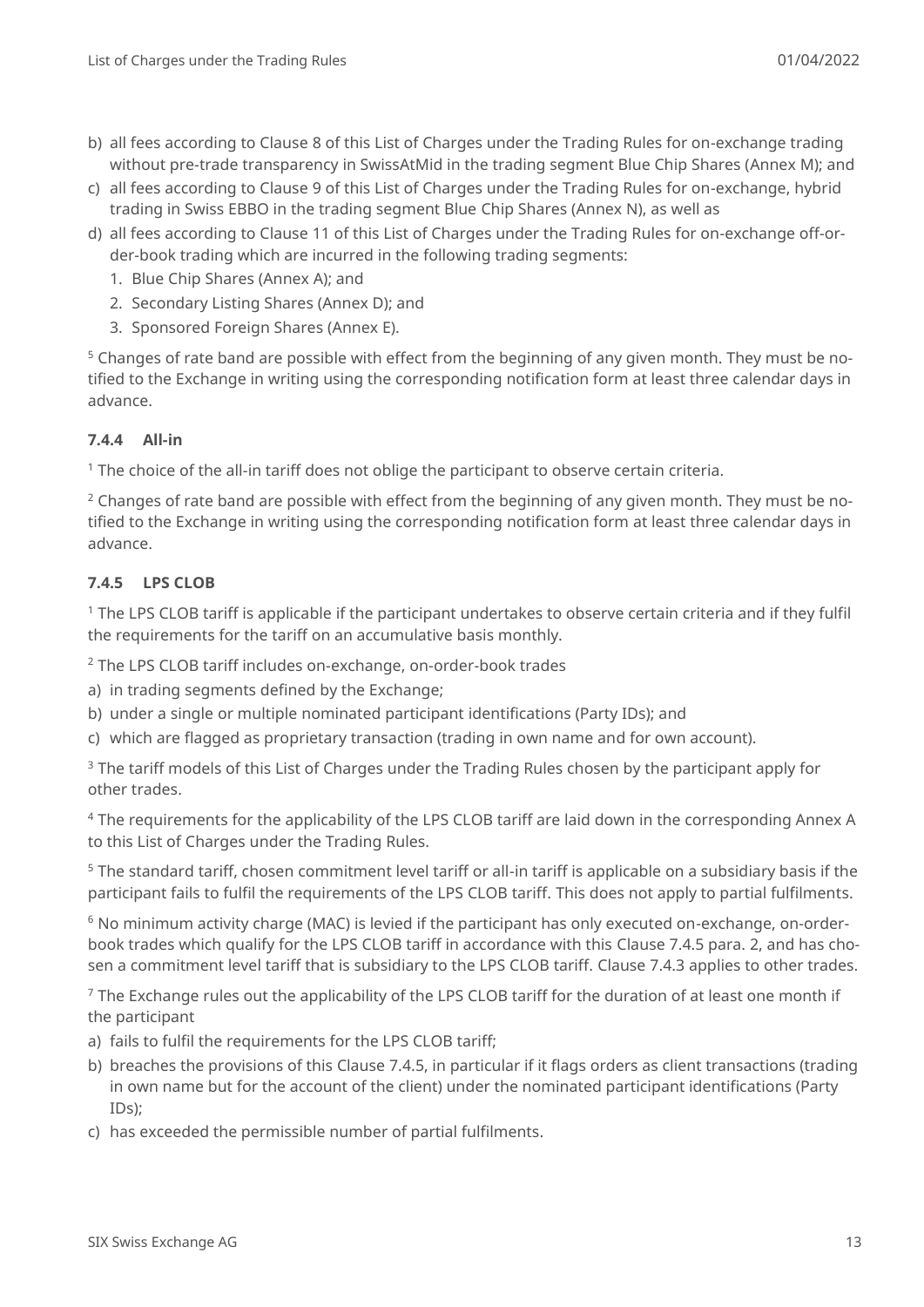<sup>8</sup> Changes of rate band are possible with effect from the beginning of any given month. They must be notified to the Exchange in writing using the corresponding notification form at least three calendar days in advance.

### <span id="page-13-0"></span>**7.5 Special fees**

<sup>1</sup> The Exchange may levy a special fee for the use of Normal Orders with "fill-or-kill" (FOK) or "immediateor-cancel (IOC or Accept)" validities, as well as for the replication of these order validities by the participant.

<sup>2</sup> A replication is deemed to be the entry of an order followed by the deletion of the same order within one second.

 $3$  The fee is defined individually for each trading segment. The applicable rates are set out in the relevant Annexes to this List of Charges under the Trading Rules.

# <span id="page-13-1"></span>**8 Fees for on-exchange trading without pre-trade transparency**

### <span id="page-13-2"></span>**8.1 Principle**

<sup>1</sup> The Exchange levies a fee on all trades that are conducted on-exchange without pre-trade transparency. This is payable per trade and participant.

<sup>2</sup> For orders with Routing Instructions "SWMX", "SWMB" and "SEB", the Exchange charges the fee according to whether the trade was executed on-exchange, on-order-book, on-exchange without pre-trade transparency or on-exchange, hybrid trading.

<sup>3</sup> The fee is defined individually for each trading service and trading segment. The applicable rates are set out in the relevant [Annex M](#page-44-0) to this List of Charges under the Trading Rules.

<span id="page-13-3"></span><sup>4</sup> The fee comprises a transaction fee and an ad valorem fee.

#### **8.2 Transaction fee**

 $1$  The transaction fee is a fixed charge.

<sup>2</sup> For an order executed on the same day in several tranches, the transaction fee is due pro rata for every individual tranche.

<span id="page-13-4"></span> $3$  The Exchange may institute rate bands for the transaction fee in individual trading segments.

#### **8.3 Ad valorem fee**

 $1$  The ad valorem fee depends on the trade's transaction volume. It is determined in terms of basis points and has both a set minimum (floor) and a set maximum (cap).

<sup>2</sup> The ad valorem fee is determined by the type of the (partial) execution. Its amount may differ

a) for orders which rest in the order book ("Resting Orders");

b) for orders that are immediately executed and removed from the order book ("Immediate Orders"); and

c) for Block orders.

<sup>3</sup> The Exchange may offer alternative rates for individual trading segments.

<sup>4</sup> The Exchange may offer various rate bands for the ad valorem fee. The various rate bands may also be based on the participant's choice of tariff for on-exchange, on-order-book trading in accordance with Clause [7.](#page-10-1)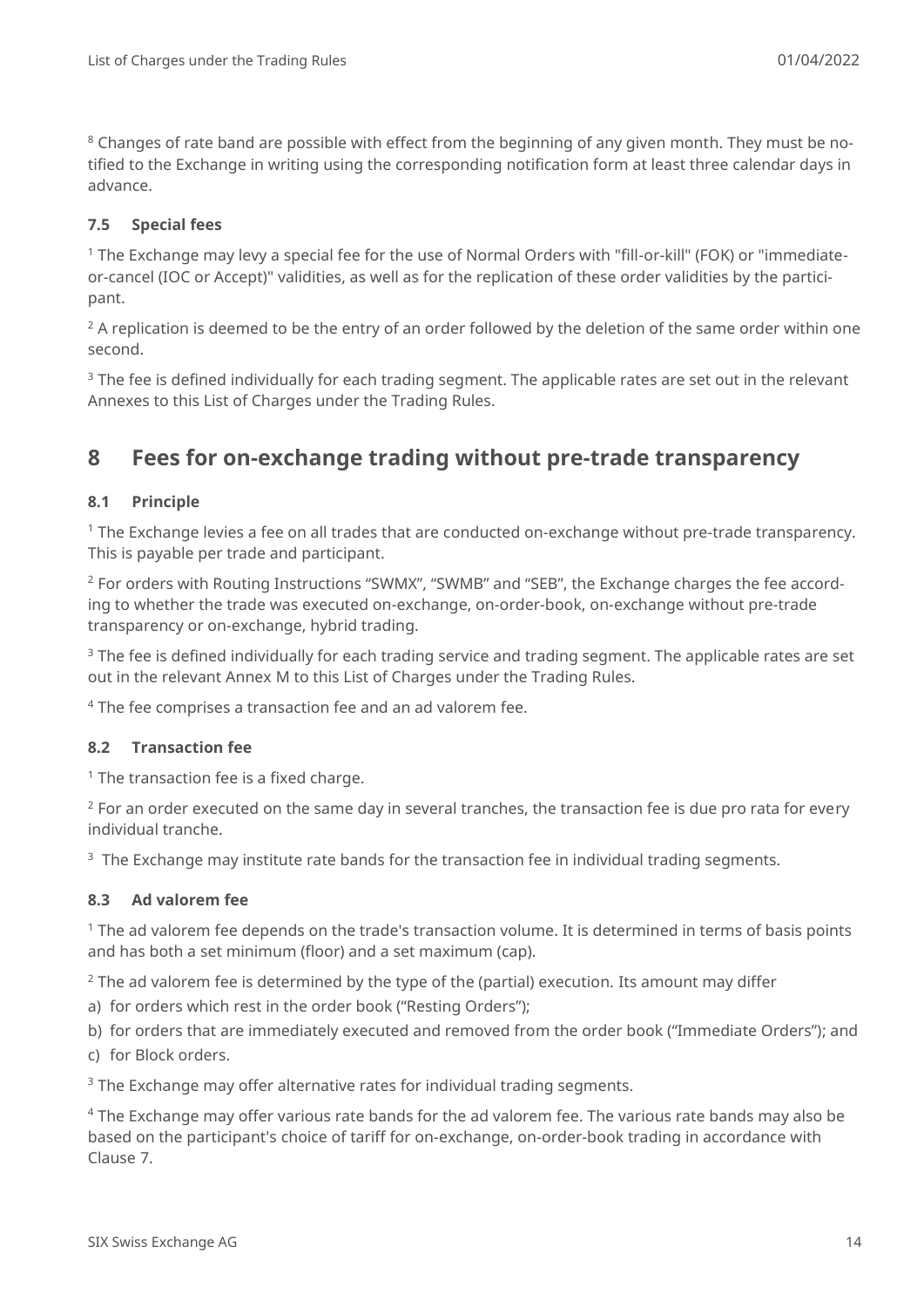<span id="page-14-0"></span><sup>5</sup> The Exchange may institute rate bands for the ad valorem fee in individual trading segments.

#### **8.4 Rate bands**

Where several rate bands are defined, participants are subject to the following rules:

#### <span id="page-14-1"></span>**8.4.1 Standard**

The standard tariff is applicable for participants that have not chosen a tariff.

#### <span id="page-14-2"></span>**8.4.2 Newly admitted participants**

<span id="page-14-3"></span>The provisions of Clause [7.4.2](#page-11-3) apply.

#### **8.4.3 Commitment levels**

<span id="page-14-4"></span>The provisions of Clause [7.4.3](#page-11-4) apply.

#### **8.4.4 All-in**

<span id="page-14-5"></span>The provisions of Clause [7.4.4](#page-12-0) apply.

#### **8.4.5 LPS SwissAtMid**

 $1$  The LPS SwissAtMid tariff is applicable if the participant undertakes to observe certain criteria and if they fulfil the requirements for the tariff on an accumulative basis monthly.

<span id="page-14-6"></span><sup>2</sup> The LPS SwissAtMid tariff includes on-exchange trades without pre-trade transparency in SwissAtMid

a) in trading segments defined by the Exchange;

b) under a single or multiple nominated participant identifications (Party IDs); and

c) which are flagged as proprietary transaction (trading in own name and for own account).

<sup>3</sup> The tariff models of this List of Charges under the Trading Rules chosen by the participant apply for other on-exchange trades without pre-trade transparency.

<sup>4</sup> The requirements for the applicability of the LPS SwissAtMid tariff are laid down in [Annex M](#page-44-0) to this List of Charges under the Trading Rules.

<sup>5</sup> The standard tariff, chosen commitment level tariff or all-in tariff is applicable on a subsidiary basis if the participant fails to fulfil the requirements of the LPS SwissAtMid tariff. This does not apply to partial fulfilments.

 $6$  No minimum activity charge (MAC) is levied if the participant has only executed trades without pre-trade transparency in SwissAtMid which qualify for the LPS SwissAtMid tariff in accordance with this Clause [8.4.5](#page-14-5) para. [2,](#page-14-6) and has chosen a commitment level tariff that applies on a subsidiary basis to on-order-book trading. Clause [8.4.3](#page-14-3) applies to other trades.

 $<sup>7</sup>$  The Exchange rules out the applicability of the LPS SwissAtMid tariff for the duration of at least one</sup> month if the participant

- a) fails to fulfil the requirements for the LPS SwissAtMid tariff;
- b) breaches the provisions of this Clause [8.4.5](#page-14-5) , in particular if it flags orders as client orders (trading in own name but for the account of the client) under the nominated participant identifications (Party IDs);
- c) has exceeded the permissible number of partial fulfilments.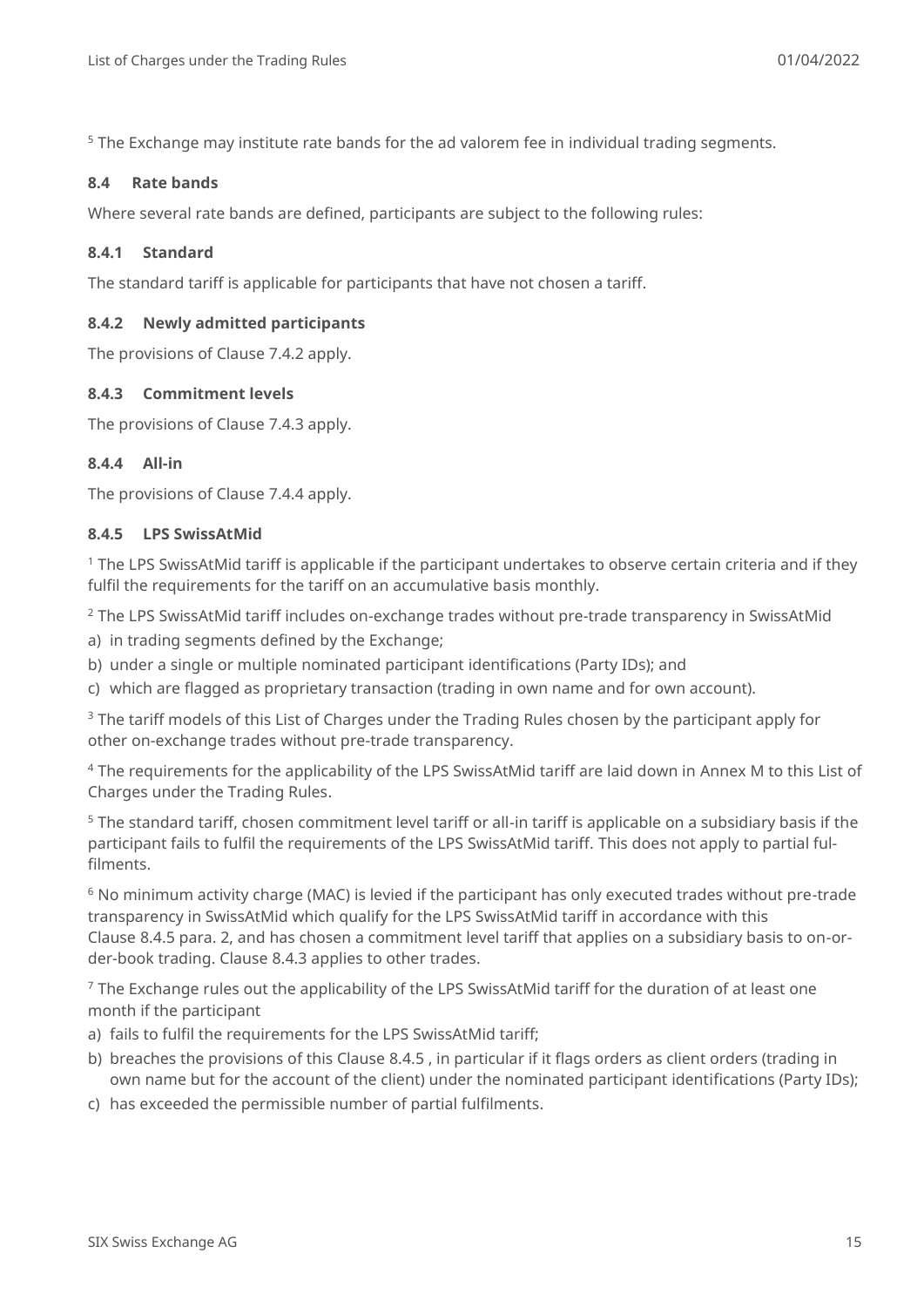<sup>8</sup> Changes of rate band are possible with effect from the beginning of any given month. They must be notified to the Exchange in writing using the corresponding notification form at least three calendar days in advance.

# <span id="page-15-0"></span>**9 Fees for on-exchange, hybrid trading**

### <span id="page-15-1"></span>**9.1 Principle**

<sup>1</sup> The Exchange levies a fee on all on-exchange, hybrid trades. This is payable per trade and participant.

<sup>2</sup> For orders with Routing Instruction "SEB", the Exchange charges the fee according to whether the trade was executed on-exchange, on-order-book, on-exchange without pre-trade transparency or on-exchange, hybrid trading.

 $3$  The fee is defined individually for each trading service and trading segment. The applicable rates are set out in the relevant [Annex N](#page-47-0) to this List of Charges under the Trading Rules.

<sup>4</sup> The fee comprises a transaction fee and an ad valorem fee.

#### <span id="page-15-2"></span>**9.2 Transaction fee**

 $1$  The transaction fee is a fixed charge.

 $2$  For an order executed on the same day in several tranches, the transaction fee is due pro rata for every individual tranche.

 $3$  The Exchange may institute rate bands for the transaction fee in individual trading segments.

#### <span id="page-15-3"></span>**9.3 Ad valorem fee**

 $1$  The ad valorem fee depends on the trade's transaction volume. It is determined in terms of basis points and has both a set minimum (floor) and a set maximum (cap).

 $2$  The ad valorem fee is determined by the type of the (partial) execution. Its amount may differ

a) for orders entered by participants ("Swiss EBBO Normal Orders"); and

b) for orders entered by liquidity providers ("Swiss EBBO Liquidity Provider Orders")

 $3$  The Exchange may offer trading segments alternative rates (e.g. a standard rate for both posters and aggressors or the liquidity provider tariff).

 $4$  The Exchange may offer various rate bands for the ad valorem fee. The various rate bands may also be based on the participant's choice of tariff for on-exchange, on-order-book trading in accordance with Clause [7.](#page-10-1)

<span id="page-15-4"></span><sup>5</sup> The Exchange may institute rate bands for the ad valorem fee in individual trading segments.

#### **9.4 Rate bands**

<span id="page-15-5"></span>Where several rate bands are defined, participants are subject to the following rules:

#### **9.4.1 Standard**

<span id="page-15-6"></span>The standard tariff is applicable for participants that have not chosen a tariff.

#### **9.4.2 Newly admitted participants**

The provisions of Clause [7.4.2](#page-11-3) apply.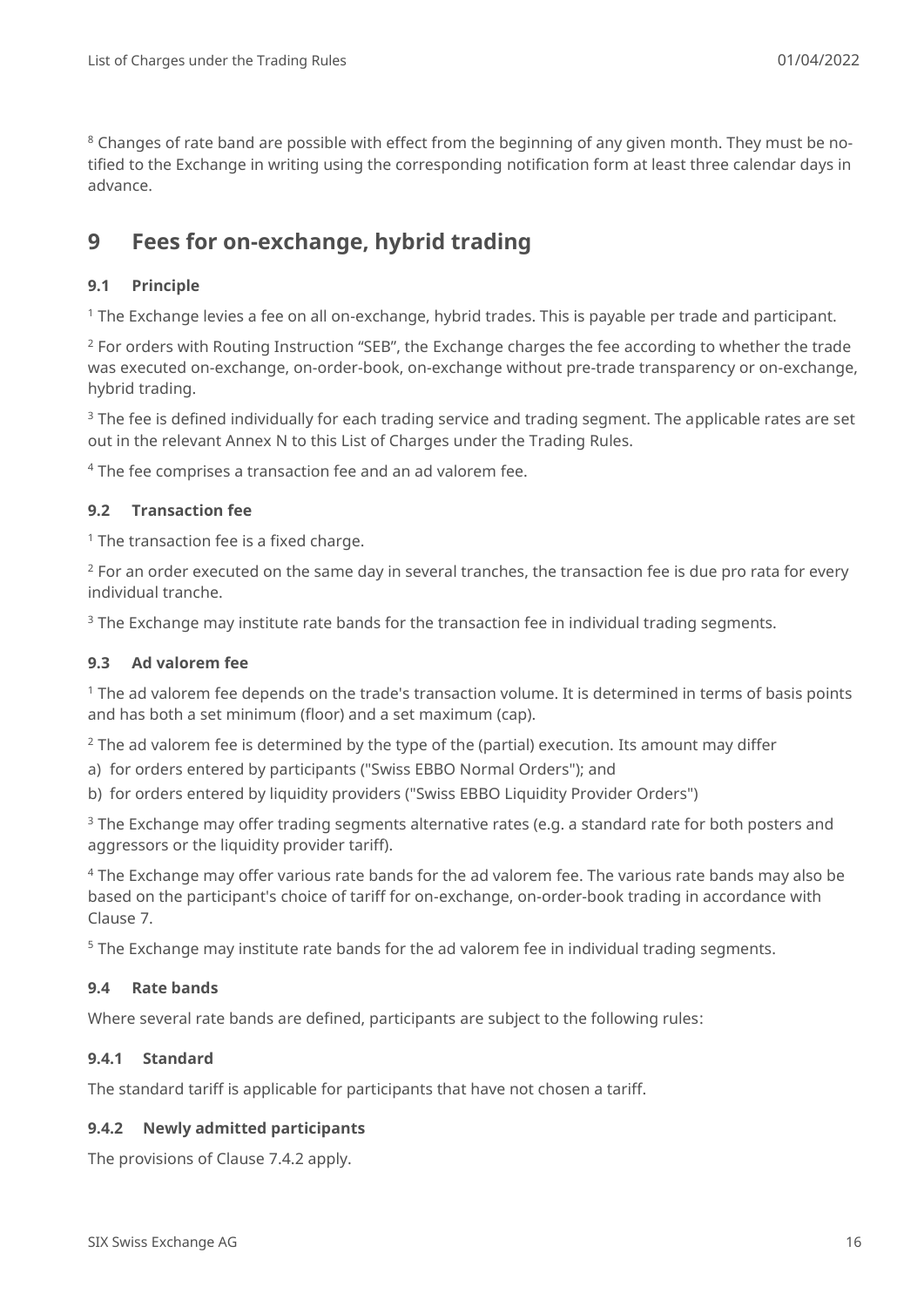### <span id="page-16-0"></span>**9.4.3 Commitment levels**

<span id="page-16-1"></span>The provisions of Clause [7.4.3](#page-11-4) apply.

### **9.4.4 All-in**

<span id="page-16-2"></span>The provisions of Clause [7.4.4](#page-12-0) apply.

#### **9.4.5 LPS Swiss EBBO**

<sup>1</sup> The LPS Swiss EBBO tariff is applicable if the liquidity provider undertakes to observe certain criteria and if it fulfils the requirements for the tariff on an accumulative basis monthly.

<span id="page-16-4"></span><sup>2</sup> The LPS Swiss EBBO tariff includes on-exchange, hybrid trades,

- a) in trading segments defined by the Exchange;
- b) under a single or multiple nominated participant identifications (Party IDs); and
- c) flagged as a client transaction (trading in own name but for the account of the client) or proprietary transaction (trading in own name and for own account).

<sup>3</sup> The tariff models of this List of Charges under the Trading Rules chosen by the participant apply for other on-exchange, hybrid trades.

<sup>4</sup> The requirements for the applicability of the LPS Swiss EBBO tariff are laid down in [Annex N](#page-47-0) to this List of Charges under the Trading Rules.

<sup>5</sup> The standard tariff, chosen commitment level tariff or all-in tariff is applicable on a subsidiary basis if the liquidity provider fails to fulfil the requirements of the LPS Swiss EBBO tariff. This does not apply to partial fulfilments.

<sup>6</sup> No minimum activity charge (MAC) is levied if the liquidity provider has only executed on-exchange, hybrid trades in Swiss EBBO which qualify for the LPS Swiss EBBO tariff in accordance with this Clause [9.4.5](#page-16-2) para. [2](#page-16-4) and has chosen a commitment level tariff that applies on a subsidiary basis to on-order-book trading. Clause [9.4.3](#page-16-0) applies to other trades.

 $7$  Changes of rate band are possible with effect from the beginning of any given month. They must be notified to the Exchange in writing using the corresponding notification form at least three calendar days in advance.

#### <span id="page-16-3"></span>**9.5 Special fees**

<sup>1</sup> The Exchange shall provide participants and liquidity providers with a daily EBBO Report to verify Swiss EBBO trades. The Exchange may charge a monthly fee for the creation of the EBBO Report.

<sup>2</sup> The applicable rate for the EBBO Report is set out in [Annex N](#page-47-0) to this List of Charges under the Trading Rules.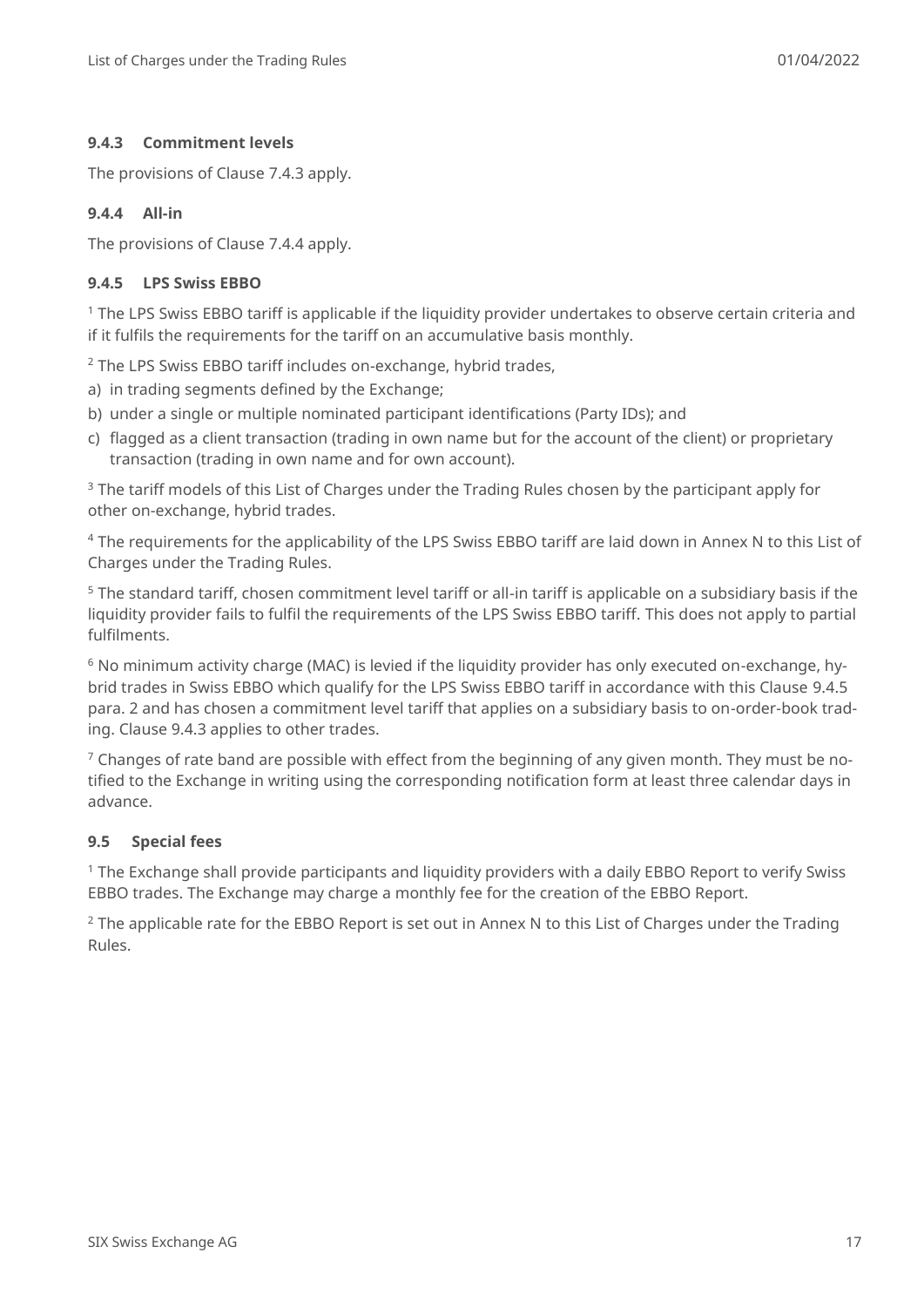# <span id="page-17-0"></span>**10 Fees for on-exchange trading with quote requests**

### <span id="page-17-1"></span>**10.1 Principle**

 $1$  The Exchange levies a fee on all on-exchange trades with quote requests. This is payable per trade and participant.

 $2$  For quote requests with Routing Instruction "OODS", the Exchange charges the fee according to whether the trade was executed on-exchange on-order-book or on-exchange with quote requests.

<sup>3</sup> The fee is defined individually for each trading service and trading segment. The applicable rates are set out in the relevant [Annex O](#page-50-0) to this List of Charges under the Trading Rules.

<sup>4</sup> The fee comprises a transaction fee and an ad valorem fee.

### <span id="page-17-2"></span>**10.2 Transaction fee**

 $1$  The transaction fee is a fixed charge.

<sup>2</sup> For a request for quote executed on the same day in several tranches, the transaction fee is due pro rata for every individual tranche.

 $3$  The Exchange may institute rate bands for the transaction fee in individual trading segments.

#### <span id="page-17-3"></span>**10.3 Ad valorem fee**

<sup>1</sup> The ad valorem fee depends on the trade's transaction volume. It is determined in terms of basis points and has both a set minimum (floor) and a set maximum (cap).

 $2$  The ad valorem fee is determined by the type of the (partial) execution. Its amount may differ

a) for quote requests entered by participants; and

b) for quotes entered by liquidity providers.

<sup>3</sup> The Exchange may offer alternative rates for individual trading segments (e.g. a standard rate for both posters and aggressors or the liquidity provider tariff).

<span id="page-17-4"></span><sup>4</sup> The Exchange may institute rate bands for the ad valorem fee in individual trading segments.

#### **10.4 Rate bands**

<span id="page-17-5"></span>No rate bands are defined for trading with quote requests.

# **11 Fees for on-exchange, off-order-book trading**

#### <span id="page-17-6"></span>**11.1 Principle**

<sup>1</sup> The Exchange levies a fee on all trades reported to it on-exchange, off-order-book. This is payable per trade and participant.

 $2$  The fee is defined individually for each trading segment and/or trading service. The applicable rates are set out in the relevant Annex to this List of Charges under the Trading Rules.

<sup>3</sup> This fee is the same for all participants. It comprises a transaction fee and an ad valorem fee.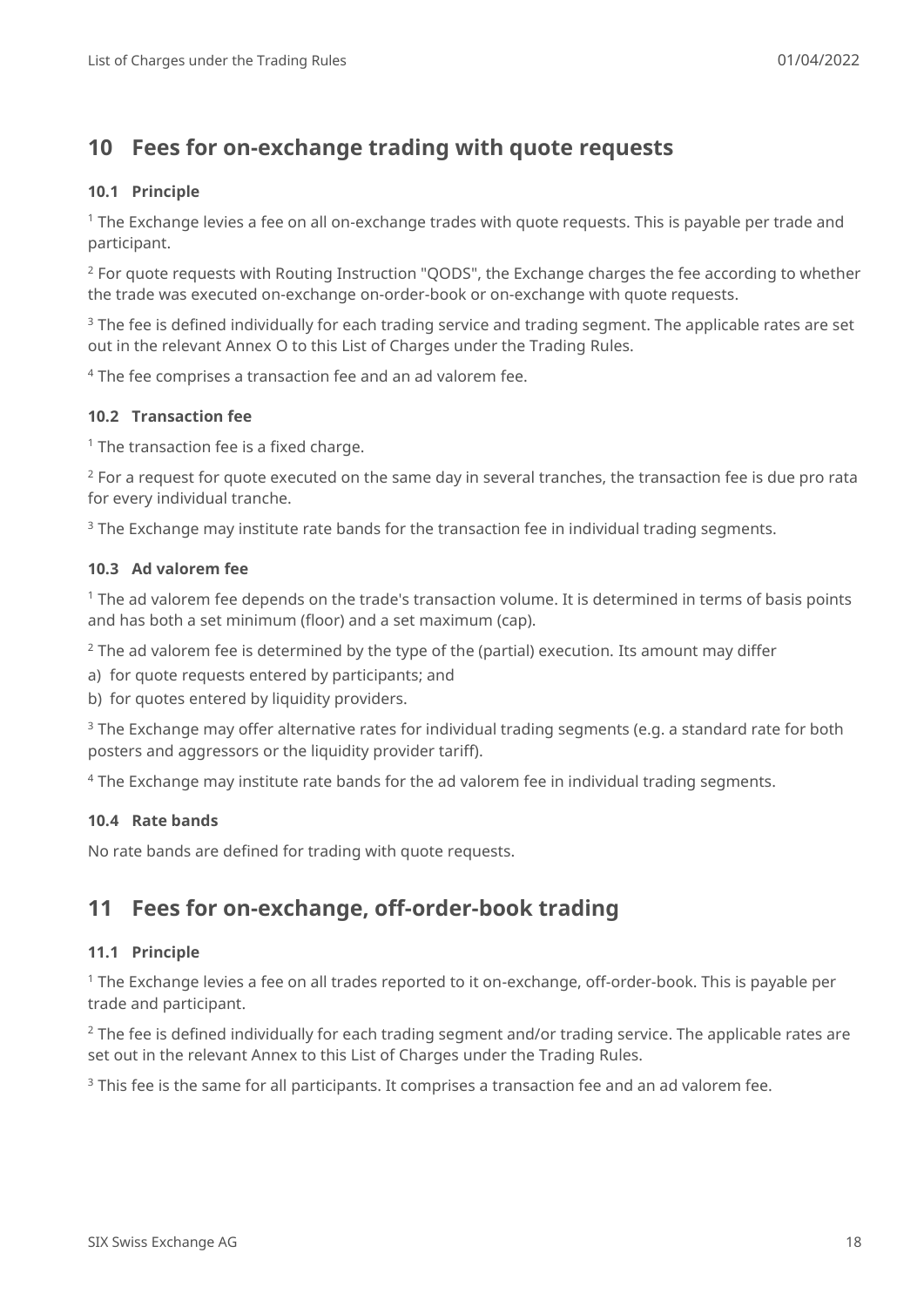#### <span id="page-18-0"></span>**11.2 Transaction fee**

 $1$  The transaction fee is a fixed charge.

 $2$  The Exchange may institute rate bands for the transaction fee in individual trading segments.

#### <span id="page-18-1"></span>**11.3 Ad valorem fee**

 $1$  The ad valorem fee depends on the trade's transaction volume. It is determined in terms of basis points and has both a set minimum (floor) and a set maximum (cap).

<span id="page-18-2"></span> $2$  The Exchange may institute rate bands for the ad valorem fee in individual trading segments.

#### **11.4 Fee for Trade Type "Both Parties"**

For one-sided Trade Reports flagged with the Trade Type "Both Parties", the participant who submits the report to the Exchange is charged the set fees for off-order-book trades for both parties involved in the trade, i.e. the fee for the participant and the fee for the counterparty.

# <span id="page-18-3"></span>**12 Capacity fees**

<span id="page-18-4"></span>All capacity fees of the Exchange specified below and in the annexes are exclusive of VAT.

#### **12.1 QPS capacity fee**

<sup>1</sup> The Exchange provides market makers and liquidity providers with trading capacities in the form of quotes (quotes per second, QPS) for individual trading segments and trading services. The Exchange distinguishes between the following QPS capacities:

a) dedicated QPS capacity (guaranteed QPS capacity); and

b) shared QPS capacity (not guaranteed QPS capacity).

<sup>2</sup> The Exchange may allocate dedicated and/or shared QPS capacity to participants in return for a fee. Allocation is on a monthly basis.

<sup>3</sup> The QPS capacity fee is defined per trading segment. The applicable allocation models and rates are set out in the relevant Annex to this List of Charges under the Trading Rules.

#### <span id="page-18-5"></span>**12.2 FTPS capacity fee**

<sup>1</sup> The Exchange provides trade capacities in STI orders (FIX transactions per second, FTPS) for the markets it operates. The FTPS capacity is dedicated and guaranteed.

<sup>2</sup> The Exchange may allocate additional FTPS capacity to participants in return for a fee. Allocation is on a monthly basis.

 $3$  The applicable allocation models and rates are set out per trading segment in the relevant Annex to this List of Charges under the Trading Rules.

#### <span id="page-18-6"></span>**12.3 OTPS capacity fee**

<sup>1</sup> The Exchange provides trade capacities in OTI orders (OUCH transactions per second, OTPS) for the markets it operates. The OTPS capacity is dedicated and guaranteed.

<sup>2</sup> The Exchange may allocate additional OTPS capacity to participants in return for a fee.

 $3$  The applicable allocation models and rates are set out per trading segment in the relevant Annex to this List of Charges under the Trading Rules.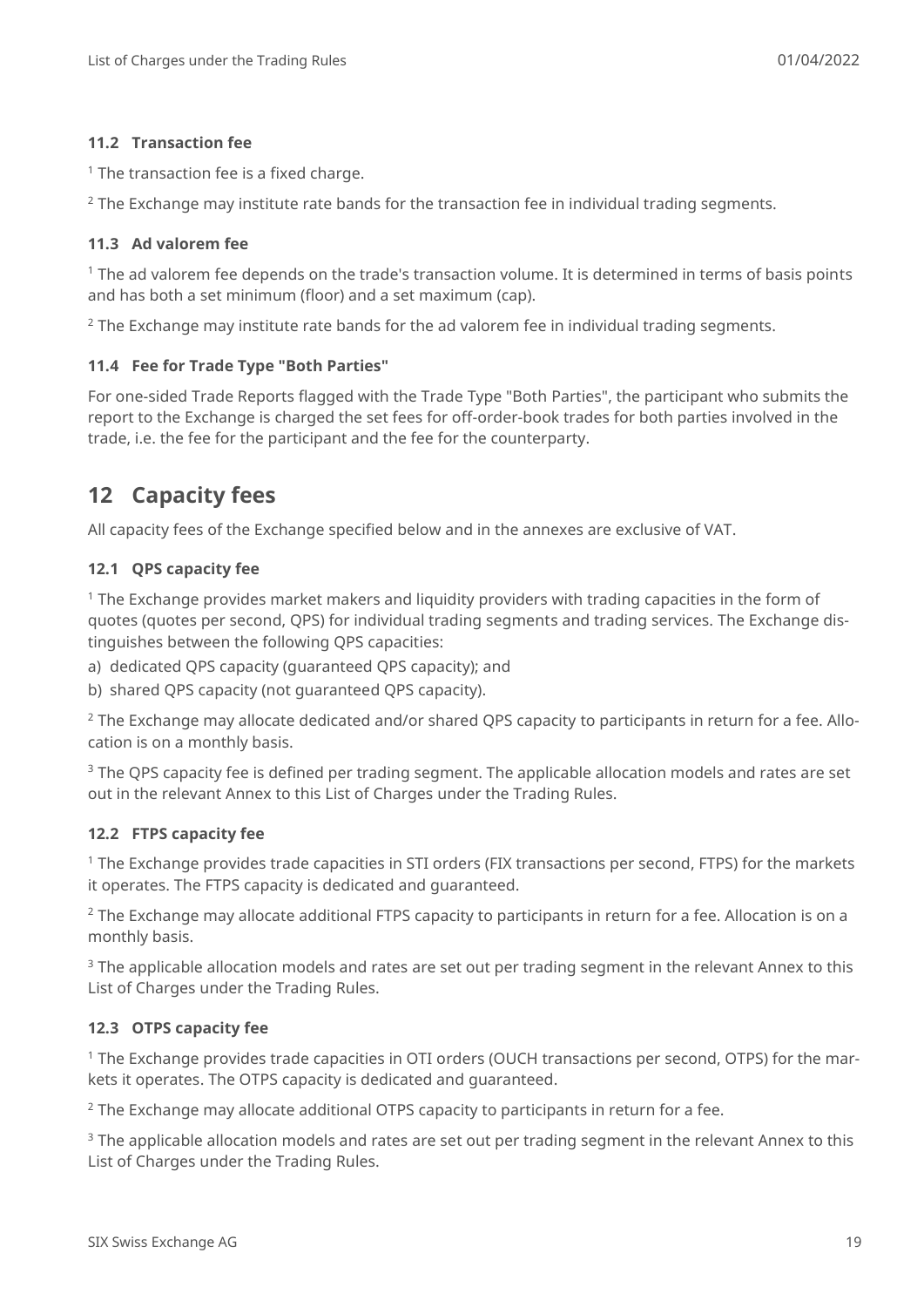# <span id="page-19-0"></span>**13 Common Provisions**

#### <span id="page-19-1"></span>**13.1 Payment dates**

<sup>1</sup> Unless agreed otherwise, invoices from SIX Swiss Exchange AG must be paid within 30 days of issue.

<sup>2</sup> Interest in arrears of 10% p.a. may be charged on payments received late.

#### <span id="page-19-2"></span>**13.2 Reimbursement of fees**

<sup>1</sup> Any claim for the reimbursement of fees must be lodged within six months of the invoice date. Entitlement to reimbursement will lapse at the end of this period.

<sup>2</sup> The claim for reimbursement must be supported by confirmation from the participant's auditors.

Resolution of the Management Committee of the Exchange of 21 February 2022, in effect since 1 April 2022.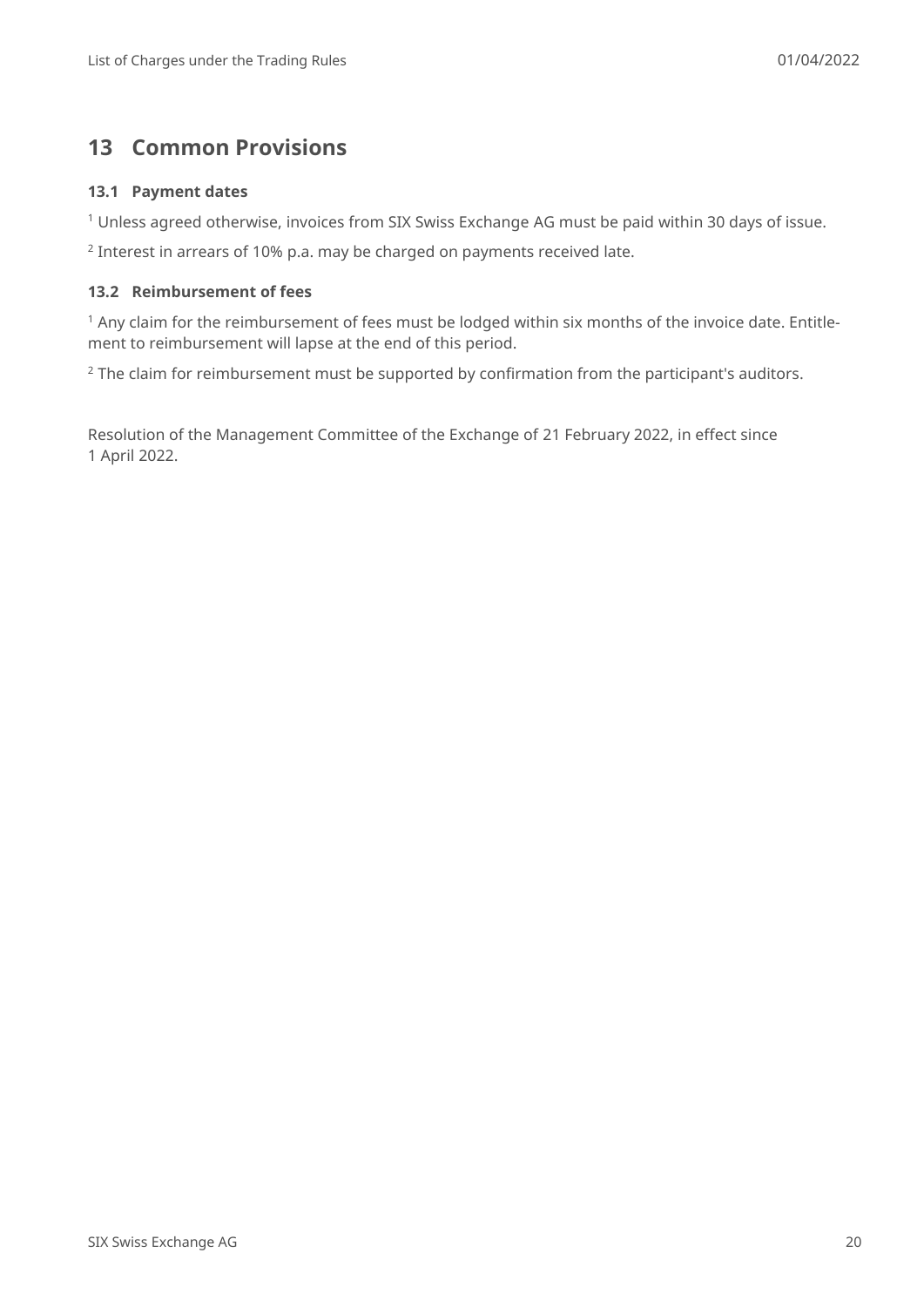# <span id="page-20-0"></span>**Annex A – Blue Chip Shares**

Equities included in the SLI Swiss Leader Index®

#### **1 Fees for on-exchange, on-order-book trading**

#### **1.1 Transaction fee**

The transaction fee differs according to the following table, depending on the interface with the exchange system.

|                                |                                                     | <b>Trades executed via STI</b> | <b>Trades executed via OTI</b> |                                                 |
|--------------------------------|-----------------------------------------------------|--------------------------------|--------------------------------|-------------------------------------------------|
|                                | During continuous Auction & TAL executi-<br>trading | ons                            | trading                        | During continuous Auction & TAL executi-<br>ons |
|                                |                                                     |                                |                                |                                                 |
| Standard                       | CHF 1.00                                            | CHF 1.00                       | CHF 0.75                       | <b>CHF 1.00</b>                                 |
| Newly admitted<br>participants | CHF 1.00                                            | CHF 1.00                       | CHF 0.05                       | CHF 1.00                                        |
| Commitment level 1             | CHF 1.00                                            | CHF 1.00                       | CHF 0.50                       | CHF 1.00                                        |
| Commitment level 2             | CHF 1.00                                            | CHF 1.00                       | CHF 0.25                       | <b>CHF 1.00</b>                                 |
| Commitment level 3             | CHF 1.00                                            | CHF 1.00                       | CHF 0.00                       | <b>CHF 1.00</b>                                 |
| All-in                         | CHF 1.00                                            | CHF 1.00                       | CHF 1.00                       | CHF 1.00                                        |
| LPS CLOB                       | CHF 0.00                                            | CHF 1.00                       | CHF 0.00                       | CHF 1.00                                        |

#### **1.2 Ad valorem fee**

#### **1.2.1 Standard**

#### **1.2.1.1 Standard tariff**

| <b>Asymmetrical:</b>        | <b>Floor</b> | <b>Scale</b>           | Cap              |  |
|-----------------------------|--------------|------------------------|------------------|--|
| a) Poster                   | CHF 0.00     | 0.00 <sub>bp</sub>     | CHF <sub>0</sub> |  |
| b) Aggressor                | CHF 0.50     | $0.65$ bp              | <b>CHF 65</b>    |  |
| c) Auction & TAL executions | CHF 0.50     | $0.75$ bp              | <b>CHF 75</b>    |  |
| Commitment                  |              | No commitment required |                  |  |

### **1.2.1.2 Alternative fee structure**

| <b>Balanced:</b>            | <b>Floor</b> | <b>Scale</b>           | Cap           |
|-----------------------------|--------------|------------------------|---------------|
| a) Poster & aggressor       | CHF 0.50     | $0.32$ bp              | <b>CHF 32</b> |
| b) Auction & TAL executions | CHF 0.50     | $0.75$ bp              | <b>CHF 75</b> |
| Commitment                  |              | No commitment required |               |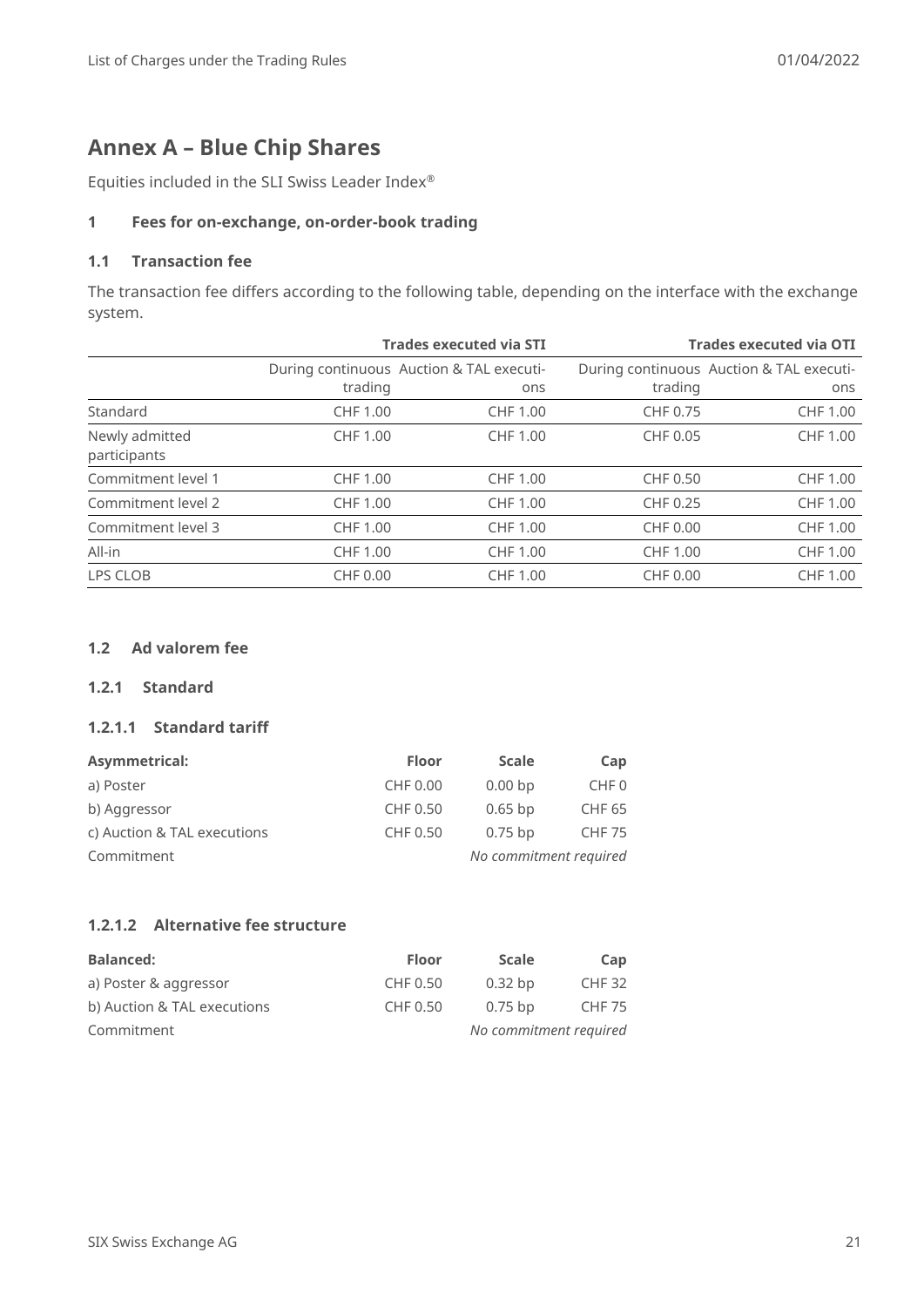# **1.2.2 Newly admitted participants**

# **1.2.2.1 Standard tariff**

| <b>Asymmetrical:</b>        | <b>Floor</b>                    | <b>Scale</b>       | Cap              |
|-----------------------------|---------------------------------|--------------------|------------------|
| a) Poster                   | CHF 0.00                        | 0.00 <sub>bp</sub> | CHF <sub>0</sub> |
| b) Aggressor                | CHF 0.50                        | $0.47$ bp          | <b>CHF 47</b>    |
| c) Auction & TAL executions | CHF 0.50                        | $0.75$ bp          | <b>CHF 75</b>    |
| Commitment                  | Monthly minimum fee: CHF 10,000 |                    |                  |

#### **1.2.2.2 Alternative fee structure**

| <b>Balanced:</b>            | <b>Floor</b> | <b>Scale</b>                    | Cap           |
|-----------------------------|--------------|---------------------------------|---------------|
| a) Poster & aggressor       | CHF 0.50     | $0.26$ bp                       | CHF 26        |
| b) Auction & TAL executions | CHF 0.50     | $0.75$ bp                       | <b>CHF 75</b> |
| Commitment                  |              | Monthly minimum fee: CHF 10,000 |               |

# **1.2.3 Commitment Level 1**

# **1.2.3.1 Commitment Level 1 tariff**

| <b>Asymmetrical:</b>        | <b>Floor</b>                     | <b>Scale</b>       | Cap              |
|-----------------------------|----------------------------------|--------------------|------------------|
| a) Poster                   | CHF 0.00                         | 0.00 <sub>bp</sub> | CHF <sub>0</sub> |
| b) Aggressor                | CHF 0.50                         | $0.55$ bp          | <b>CHF 55</b>    |
| c) Auction & TAL executions | CHF 0.50                         | $0.75$ bp          | <b>CHF 75</b>    |
| Commitment                  | Monthly minimum fee: CHF 100,000 |                    |                  |

# **1.2.3.2 Alternative fee structure**

| <b>Balanced:</b>            | <b>Floor</b>                     | <b>Scale</b> | Cap               |
|-----------------------------|----------------------------------|--------------|-------------------|
| a) Poster & aggressor       | CHF 0.50                         | $0.29$ bp    | CHF <sub>29</sub> |
| b) Auction & TAL executions | CHF 0.50                         | $0.75$ bp    | <b>CHF 75</b>     |
| Commitment                  | Monthly minimum fee: CHF 100,000 |              |                   |

# **1.2.4 Commitment Level 2**

#### **1.2.4.1 Commitment Level 2 tariff**

| <b>Asymmetrical:</b>        | <b>Floor</b>                     | <b>Scale</b>       | Cap              |
|-----------------------------|----------------------------------|--------------------|------------------|
| a) Poster                   | CHF 0.00                         | 0.00 <sub>bp</sub> | CHF <sub>0</sub> |
| b) Aggressor                | CHF 0.50                         | $0.50$ bp          | <b>CHF 50</b>    |
| c) Auction & TAL executions | CHF 0.50                         | $0.75$ bp          | <b>CHF 75</b>    |
| Commitment                  | Monthly minimum fee: CHF 175,000 |                    |                  |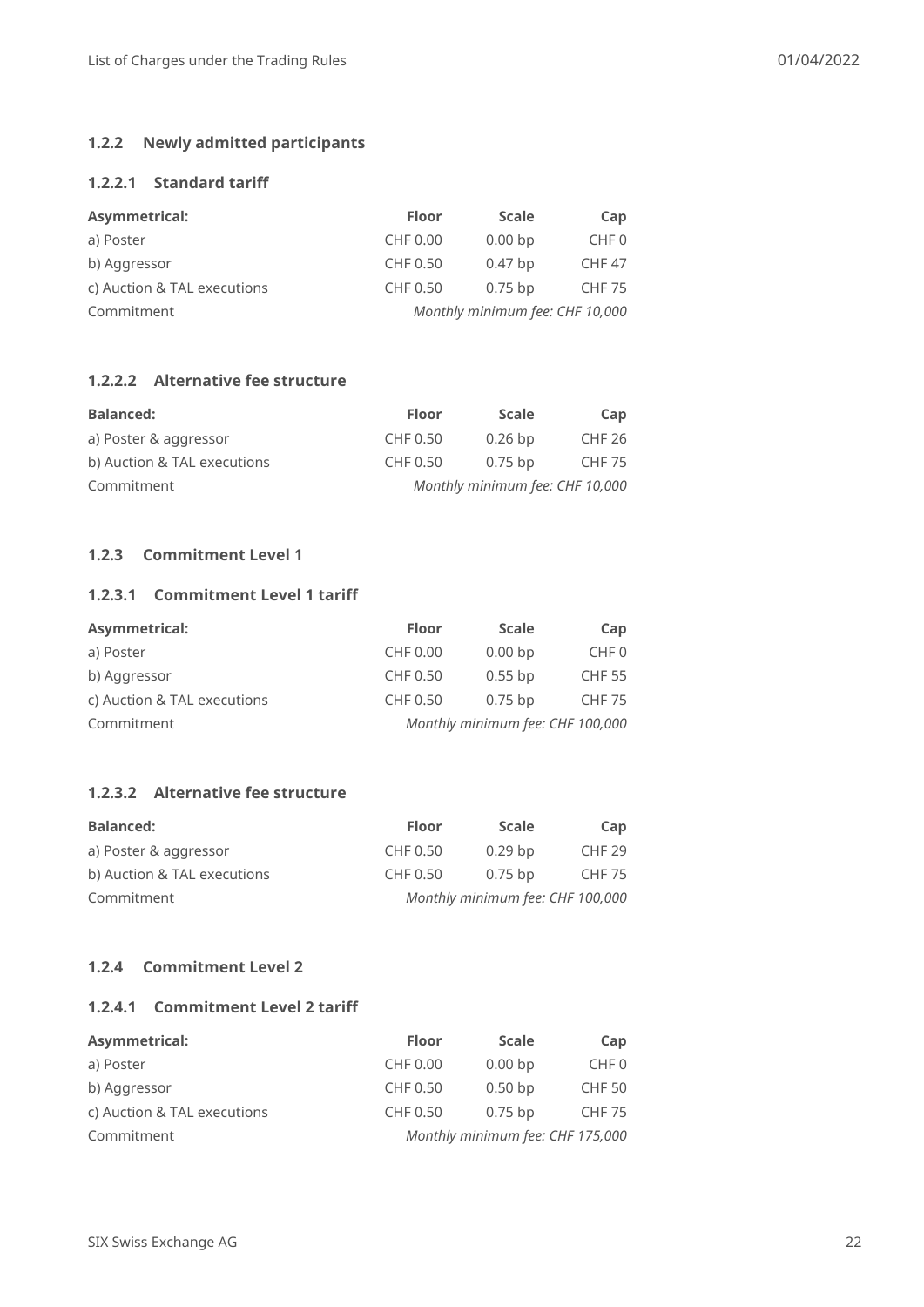# **1.2.4.2 Alternative fee structure**

| <b>Balanced:</b>            | <b>Floor</b> | <b>Scale</b>                     | Cap           |
|-----------------------------|--------------|----------------------------------|---------------|
| a) Poster & aggressor       | CHF 0.50     | $0.27$ bp                        | <b>CHF 27</b> |
| b) Auction & TAL executions | CHF 0.50     | $0.75$ bp                        | CHF 75        |
| Commitment                  |              | Monthly minimum fee: CHF 175,000 |               |

#### **1.2.5 Commitment Level 3**

#### **1.2.5.1 Commitment Level 3 tariff**

| Asymmetrical:               | <b>Floor</b>                     | <b>Scale</b> | Cap              |
|-----------------------------|----------------------------------|--------------|------------------|
| a) Poster                   | CHF 0.00                         | $0.00 b$ p   | CHF <sub>0</sub> |
| b) Aggressor                | CHF 0.50                         | $0.45$ bp    | <b>CHF45</b>     |
| c) Auction & TAL executions | CHF 0.50                         | $0.75$ bp    | <b>CHF 75</b>    |
| Commitment                  | Monthly minimum fee: CHF 250,000 |              |                  |

#### **1.2.5.2 Alternative fee structure**

| <b>Balanced:</b>            | <b>Floor</b>                     | <b>Scale</b> | Cap           |
|-----------------------------|----------------------------------|--------------|---------------|
| a) Poster & aggressor       | CHF 0.50                         | $0.25$ bp    | CHF 25        |
| b) Auction & TAL executions | CHF 0.50                         | $0.75$ bp    | <b>CHF 75</b> |
| Commitment                  | Monthly minimum fee: CHF 250,000 |              |               |

#### **1.2.6 All-in**

#### **1.2.6.1 Standard tariff**

| <b>Asymmetrical:</b>        | <b>Floor</b>             | <b>Scale</b>           | Cap |  |
|-----------------------------|--------------------------|------------------------|-----|--|
| a) Poster                   | $\overline{\phantom{a}}$ | 1.00 <sub>bp</sub>     |     |  |
| b) Aggressor                | $\overline{\phantom{a}}$ | 1.00 <sub>bp</sub>     |     |  |
| b) Auction & TAL executions | $\overline{\phantom{a}}$ | 1.00 <sub>bp</sub>     |     |  |
| Commitment                  |                          | No commitment required |     |  |

#### **1.2.7 LPS CLOB**

#### **1.2.7.1 LPS CLOB requirements**

The requirements for the applicability of the LPS tariff are:

a) An average passive market share of at least 2% in continuous trading

1. in the Central Limit Order Book for this trading segment through orders which are executed from the order book ("poster");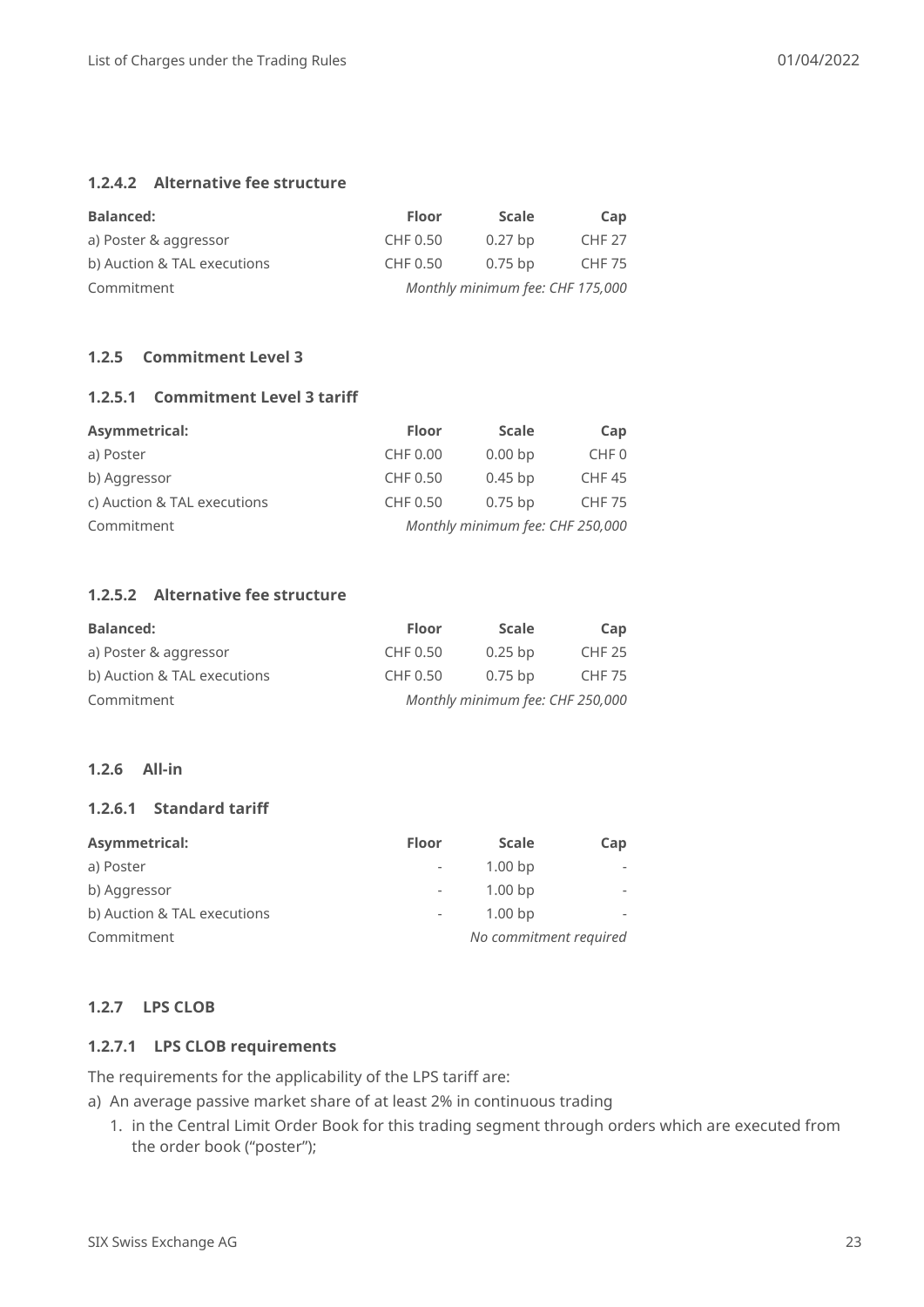- 2. in SwissAtMid in the trading segments Blue Chip Shares and Mid-/Small-Cap Shares through resting orders (Resting Orders) in limit. Block orders are excluded; or
- 3. in Swiss EBBO in the trading segments Blue Chip Shares and Mid-/Small-Cap Shares through orders from liquidity providers;
- b) An average presence time of at least 25% at the best bid or ask price, regardless of the starting position in the order book;
- c) The average size of the orders at the best bid or ask price is at least CHF 10,000; and
- d) A passive market share of at least 2% in continuous trading in at least 20 individual securities in this trading segment. The partial fulfilment allowance applies to the number of securities only.

#### **1.2.7.2 LPS CLOB tariff**

|                             | <b>Floor</b> | <b>Scale</b> | Cap           |
|-----------------------------|--------------|--------------|---------------|
| a) Poster                   |              | $0.00 b$ p   |               |
| b) Aggressor                |              | $0.28$ bp    |               |
| c) Auction & TAL executions | CHF 0.50     | $0.75$ bp    | <b>CHF 75</b> |

The following LPS CLOB tariffs apply to participants who have chosen the LPS CLOB tariff for on-exchange, on-order-book trading as well as either the LPS SwissAtMid tariff for on-exchange trading without pretrade transparency or the LPS Swiss EBBO tariff for on-exchange, hybrid trading, and who fulfil the requirements for both LPS tariffs:

|                             | <b>Floor</b> | <b>Scale</b> | Cap           |
|-----------------------------|--------------|--------------|---------------|
| a) Poster                   |              | $0.00 b$ p   |               |
| b) Aggressor                |              | $0.24$ bp    |               |
| c) Auction & TAL executions | CHF 0.50     | 0.75 bp      | <b>CHF 75</b> |

The following LPS CLOB tariffs apply to participants who have chosen the LPS CLOB tariff for on-exchange, on-order-book trading, the LPS SwissAtMid tariff for on-exchange trading without pre-trade transparency as well as the LPS Swiss EBBO tariff for on-exchange, hybrid trading, and who fulfil the requirements for all three LPS tariffs:

|                             | <b>Floor</b>             | <b>Scale</b> | Cap    |
|-----------------------------|--------------------------|--------------|--------|
| a) Poster                   | $\sim$                   | $0.00 b$ p   | $\sim$ |
| b) Aggressor                | $\overline{\phantom{a}}$ | $0.22$ bp    | $\sim$ |
| c) Auction & TAL executions | CHF 0.50                 | $0.75$ bp    | CHF 75 |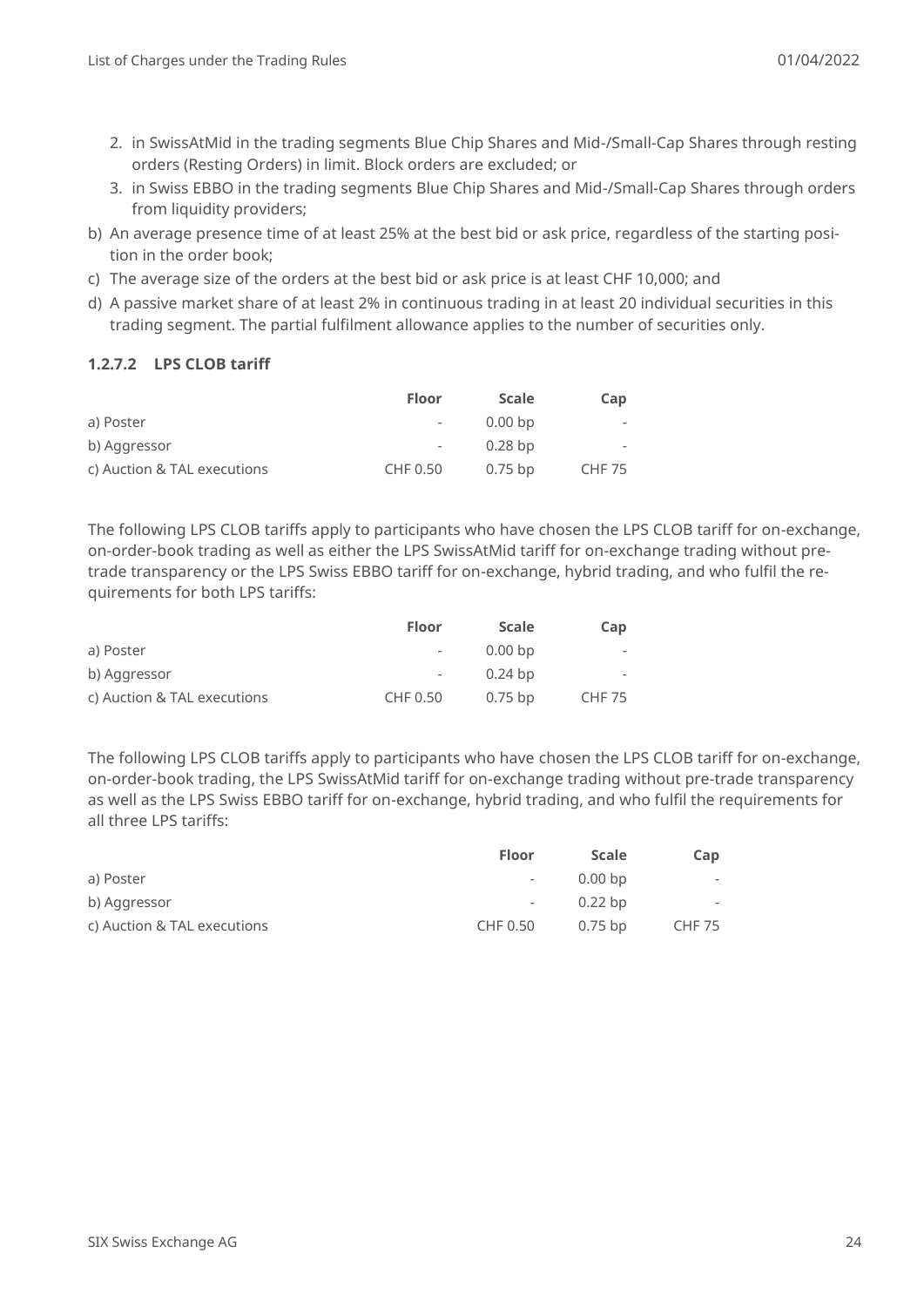# **2 Fees for off-order-book trading**

# **2.1 Transaction fee**

The transaction fee is CHF 1.00.

# **2.2 Ad valorem fee**

The standard fee is:

| <b>Standard fee</b> | Floor    | <b>Scale</b> | Cap           |
|---------------------|----------|--------------|---------------|
| Reporting           | CHF 0.50 | $0.25$ bp    | <b>CHF 25</b> |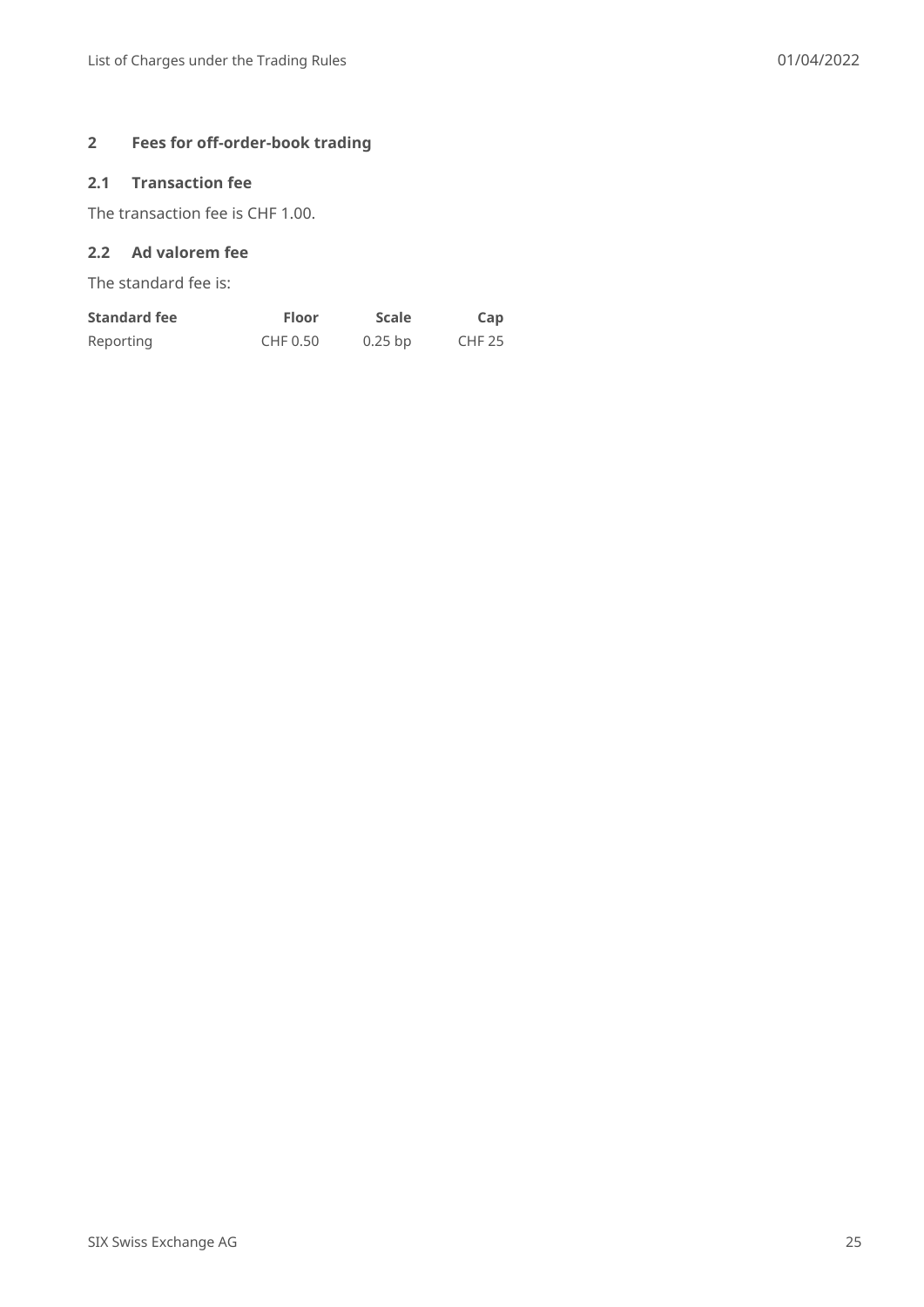# <span id="page-25-0"></span>**Annex B – Mid-/Small-Cap Shares**

Shares traded in the Mid- /Small-Cap Shares segment and trading in all shares on a separate trading line as well as shares in the regulatory standard for Special Purpose Acquisition Companies (SPACs).

### **1 Fees for on-exchange, on-order-book trading**

### **1.1 Transaction fee**

The transaction fee differs according to the following table, depending on the interface with the exchange system.

| <b>Trades executed via STI</b> |          |                                         | <b>Trades executed via OTI</b> |                                         |
|--------------------------------|----------|-----------------------------------------|--------------------------------|-----------------------------------------|
|                                |          | During continuous Auction & TAL execut- |                                | During continuous Auction & TAL execut- |
|                                | trading  | <b>IONS</b>                             | trading                        | ions                                    |
| Standard                       | CHF 1.00 | CHF 1.00                                | CHF 0.50                       | CHF 1.00                                |
| All-in                         | CHF 1.00 | CHF 1.00                                | CHF 1.00                       | CHF 1.00                                |

### **1.2 Ad valorem fee**

# **1.2.1 Standard**

#### **1.2.1.1 Standard tariff**

| Asymmetrical:               | <b>Floor</b> | <b>Scale</b>           | Cap              |  |
|-----------------------------|--------------|------------------------|------------------|--|
| a) Poster                   | CHF 0.00     | 0.00 <sub>bp</sub>     | CHF <sub>0</sub> |  |
| b) Aggressor                | CHF 0.50     | $0.55$ bp              | <b>CHF 55</b>    |  |
| c) Auction & TAL executions | CHF 0.50     | $0.75$ bp              | <b>CHF 75</b>    |  |
| Commitment                  |              | No commitment required |                  |  |

# **1.2.1.2 Alternative fee structure**

| <b>Balanced:</b>            | <b>Floor</b> | <b>Scale</b>           | Cap    |
|-----------------------------|--------------|------------------------|--------|
| a) Poster & aggressor       | CHF 0.50     | $0.29$ bp              | CHF 29 |
| b) Auction & TAL executions | CHF 0.50     | $0.75$ bp              | CHF 75 |
| Commitment                  |              | No commitment required |        |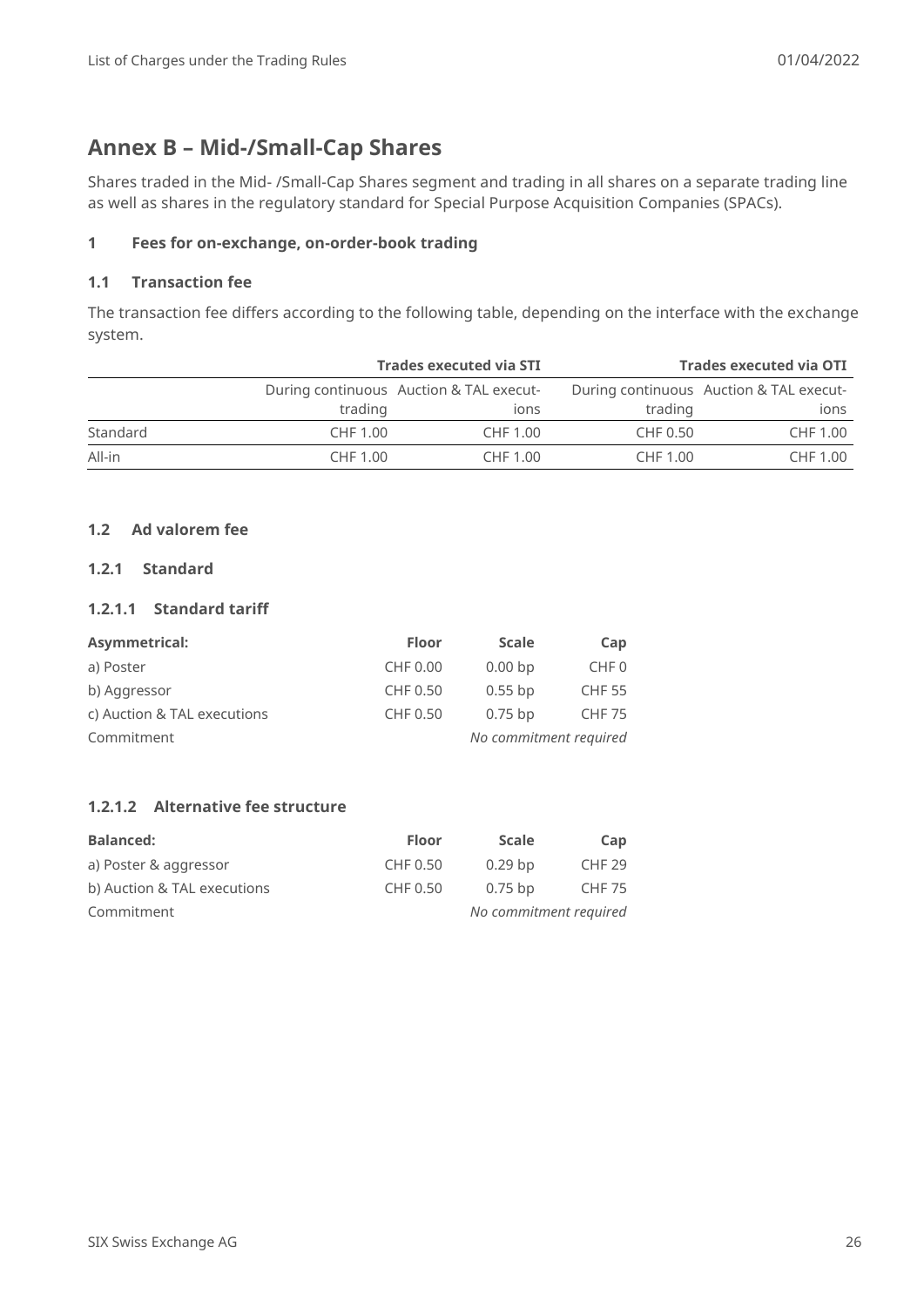#### **1.2.2 All-in**

# **1.2.2.1 Standard tariff**

| Asymmetrical:               | <b>Floor</b>             | <b>Scale</b>           | Cap |
|-----------------------------|--------------------------|------------------------|-----|
| a) Poster                   | $\overline{\phantom{a}}$ | 1.00 <sub>bp</sub>     |     |
| b) Aggressor                | $\overline{\phantom{a}}$ | 1.00 <sub>bp</sub>     |     |
| c) Auction & TAL executions | $\overline{\phantom{a}}$ | 1.00 <sub>bp</sub>     |     |
| Commitment                  |                          | No commitment required |     |

#### **2 Fees for off-order-book trading**

#### **2.1 Transaction fee**

The transaction fee is CHF 1.00.

## **2.2 Ad valorem fee**

The standard fee is:

| <b>Standard fee</b> | <b>Floor</b> | <b>Scale</b> | Cap    |
|---------------------|--------------|--------------|--------|
| Reporting           | CHF 0.50     | $0.25$ bp    | CHF 25 |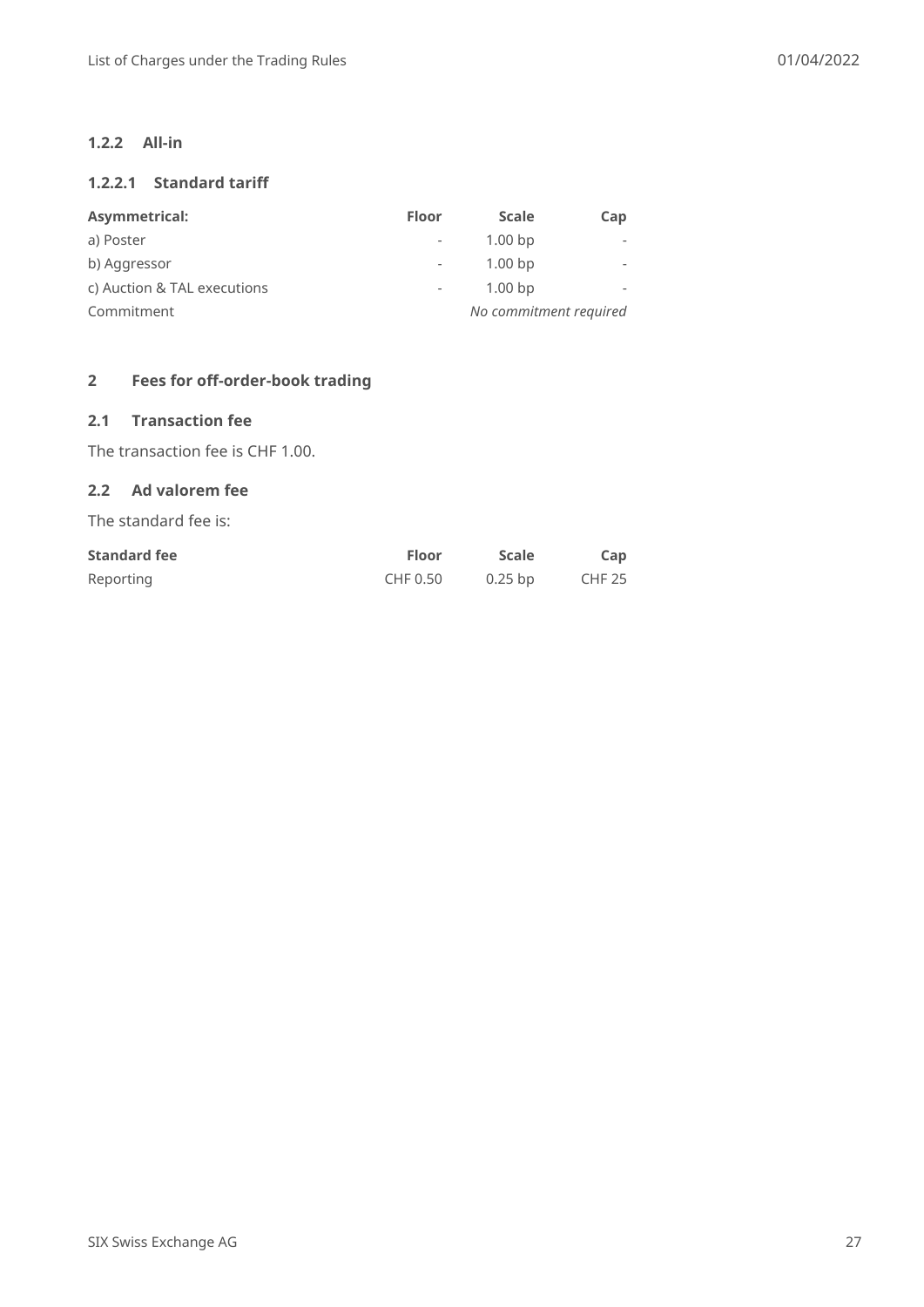# <span id="page-27-0"></span>**Annex C – Sparks Shares**

#### **1 Fees for on-exchange, on-order-book trading**

#### **1.1 Transaction fee**

The transaction fee differs according to the following table, depending on the interface with the exchange system.

| <b>Trades executed via STI</b> |          |                                         | <b>Trades executed via OTI</b> |                                         |
|--------------------------------|----------|-----------------------------------------|--------------------------------|-----------------------------------------|
|                                |          | During continuous Auction & TAL execut- |                                | During continuous Auction & TAL execut- |
|                                | trading  | <b>IONS</b>                             | trading                        | ions                                    |
| Standard                       | CHF 1.00 | CHF 1.00                                | CHF 0.50                       | CHF 1.00                                |
| All-in                         | CHF 1.00 | CHF 1.00                                | CHF 1.00                       | CHF 1.00                                |

#### **1.2 Ad valorem fee**

#### **1.2.1 Standard**

#### **1.2.1.1 Standard tariff**

| Asymmetrical:               | <b>Floor</b> | <b>Scale</b>           | Cap              |
|-----------------------------|--------------|------------------------|------------------|
| a) Poster                   | CHF 0.00     | $0.00 b$ p             | CHF <sub>0</sub> |
| b) Aggressor                | CHF 0.50     | $0.55$ bp              | <b>CHF 55</b>    |
| c) Auction & TAL executions | CHF 0.50     | $0.75$ bp              | <b>CHF 75</b>    |
| Commitment                  |              | No commitment required |                  |

### **1.2.1.2 Alternative fee structure**

| <b>Balanced:</b>            | <b>Floor</b> | <b>Scale</b>           | Cap           |
|-----------------------------|--------------|------------------------|---------------|
| a) Poster & aggressor       | CHF 0.50     | $0.29$ bp              | <b>CHF 29</b> |
| b) Auction & TAL executions | CHF 0.50     | $0.75$ bp              | <b>CHF 75</b> |
| Commitment                  |              | No commitment required |               |

#### **1.2.2 All-in**

# **1.2.2.1 Standard tariff**

| Asymmetrical:               | <b>Floor</b> | <b>Scale</b>           | Cap |
|-----------------------------|--------------|------------------------|-----|
| a) Poster                   |              | 1.00 <sub>bp</sub>     |     |
| b) Aggressor                |              | 1.00 <sub>bp</sub>     |     |
| c) Auction & TAL executions |              | 1.00 <sub>bp</sub>     |     |
| Commitment                  |              | No commitment required |     |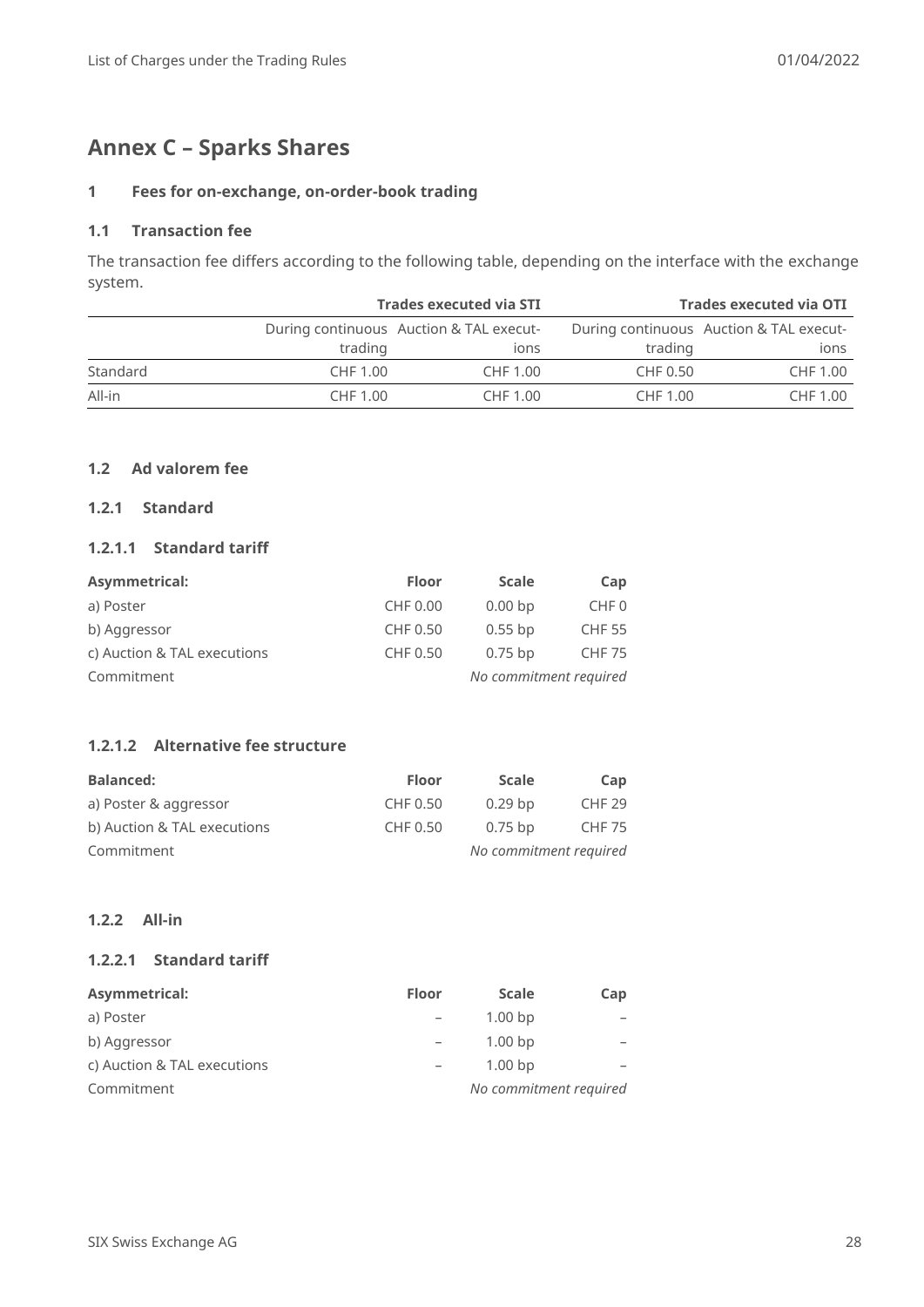# **2 Fees for off-order-book trading**

# **2.1 Transaction fee**

The transaction fee is CHF 1.00.

# **2.2 Ad valorem fee**

The standard fee is:

| <b>Standard fee</b> | <b>Floor</b> | Scale   | Cap           |
|---------------------|--------------|---------|---------------|
| Reporting           | CHF 0.50     | 0.25 bp | <b>CHF 25</b> |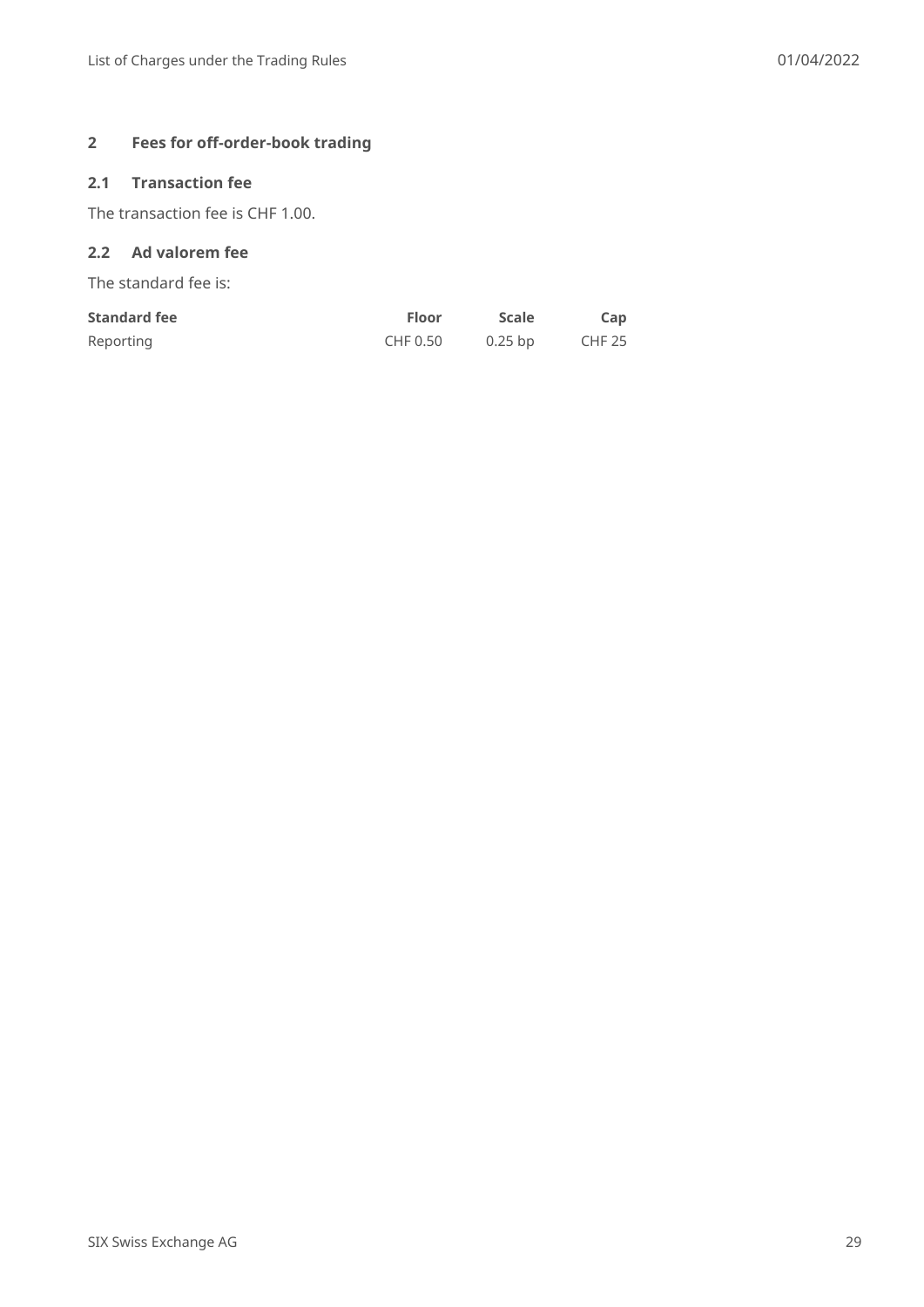# <span id="page-29-0"></span>**Annex D – Secondary Listing Shares**

#### **1 Fees for on-exchange, on-order-book trading**

## **1.1 Transaction fee**

The transaction fee is CHF 1.00.

#### **1.2 Ad valorem fee**

#### **1.2.1 Standard**

#### **1.2.1.1 Standard tariff**

| Asymmetrical:        | <b>Floor</b> | <b>Scale</b>           | Cap              |  |
|----------------------|--------------|------------------------|------------------|--|
| a) Poster            | CHF 0.00     | 0.00 <sub>bp</sub>     | CHF <sub>0</sub> |  |
| b) Aggressor         | CHF 0.50     | $0.65$ bp              | <b>CHF 65</b>    |  |
| c) Auction execution | CHF 0.50     | $0.75$ bp              | <b>CHF 75</b>    |  |
| Commitment           |              | No commitment required |                  |  |

#### **1.2.1.2 Alternative fee structure**

| <b>Balanced:</b>      | <b>Floor</b> | <b>Scale</b>           | Cap           |  |
|-----------------------|--------------|------------------------|---------------|--|
| a) Poster & aggressor | CHF 0.50     | $0.32$ bp              | <b>CHF 32</b> |  |
| b) Auction execution  | CHF 0.50     | $0.75$ bp              | <b>CHF 75</b> |  |
| Commitment            |              | No commitment required |               |  |

#### **2 Fees for off-order-book trading**

### **2.1 Transaction fee**

The transaction fee is CHF 1.00.

#### **2.2 Ad valorem fee**

The standard fee is:

| <b>Standard fee</b> | <b>Floor</b> | <b>Scale</b> | Cap           |
|---------------------|--------------|--------------|---------------|
| Reporting           | CHF 0.50     | $0.25$ bp    | <b>CHF 25</b> |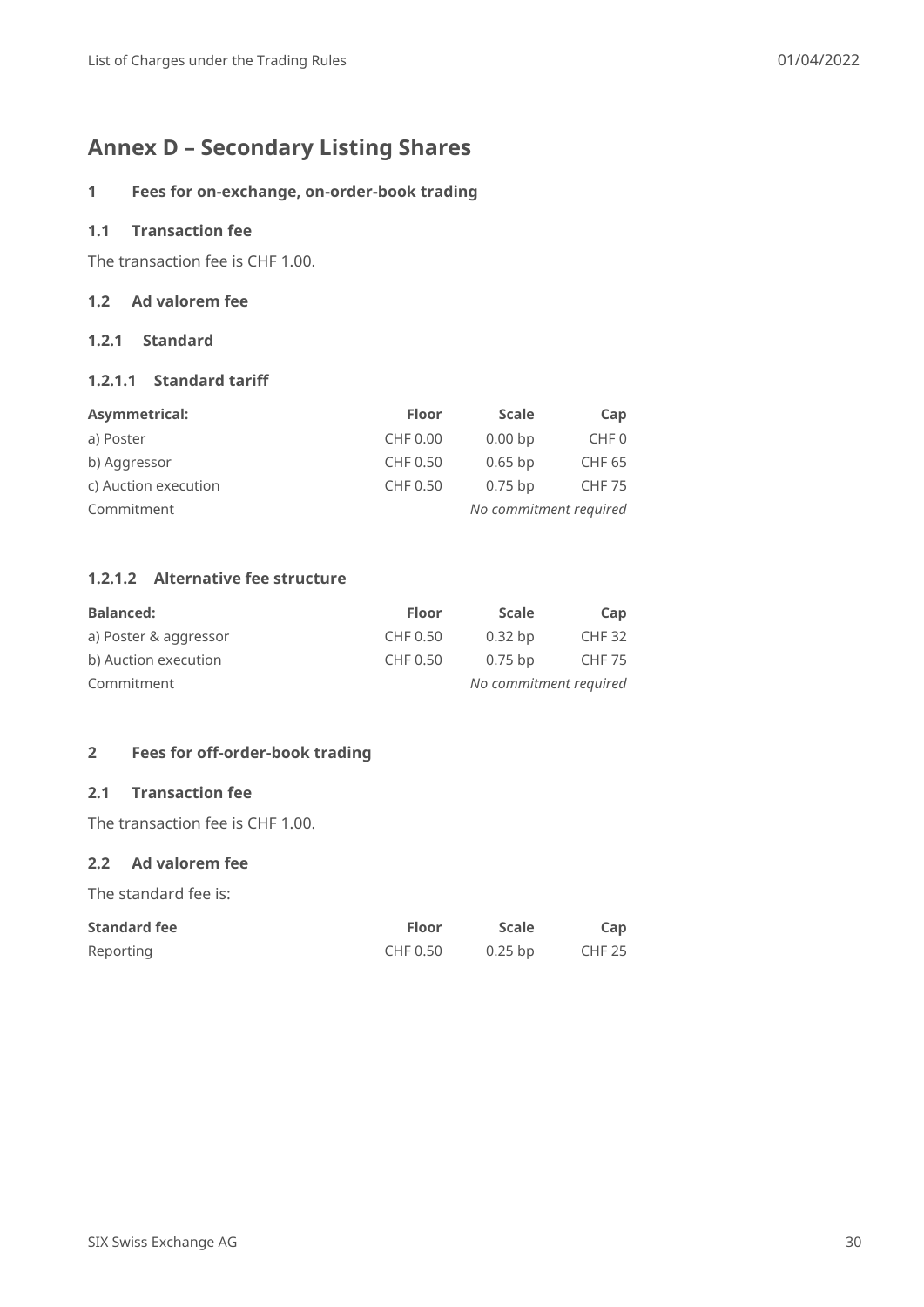# <span id="page-30-0"></span>**Annex E – Sponsored Foreign Shares**

Equity securities from foreign issuers which have their primary listings on an exchange recognised by the Regulatory Board and are admitted to trading in accordance with the Rules for the SIX Swiss Exchange AG – Sponsored Segment.

# **1 Fees for on-exchange, on-order-book trading**

### **1.1 Standard tariff**

The standard tariff applies to all trades resulting from orders.

### **1.1.1 Transaction fee**

The transaction fee is CHF 1.00.

#### **1.1.2 Ad valorem fee**

|                      | <b>Floor</b> | <b>Scale</b>           | Cap            |
|----------------------|--------------|------------------------|----------------|
| a) Poster            | CHF 1.00     | 1.00 <sub>bp</sub>     | <b>CHF 100</b> |
| b) Aggressor         | CHF 1.00     | 1.00 <sub>bp</sub>     | <b>CHF 100</b> |
| c) Auction execution | CHF 1.00     | $1.50$ bp              | <b>CHF 100</b> |
| Commitment           |              | No commitment required |                |

### **1.2 Market maker tariff**

The market maker tariff applies to all trades resulting from quotes.

### **1.2.1 Transaction fee**

The transaction fee is CHF 1.00.

#### **1.2.2 Ad valorem fee**

|                      | <b>Floor</b> | <b>Scale</b> | Cap                    |
|----------------------|--------------|--------------|------------------------|
| a) Poster            | CHF 0.00     | $0.00 b$ p   | CHF 0.00               |
| b) Aggressor         | CHF 0.00     | $0.00 b$ p   | CHF 0.00               |
| c) Auction execution | CHF 0.00     | $0.00 b$ p   | CHF 0.00               |
| Commitment           |              |              | No commitment required |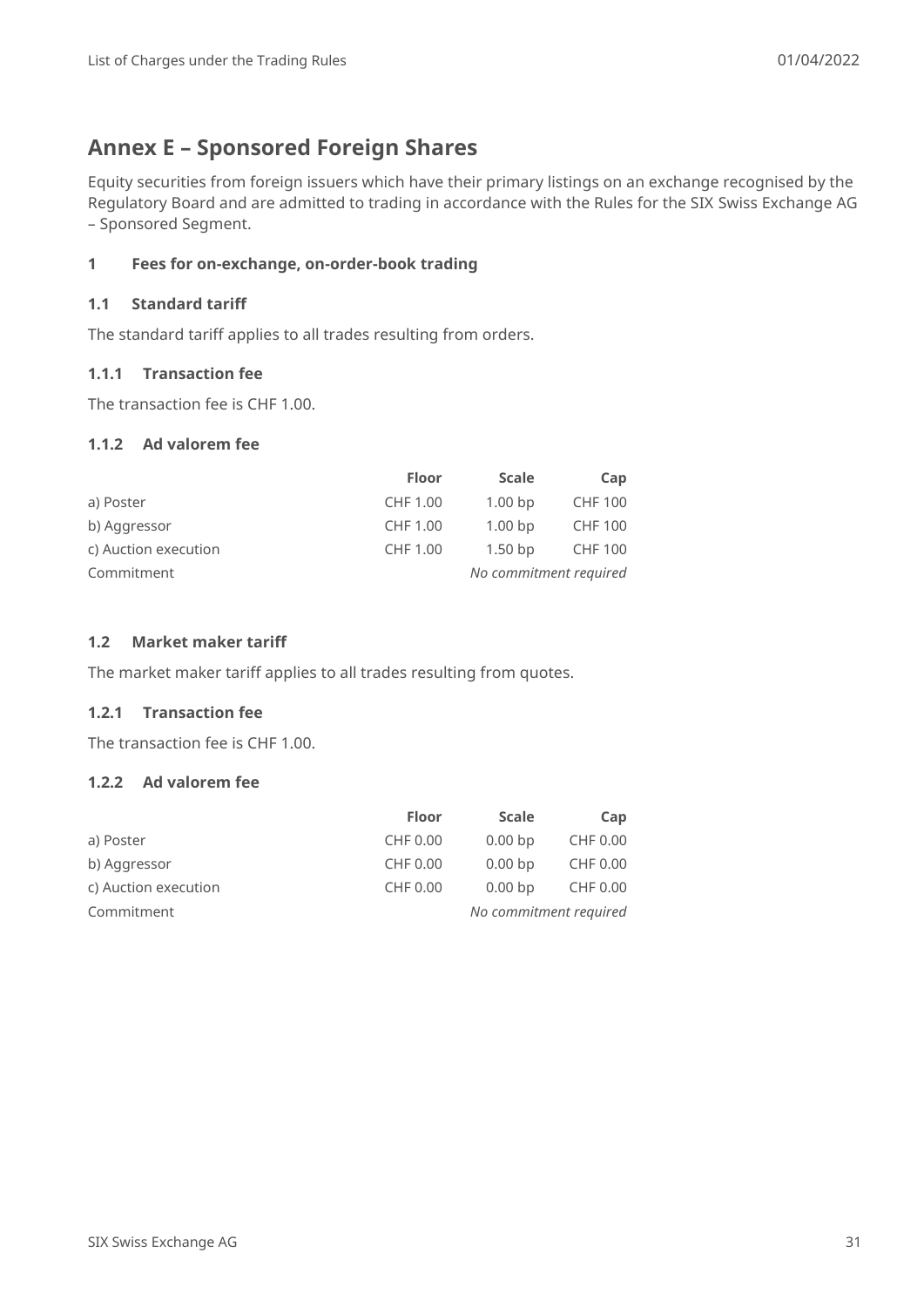#### **2 Fees for off-order-book trading**

#### **2.1 Transaction fee**

The transaction fee is CHF 1.00.

#### **2.2 Ad valorem fee**

The standard fee is:

| <b>Standard fee</b> | <b>Floor</b> | <b>Scale</b> | Cap           |
|---------------------|--------------|--------------|---------------|
| Reporting           | CHF 0.50     | $0.25$ bp    | <b>CHF 25</b> |

#### **3 Capacity fees**

#### **3.1 Dedicated QPS capacity fee for market makers**

#### **3.1.1 Dedicated QPS capacity free of charge**

Each market maker receives the following dedicated QPS capacity free of charge for those equity securities in this trading segment for which it has assumed market making obligations:

| <b>Number of equity securities with</b> | <b>QPS capacity free of charge</b> |
|-----------------------------------------|------------------------------------|
| market making obligations               | per equity security                |
|                                         | 1 OPS                              |

#### **3.1.2 Dedicated QPS capacity for which fees are charged**

Each market maker may increase its dedicated QPS capacity by paying an additional monthly fee.

The tariff for additional dedicated QPS capacity is as follows:

| Number of additional QPS' | Fee per QPS   |
|---------------------------|---------------|
|                           | <b>CHF 25</b> |

The Exchange reserves the right to introduce a cap on QPS capacity per market maker.

The QPS capacity may be used for market making in Sponsored Foreign Shares only.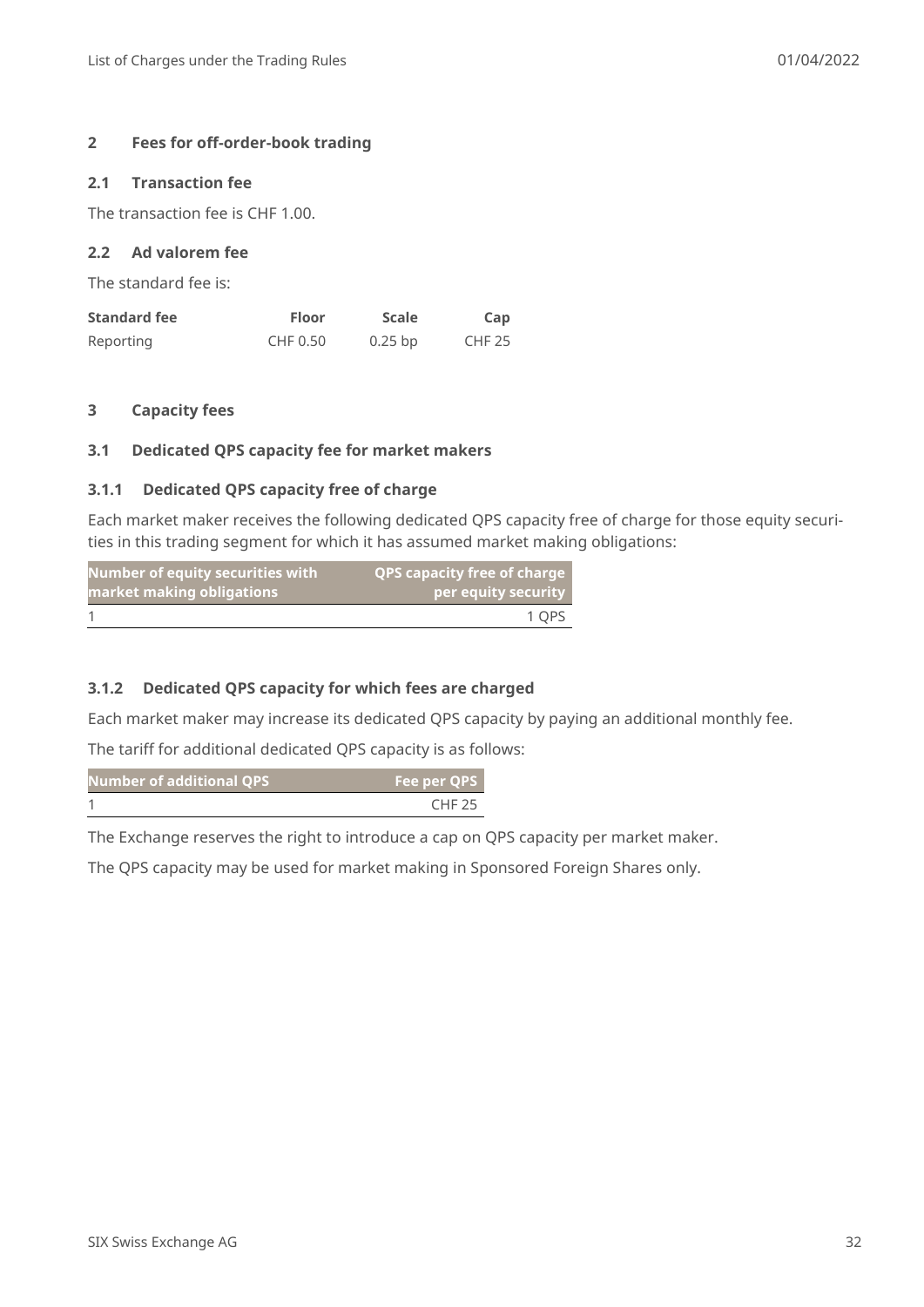# <span id="page-32-0"></span>**Annex F – Rights and Options**

Rights and Options, such as subscription rights within the framework of capital increases, subscription rights in connection with the distribution of a stock dividend, put options for the purpose of share repurchases, as well as shareholder and employee options.

# **1 Fees for on-exchange, on-order-exchange trading**

#### **1.1 Transaction fee**

The transaction fee is CHF 0.10.

#### **1.2 Ad valorem fee**

The standard fee is:

| <b>Standard fee:</b> | <b>Floor</b> | <b>Scale</b> | Cap                    |
|----------------------|--------------|--------------|------------------------|
| a) Poster            | $-$          | $0.65$ bp    | $- -$                  |
| b) Aggressor         | $-$          | $0.65$ bp    | $- -$                  |
| c) Auction execution | $-$          | $0.65$ bp    | $- -$                  |
| Commitment           |              |              | No commitment required |

#### **2 Fees for off-order-book trading**

#### **2.1 Transaction fee**

The transaction fee is CHF 0.10.

#### **2.2 Ad valorem fee**

The standard fee is:

| <b>Standard fee</b> | <b>Floor</b> | <b>Scale</b> | Cap   |
|---------------------|--------------|--------------|-------|
| Reporting           | $- -$        | $0.25$ bp    | $- -$ |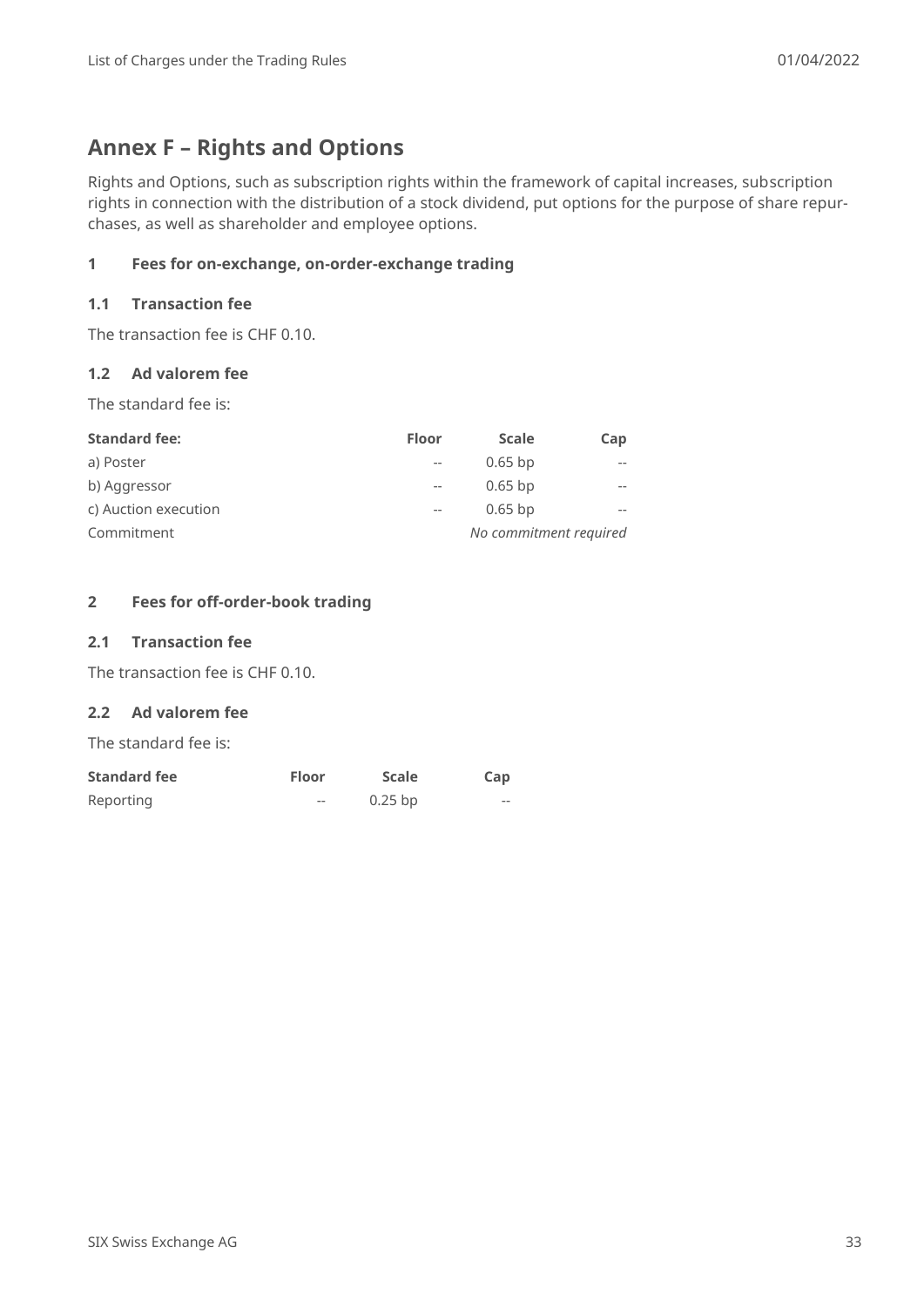# <span id="page-33-0"></span>**Annex G – Investment Funds**

# **1 Fees for on-exchange, on-order-book trading**

# **1.1 Transaction fee**

The transaction fee is CHF 1.50.

#### **1.2 Ad valorem fee**

The standard fee is:

| <b>Standard fee:</b> | <b>Floor</b> | <b>Scale</b>           | Cap            |
|----------------------|--------------|------------------------|----------------|
| a) Poster            | 0.50         | $1.50$ bp              | <b>CHF 150</b> |
| b) Aggressor         | 0.50         | $1.50$ bp              | <b>CHF 150</b> |
| c) Auction execution | 0.50         | $1.50$ bp              | <b>CHF 150</b> |
| Commitment           |              | No commitment required |                |

### **2 Fees for off-order-book trading**

### **2.1 Transaction fee**

The transaction fee is CHF 1.50.

### **2.2 Ad valorem fee**

The standard fee is:

| <b>Standard fee:</b> | <b>Floor</b> | <b>Scale</b> | Cap           |
|----------------------|--------------|--------------|---------------|
| Report               | 0.50         | $0.25$ bp    | <b>CHF 25</b> |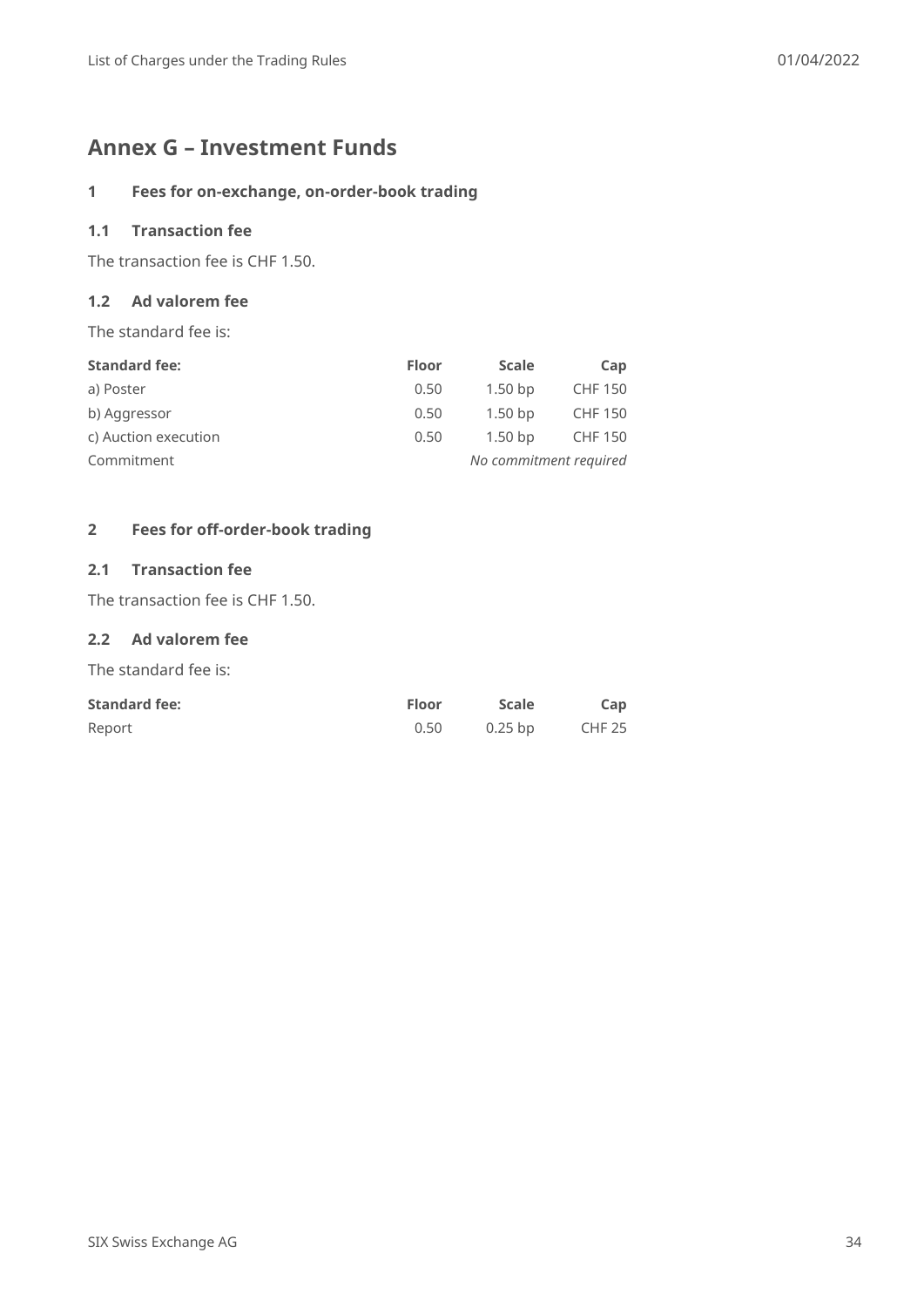# <span id="page-34-0"></span>**Annex H – ETF, ETSF and ETP**

Tradable units in collective investment schemes, i.e. Exchange Traded Funds (ETF), Exchange Traded Structured Funds (ETSF) and exchange-traded products (ETP).

### **1 Fees for on-exchange, on-order-book trading**

### **1.1 Standard tariff**

The standard tariff applies to all trades resulting from orders.

#### **1.1.1 Transaction fee**

The transaction fee is CHF 1.50.

#### **1.1.2 Ad valorem fee**

|                      | <b>Floor</b> | <b>Scale</b>           | Cap            |
|----------------------|--------------|------------------------|----------------|
| a) Poster            | CHF 0.50     | $1.50$ bp              | <b>CHF 150</b> |
| b) Aggressor         | CHF 0.50     | $1.50$ bp              | CHF 150        |
| c) Auction execution | CHF 0.50     | $1.50$ bp              | CHF 150        |
| Commitment           |              | No commitment required |                |

### **1.2 Market maker tariff**

The market maker tariff applies to all trades resulting from quotes.

#### **1.2.1 Transaction fee**

The transaction fee is CHF 1.50.

#### **1.2.2 Ad valorem fee**

|                      | <b>Floor</b> | <b>Scale</b>           | Cap      |
|----------------------|--------------|------------------------|----------|
| a) Poster            | CHF 0.00     | $0.00 b$ p             | CHF 0.00 |
| b) Aggressor         | CHF 0.00     | $0.00 b$ p             | CHF 0.00 |
| c) Auction execution | CHF 0.00     | $0.00 b$ p             | CHF 0.00 |
| Commitment           |              | No commitment required |          |

#### **2 Fees for off-order-book trading**

### **2.1 Transaction fee**

The transaction fee is CHF 1.50.

# **2.2 Ad valorem fee**

| The standard fee is: |              |              |               |
|----------------------|--------------|--------------|---------------|
| <b>Standard fee</b>  | <b>Floor</b> | <b>Scale</b> | Cap           |
| Reporting            | CHF 0.50     | $0.25$ bp    | <b>CHF 25</b> |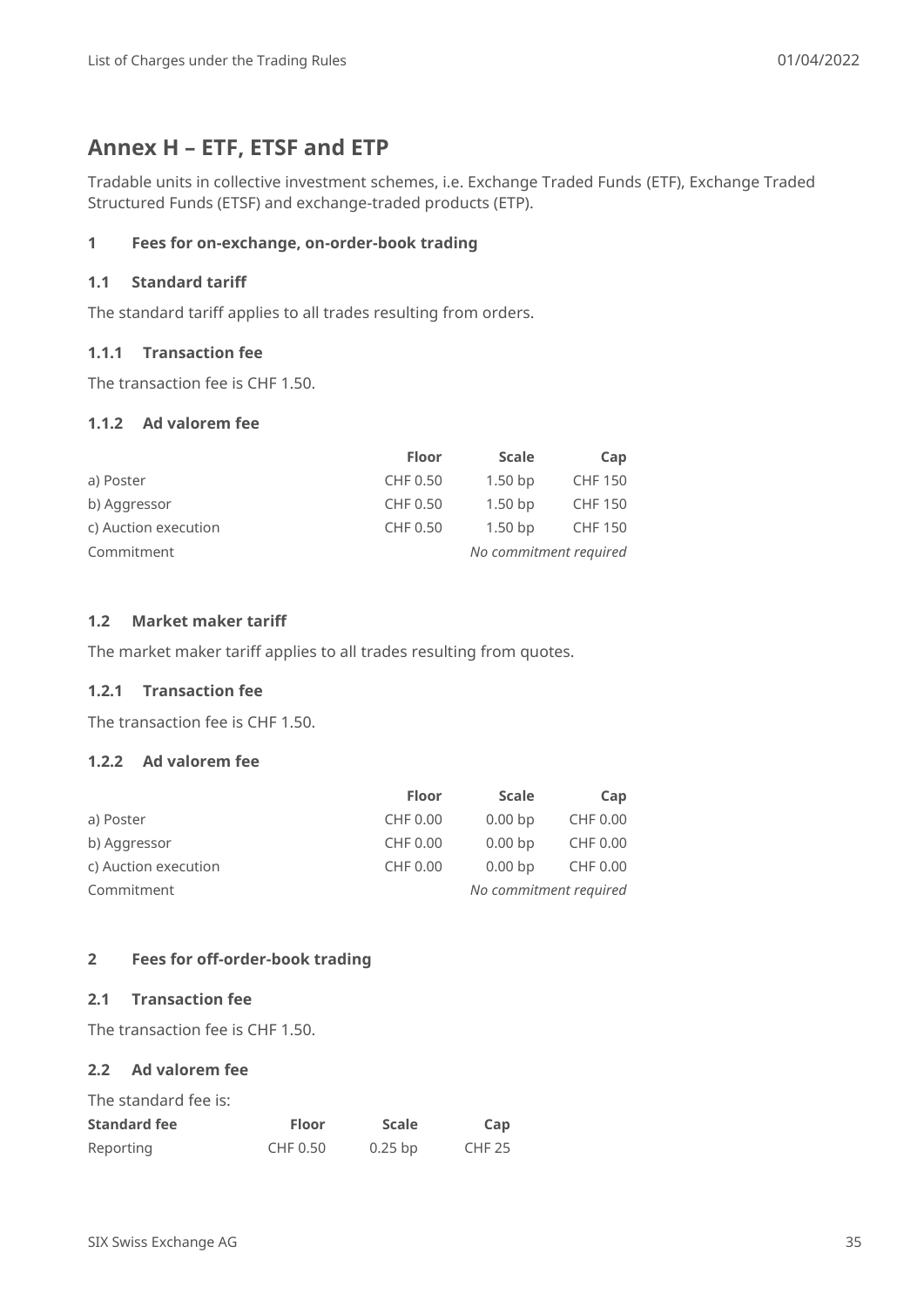#### **3 Capacity fees**

#### **3.1 Dedicated QPS capacity fee for market makers**

#### **3.1.1 Dedicated QPS capacity free of charge**

Each market maker receives the following dedicated QPS capacity free of charge for those instruments in the ETF, ETSF and ETP trading segments for which it has assumed market making obligations:

| Number of instruments with<br>market making obligations | <b>QPS capacity free of charge</b><br>per additional instrument |
|---------------------------------------------------------|-----------------------------------------------------------------|
| $1 - 50$                                                | 1 OPS                                                           |
| from 51                                                 | 2 OPS                                                           |

#### **3.1.2 Dedicated QPS capacity for which fees are charged**

Each market maker may increase its dedicated QPS capacity by paying an additional monthly fee.

The tariff for additional dedicated QPS capacity is as follows:

| Number of additional QPS | Fee per QPS   |
|--------------------------|---------------|
|                          | <b>CHF 25</b> |

The Exchange reserves the right to introduce a cap on QPS capacity per market maker.

This QPS capacity may be used for market making in ETF, ETSF and ETP only.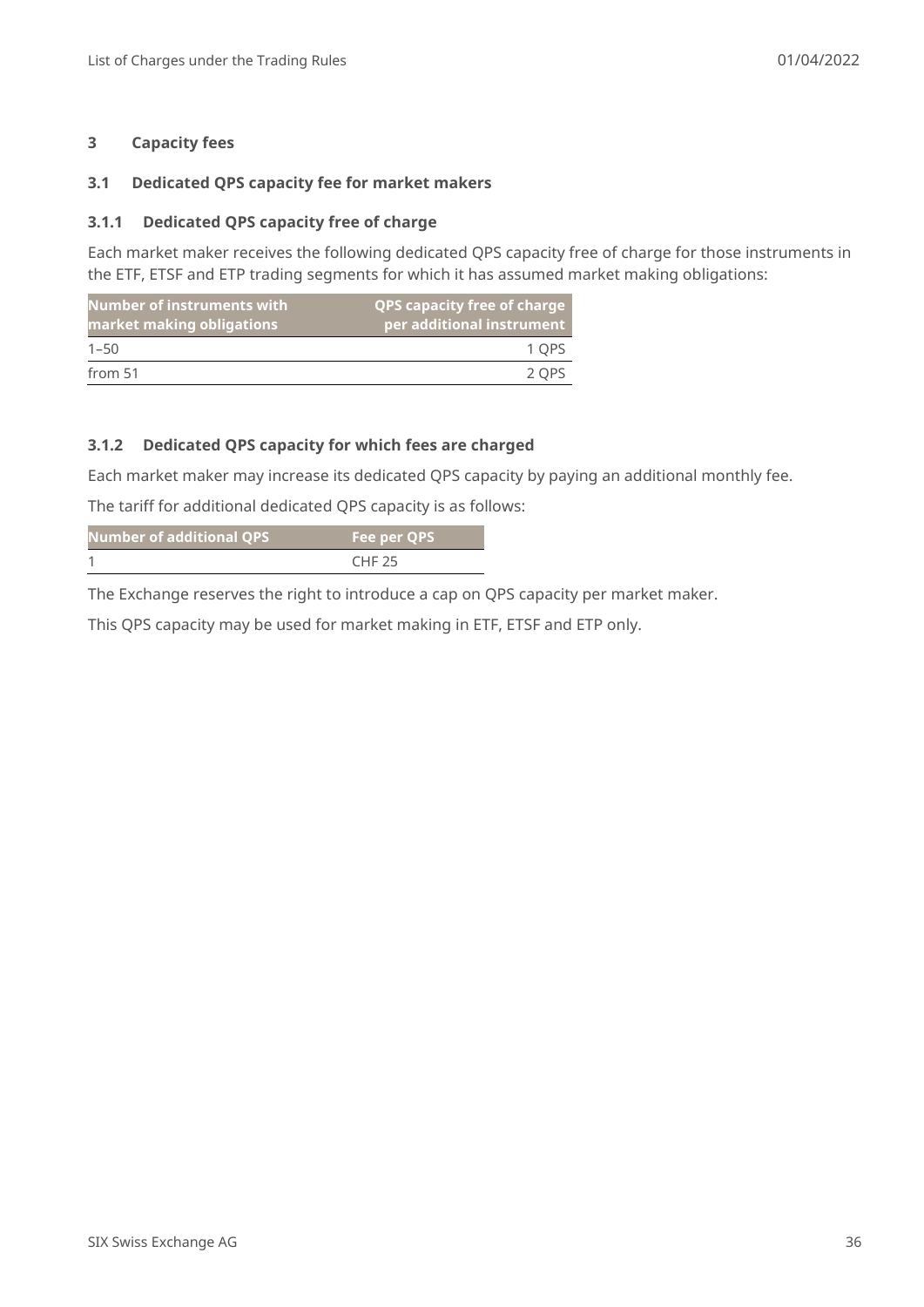# <span id="page-36-0"></span>**Annex I – Sponsored Funds**

Tradable units in collective investment schemes issued by domestic and foreign issuers, which have been approved by Swiss Financial Market Supervisory Authority (FINMA) under the Collective Investment Schemes Act (CISA) or authorised by FINMA for sale in or from Switzerland (excluding ETF, ETSF & real estate funds).

### **1 Fees for on-exchange, on-order-book trading**

#### **1.1 Standard tariff**

The standard tariff applies to all trades resulting from orders.

#### **1.1.1 Transaction fee**

The transaction fee is CHF 1.50.

#### **1.1.2 Ad valorem fee**

|                      | <b>Floor</b> | <b>Scale</b> | Cap                    |
|----------------------|--------------|--------------|------------------------|
| a) Poster            | CHF 1.50     | $7.00 b$ p   | <b>CHF 250</b>         |
| b) Aggressor         | CHF 1.50     | $7.00 b$ p   | <b>CHF 250</b>         |
| c) Auction execution | CHF 1.50     | $7.00 b$ p   | <b>CHF 250</b>         |
| Commitment           |              |              | No commitment required |

#### **1.2 Market maker tariff**

The market maker tariff applies to all trades resulting from quotes.

#### **1.2.1 Transaction fee**

The transaction fee is CHF 1.50.

#### **1.2.2 Ad valorem fee**

|                      | <b>Floor</b> | <b>Scale</b>           | Cap      |
|----------------------|--------------|------------------------|----------|
| a) Poster            | CHF 0.00     | $0.00 b$ p             | CHF 0.00 |
| b) Aggressor         | CHF 0.00     | $0.00 b$ p             | CHF 0.00 |
| c) Auction execution | CHF 0.00     | $0.00 b$ p             | CHF 0.00 |
| Commitment           |              | No commitment required |          |

#### **2 Fees for off-order-book trading**

#### **2.1 Transaction fee**

The transaction fee is CHF 1.50.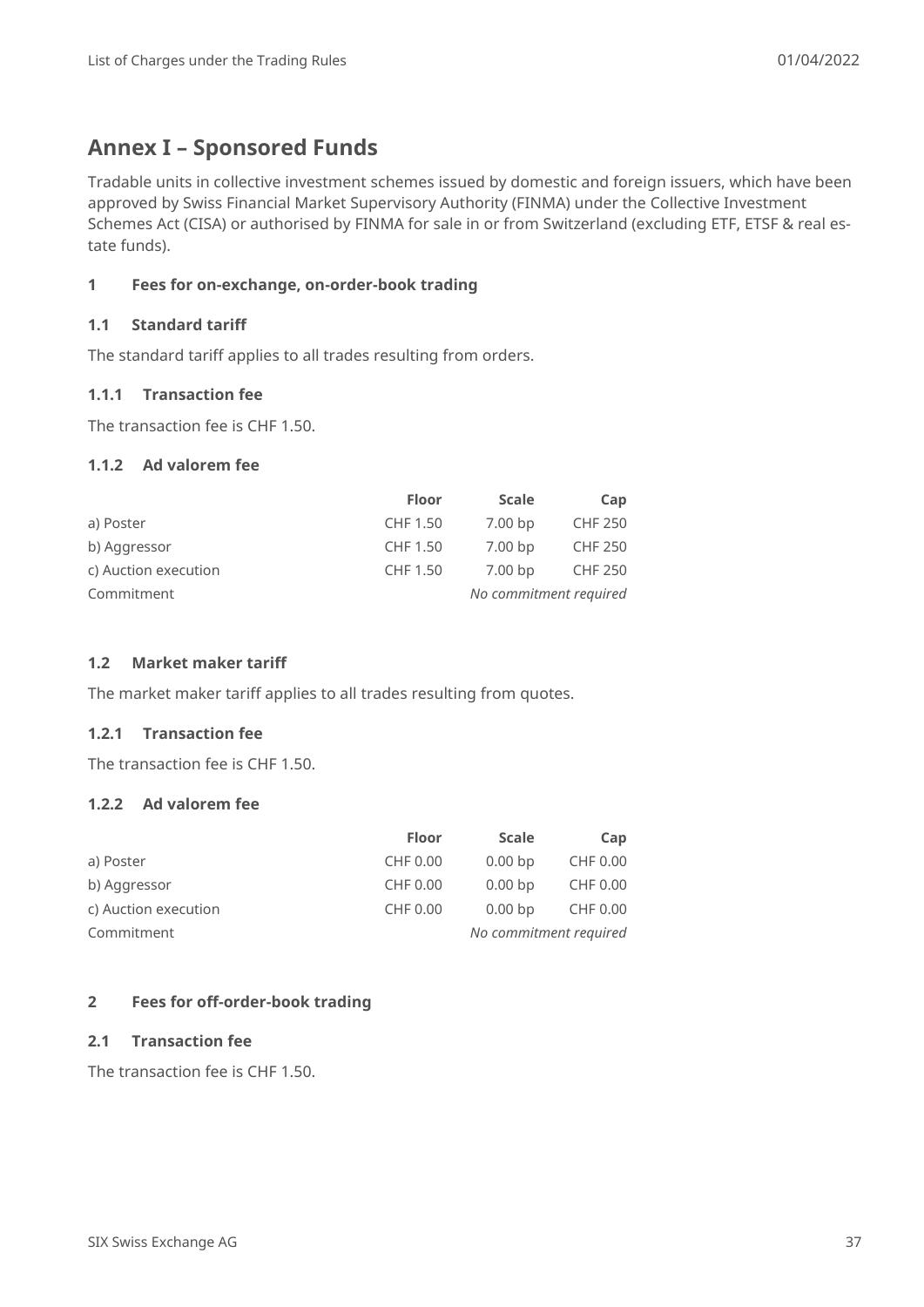#### **2.2 Ad valorem fee**

The standard fee is:

| <b>Standard fee</b> | <b>Floor</b> | <b>Scale</b> | Cap           |
|---------------------|--------------|--------------|---------------|
| Reporting           | CHF 0.50     | $0.25$ bp    | <b>CHF 25</b> |

#### **3 Capacity fees**

#### **3.1 Dedicated QPS capacity fee for market makers**

#### **3.1.1 Dedicated QPS capacity free of charge**

Each market maker receives the following dedicated QPS capacity free of charge for those instruments in this trading segment for which it has assumed market making obligations:

| Number of instruments with | <b>QPS capacity free of charge</b> |
|----------------------------|------------------------------------|
| market making obligations  | per instrument                     |
|                            | 1 OPS                              |

#### **3.1.2 Dedicated QPS capacity for which fees are charged**

Each market maker may increase its dedicated QPS capacity by paying an additional monthly fee.

The tariff for additional dedicated QPS capacity is as follows:

| Number of additional QPS | Fee per QPS   |
|--------------------------|---------------|
|                          | <b>CHF 25</b> |

The Exchange reserves the right to introduce a cap on QPS capacity per market maker.

The QPS capacity may be used for market making in Sponsored Funds only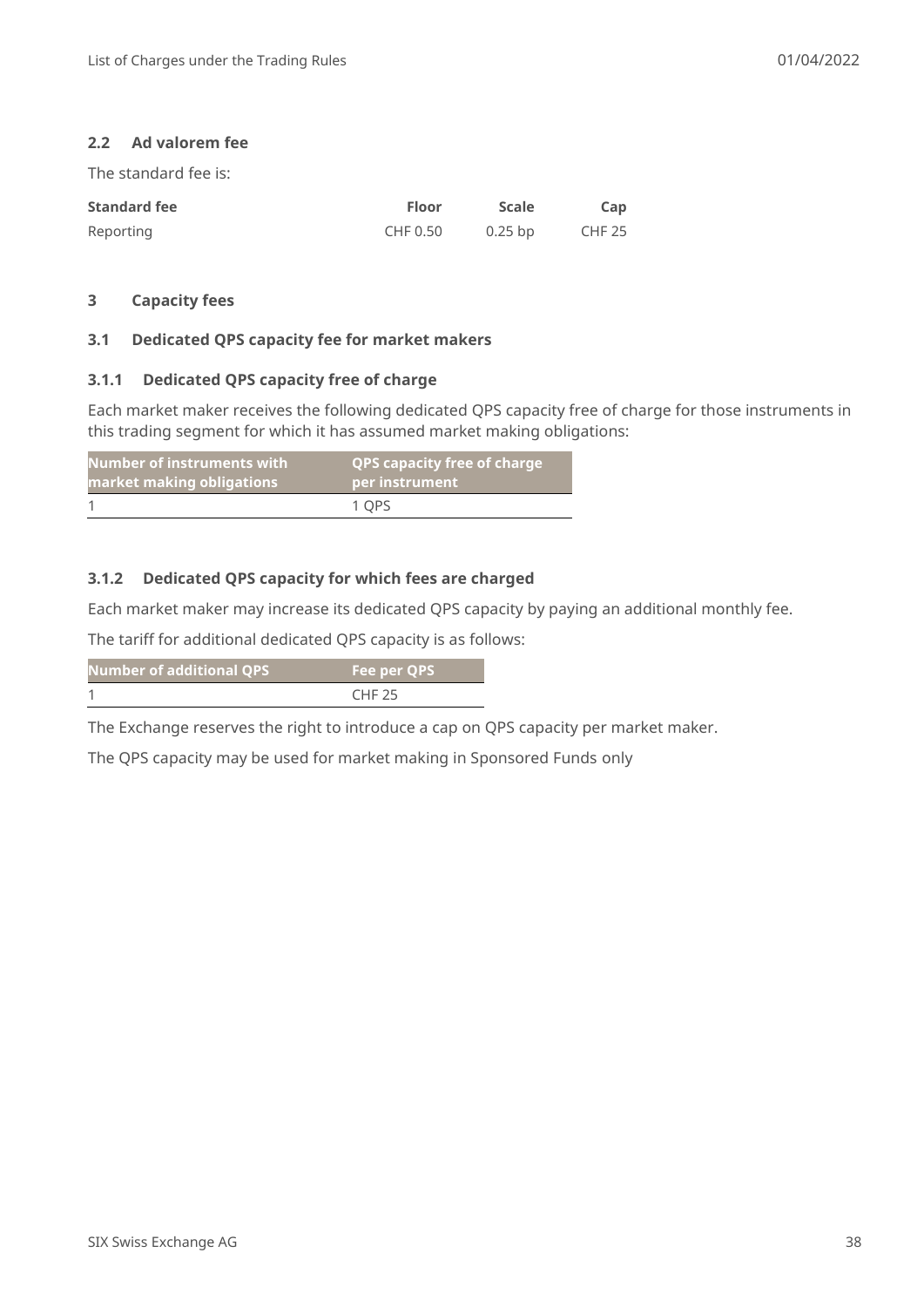# <span id="page-38-0"></span>**Annex J – Bonds – CHF**

Listed Swiss franc-denominated bonds regardless of the domicile of the issuer. Convertible bonds, irrespective of the trading currency, that are listed in connection with the Directive on the Listing of Special Purpose Acquisition Companies (SPACs).

### **1 Fees for on-exchange, on-order-book trading**

#### **1.1 Standard tariff**

The standard tariff applies to all trades resulting from orders.

### **1.1.1 Transaction fee**

The transaction fee is CHF 1.50.

#### **1.1.2 Ad valorem fee**

|                      | <b>Floor</b> | <b>Scale</b>           | Cap            |
|----------------------|--------------|------------------------|----------------|
| a) Poster            | CHF 2.00     | 1.00 <sub>bp</sub>     | <b>CHF 100</b> |
| b) Aggressor         | CHF 2.00     | 1.00 <sub>bp</sub>     | <b>CHF 100</b> |
| c) Auction execution | CHF 2.00     | 1.00 <sub>bp</sub>     | <b>CHF 100</b> |
| Commitment           |              | No commitment required |                |

### **1.2 Liquidity provider tariff**

The liquidity provider tariff applies to all trades resulting from quotes.

### **1.2.1 Transaction fee**

The transaction fee is CHF 1.50.

#### **1.2.2 Ad valorem fee**

|                      | <b>Floor</b> | <b>Scale</b>           | Cap      |
|----------------------|--------------|------------------------|----------|
| a) Poster            | CHF 0.00     | $0.00 b$ p             | CHF 0.00 |
| b) Aggressor         | CHF 0.00     | $0.00 b$ p             | CHF 0.00 |
| c) Auction execution | CHF 0.00     | $0.00 b$ p             | CHF 0.00 |
| Commitment           |              | No commitment required |          |

#### **2 Fees for off-order-book trading**

#### **2.1 Transaction fee**

The transaction fee is CHF 1.50.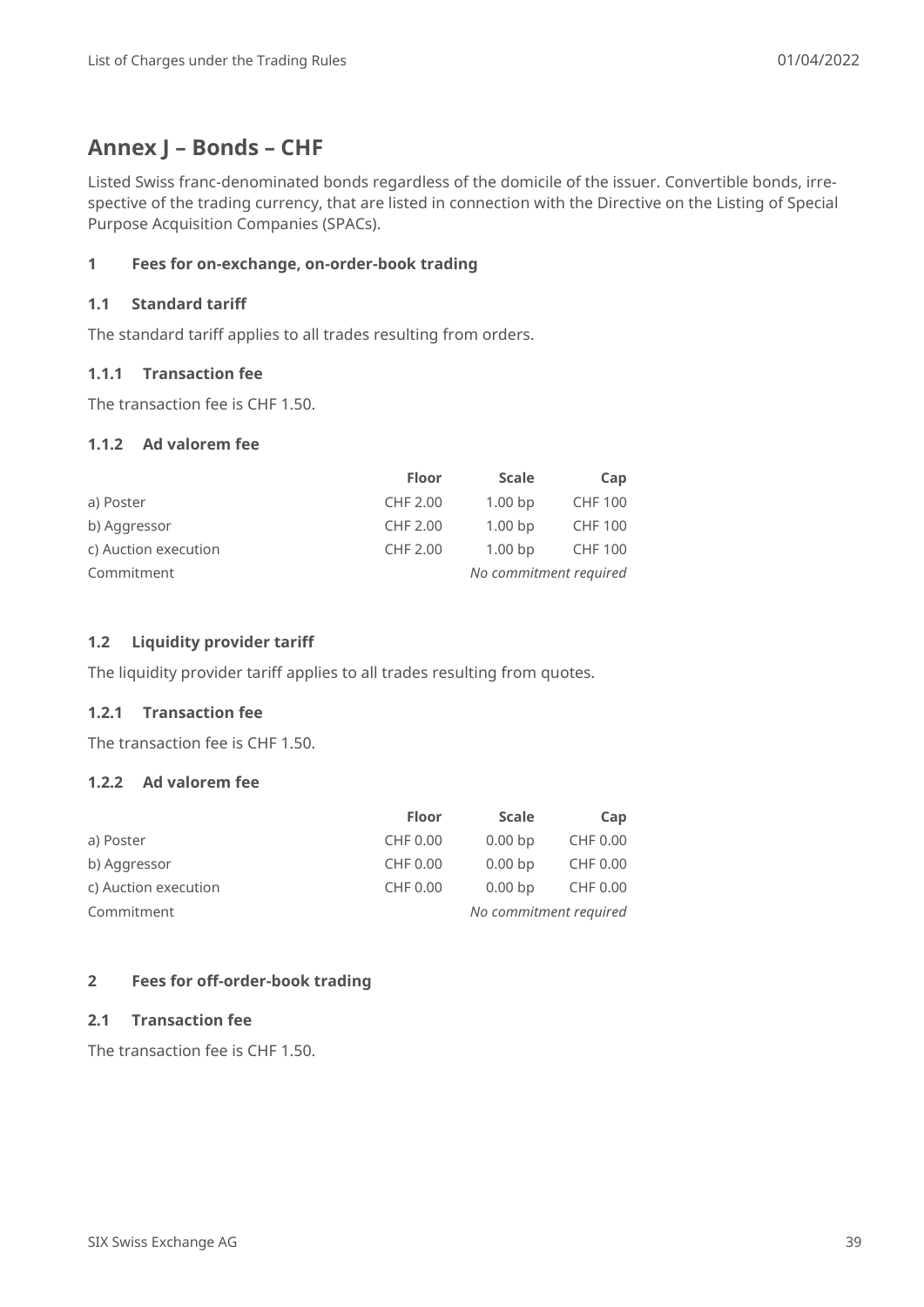#### **2.2 Ad valorem fee**

| The standard fee is: |              |              |                |
|----------------------|--------------|--------------|----------------|
| <b>Standard fee</b>  | <b>Floor</b> | <b>Scale</b> | Cap            |
| Reporting            | CHF 2.00     | $0.50 b$ p   | <b>CHF 150</b> |

#### **3 Capacity fees**

#### **3.1 Dedicated QPS capacity fee for liquidity providers**

#### **3.1.1 Dedicated QPS capacity free of charge**

The Exchange allocates 60 dedicated quotes per second (dedicated QPS capacity) free of charge to each liquidity provider.

#### **3.1.2 Dedicated QPS capacity for which fees are charged**

Each liquidity provider may increase its dedicated QPS capacity by paying an additional monthly fee.

The tariff for additional dedicated QPS capacity is as follows:

| <b>Number of additional QPS</b> | Fee per QPS    |
|---------------------------------|----------------|
| $1 - 40$                        | <b>CHF 250</b> |
| $41 - 120$                      | <b>CHF 200</b> |
| 121-360                         | <b>CHF 150</b> |
| $361 - 600$                     | <b>CHF 100</b> |
| 601-900                         | <b>CHF 50</b>  |
| from 901                        | <b>CHF 25</b>  |

The Exchange reserves the right to introduce a cap on QPS capacity per liquidity provider.

QPS capacity may be used for Bonds – CHF only.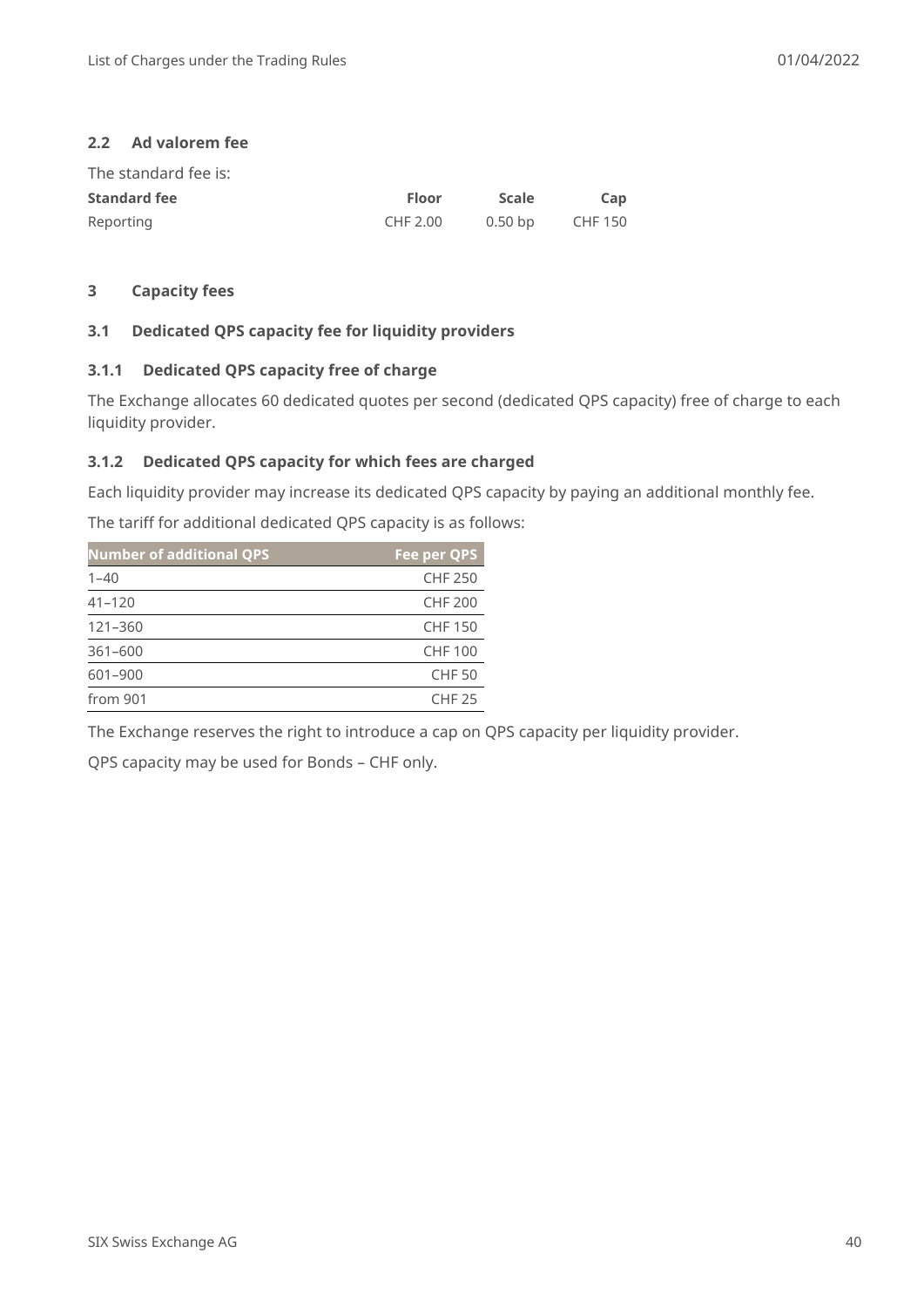# <span id="page-40-0"></span>**Annex K – Bonds – Non-CHF**

Bonds that are listed and admitted to trading and are denominated in a foreign currency regardless of the domicile of the issuer.

# **1 Fees for on-exchange, on-order-book trading**

### **1.1 Standard tariff**

The standard tariff applies to all trades resulting from orders.

#### **1.1.1 Transaction fee**

The transaction fee is CHF 5.00.

#### **1.1.2 Ad valorem fee**

None

#### **1.2 Liquidity provider tariff**

The liquidity provider tariff applies to all trades resulting from quotes.

#### **1.2.1 Transaction fee**

The transaction fee is CHF 1.50.

#### **1.2.2 Ad valorem fee**

None

#### **2 Fees for off-order-book trading**

# **2.1 Transaction fee**

The transaction fee is CHF 1.50.

#### **2.2 Ad valorem fee**

None

#### **3 Capacity fees**

#### **3.1 Dedicated QPS capacity fee for liquidity providers**

#### **3.1.1 Dedicated QPS capacity free of charge**

The Exchange allocates 60 dedicated quotes per second (dedicated QPS capacity) free of charge to each liquidity provider.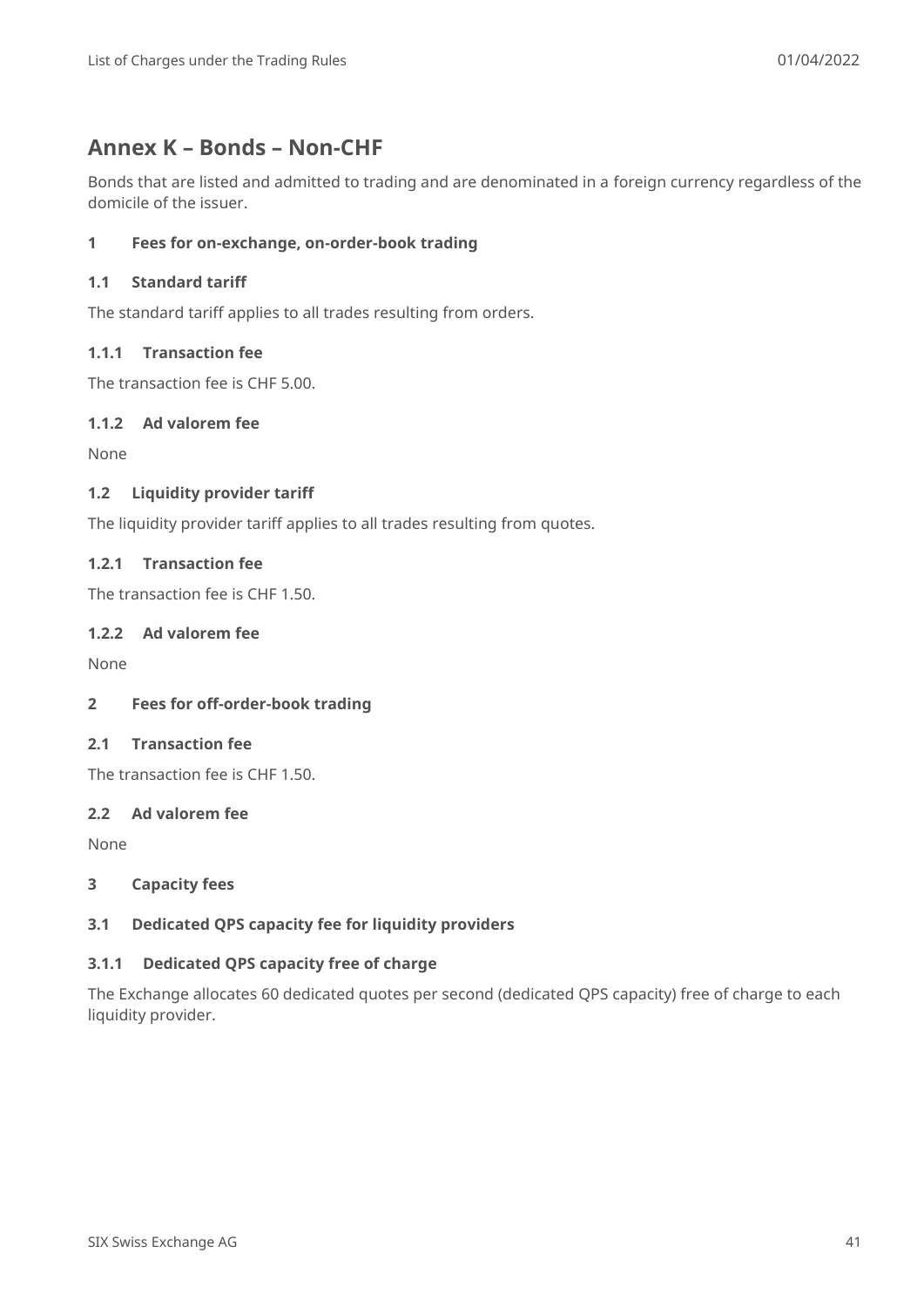### **3.1.2 Dedicated QPS capacity for which fees are charged**

Each liquidity provider may increase its dedicated QPS capacity by paying an additional monthly fee.

The tariff for additional dedicated QPS capacity is as follows:

| <b>Number of additional QPS</b> | Fee per QPS    |
|---------------------------------|----------------|
| $1 - 40$                        | <b>CHF 250</b> |
| $41 - 120$                      | <b>CHF 200</b> |
| 121-360                         | <b>CHF 150</b> |
| $361 - 600$                     | <b>CHF 100</b> |
| 601-900                         | <b>CHF 50</b>  |
| from 901                        | <b>CHF 25</b>  |

The Exchange reserves the right to introduce a cap on QPS capacity per liquidity provider.

QPS capacity may be used for Bonds – Non-CHF only.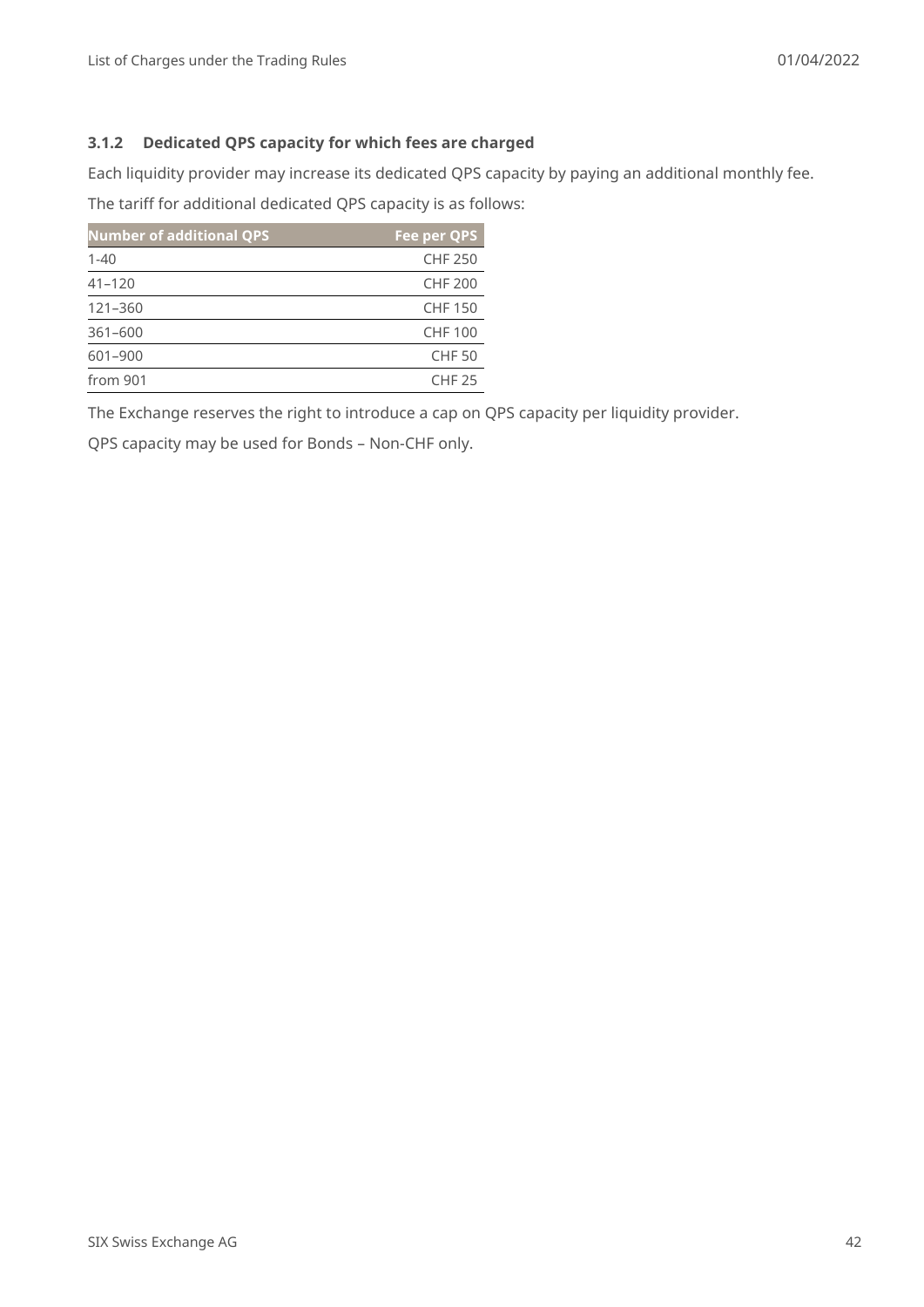# <span id="page-42-0"></span>**Annex L – Structured Products**

Structured Products are financial instruments that are issued as securities with standard features and are characterised by their value being dependent upon that of some other product ("underlying instrument").

# **1 Fees for on-exchange, on-order-book trading**

### **1.1 Transaction fee**

The transaction fee is CHF 1.50.

Where there are more than 50,000 poster transactions per month, a discount of 50% of the transaction fee is granted from the 50,001st transaction onwards.

### **1.2 Ad valorem fee**

| <b>Asymmetrical:</b>             | <b>Floor</b> | <b>Scale</b> | Cap                |
|----------------------------------|--------------|--------------|--------------------|
| a) Poster                        | CHF 0.00     | $0.00 b$ p   | CHF 0.00           |
| b) Aggressor & auction execution | CHF 1.50     |              | 1.50 bp CHF 100.00 |

### **2 Fees for on-exchange, off-order-book trading**

#### **2.1 Transaction fee**

The transaction fee is CHF 1.50.

#### **2.2 Ad valorem fee**

| <b>Standard fee</b> | <b>Floor</b> | Scale   | Cap    |
|---------------------|--------------|---------|--------|
| Reporting           | CHF 1.50     | 1.50 bp | CHF 25 |

#### **3 Capacity fees**

#### **3.1 QPS capacity fee for market makers and liquidity providers**

#### **3.1.1 Packages for dedicated and shared QPS capacity**

Each market maker and/or liquidity provider may purchase dedicated or shared QPS capacity by paying a monthly fee. Each market maker and/or liquidity provider may select a maximum of one of the following QPS capacity packages.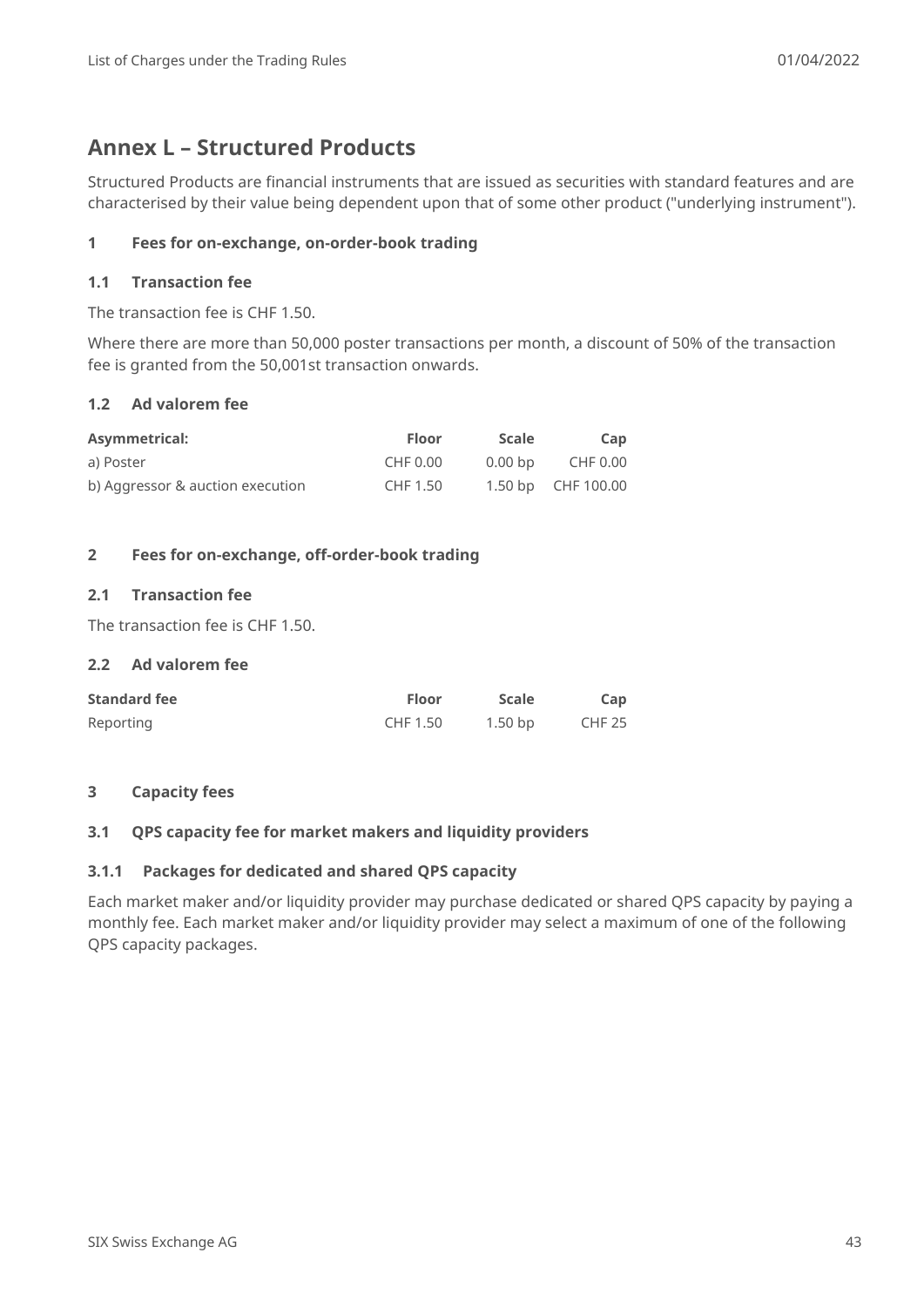The rates for the QPS capacity package are:

| <b>QPS capacity package</b> | cated<br><b>QPS capacity</b> | Number of dedi-Number of shared<br><b>QPS capacity</b> | <b>Price per month</b><br>for QPS capacity<br>package |
|-----------------------------|------------------------------|--------------------------------------------------------|-------------------------------------------------------|
| Free QPS capacity package   | 10                           | none                                                   | free of charge                                        |
| QPS capacity package 1      | none                         | 1,000                                                  | 12,500                                                |
| QPS capacity package 2      | none                         | 2,000                                                  | 17,500                                                |
| QPS capacity package 3      | none                         | 3,000                                                  | 21,500                                                |

Changes of QPS capacity package are possible with effect from the beginning of any given month. They must be notified to the Exchange in writing using the corresponding notification form at least three calendar days in advance.

#### **3.1.2 Dedicated QPS capacity for which fees are charged**

Each market maker and/or liquidity provider may purchase dedicated QPS capacity or increase its dedicated QPS capacity by paying an additional monthly fee.

The rate for dedicated QPS capacity for which fees are charged is as follows:

| <b>Number of additional QPS</b> | Fee per QPS    |
|---------------------------------|----------------|
| $1 - 100$                       | <b>CHF350</b>  |
| $101 - 250$                     | <b>CHF 275</b> |
| $251 - 500$                     | <b>CHF 200</b> |
| $501 - 750$                     | <b>CHF 125</b> |
| 751-1,000                       | <b>CHF 50</b>  |
| from 1,001                      | <b>CHF 25</b>  |

#### **4 Special fees**

The special fee is calculated as follows:

| Number of FOK / IOC orders and/or<br>replications per month | Fee per FOK / IOC or replication |
|-------------------------------------------------------------|----------------------------------|
| $0 - 500$                                                   | CHF 0.00                         |
| $501 - 1,500$                                               | CHF 1.00                         |
| from 1,501                                                  | CHF 3.00                         |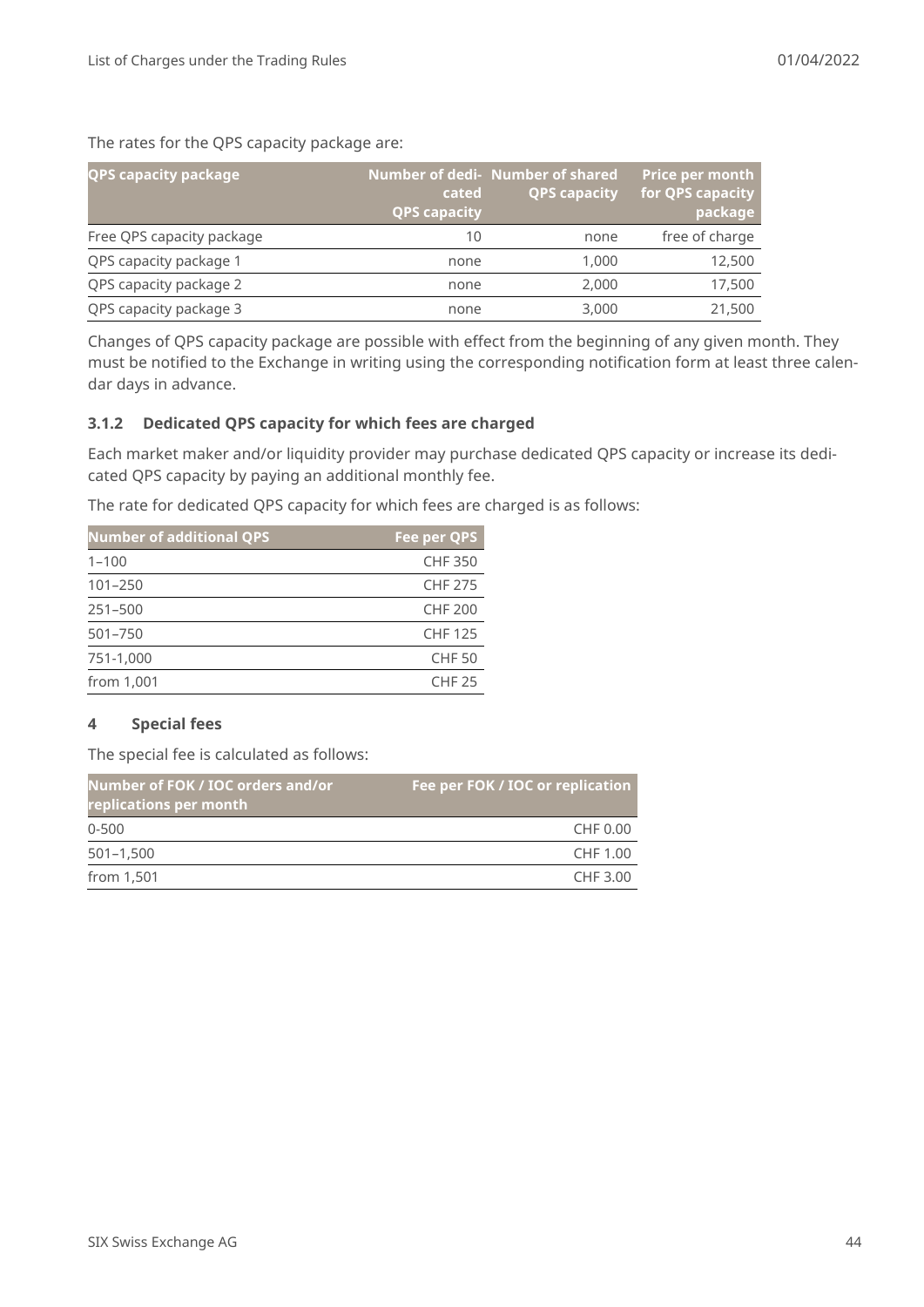# <span id="page-44-0"></span>**Annex M – Fees for on-exchange trading without pre-trade transparency in SwissAtMid**

### **1 Blue Chip Shares**

#### **1.1 Transaction fee**

The transaction fee differs according to the following table, depending on the interface with the exchange system.

| <b>Rate Band</b>            | <b>Trades executed via STI</b> | <b>Trades executed via OTI</b> |
|-----------------------------|--------------------------------|--------------------------------|
|                             |                                |                                |
| Standard                    | CHF 1.00                       | CHF 0.75                       |
| Newly admitted participants | CHF 1.00                       | CHF 0.05                       |
| Commitment level 1          | CHF 1.00                       | CHF 0.50                       |
| Commitment level 2          | CHF 1.00                       | CHF 0.25                       |
| Commitment level 3          | CHF 1.00                       | CHF 0.00                       |
| All-in                      | CHF 1.00                       | CHF 1.00                       |
| LPS SwissAtMid              | CHF 1.00                       | CHF 0.00                       |

# **1.2 Ad valorem fee**

| <b>Rate Band</b>            | <b>Floor</b> | <b>Scale</b>       | Cap           |
|-----------------------------|--------------|--------------------|---------------|
| Standard                    | CHF 0.50     | $0.65$ bp          | <b>CHF 65</b> |
| Newly admitted participants | CHF 0.50     | $0.47$ bp          | <b>CHF 47</b> |
| Commitment level 1          | CHF 0.50     | $0.55$ bp          | <b>CHF 55</b> |
| Commitment level 2          | CHF 0.50     | $0.50$ bp          | <b>CHF 50</b> |
| Commitment level 3          | CHF 0.50     | $0.45$ bp          | <b>CHF45</b>  |
| All-in                      |              | 1.00 <sub>bp</sub> |               |

#### **2 Mid-/Small-Cap Shares**

#### **2.1 Transaction fee**

The transaction fee differs according to the following table, depending on the interface with the exchange system.

| <b>Rate Band</b> | <b>Trades executed via STI</b> |          |  |  |  | Trades executed via OTI |
|------------------|--------------------------------|----------|--|--|--|-------------------------|
| Standard         | CHF 1.00                       | CHF 0.50 |  |  |  |                         |
| All-in           | CHF 1.00                       | CHF 1.00 |  |  |  |                         |
| LPS SwissAtMid   | CHF 1.00                       | CHF 0.50 |  |  |  |                         |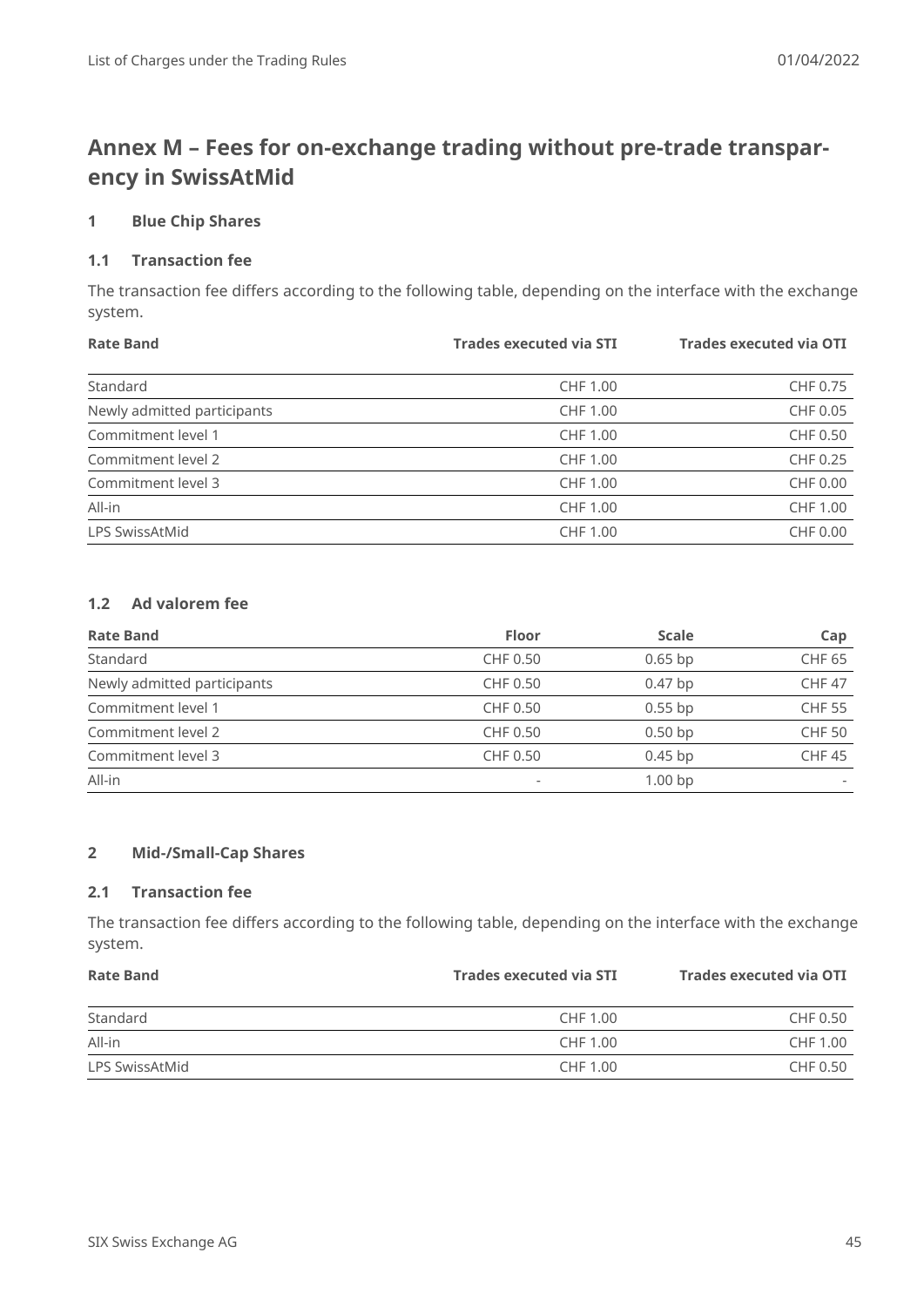#### **2.2 Ad valorem fee**

| <b>Standard fee</b> | <b>Floor</b>             | <b>Scale</b>       | Cap                      |
|---------------------|--------------------------|--------------------|--------------------------|
| Standard            | CHF 0.50                 | $0.55$ bp          | <b>CHF 55</b>            |
| All-in              | $\overline{\phantom{a}}$ | 1.00 <sub>bp</sub> | $\overline{\phantom{a}}$ |

#### **3 Sparks Shares**

#### **3.1 Transaction fee**

The transaction fee differs according to the following table, depending on the interface with the exchange system.

| <b>Rate Band</b> | Trades executed via STI | Trades executed via OTI |
|------------------|-------------------------|-------------------------|
| Standard         | CHF 1.00                | CHF 0.50                |
| All-in           | CHF 1.00                | CHF 1.00                |

### **3.2 Ad valorem fee**

| <b>Standard fee</b> | <b>Floor</b>             | <b>Scale</b>       | Cap             |
|---------------------|--------------------------|--------------------|-----------------|
| Standard            | CHF 0.50                 | $0.55$ bp          | <b>CHF 55</b>   |
| All-in              | $\overline{\phantom{a}}$ | 1.00 <sub>bp</sub> | $\qquad \qquad$ |

#### **4 Investment Funds**

#### **4.1 Transaction fee**

The transaction fee differs according to the following table, depending on the interface with the exchange system.

| <b>Rate Band</b> | Trades executed via STI | Trades executed via OTI |
|------------------|-------------------------|-------------------------|
| Standard         | CHF 1.50                | CHF 1.50                |

#### **4.2 Ad valorem fee**

| <b>Standard fee</b> | <b>Floor</b> | Scale   | Cap            |
|---------------------|--------------|---------|----------------|
| Standard            | CHF 0.50     | 1.50 bp | <b>CHF 150</b> |

#### **5 LPS SwissAtMid**

#### **5.1 LPS SwissAtMid requirements**

The requirements for the applicability of the LPS tariff are:

a) an average presence time of at least 3% in the SwissAtMid order book for the Blue Chip Shares trading segment, achieved by resting orders (Resting Orders) in limit which are executed, regardless of the starting position in the order book. Block orders are excluded;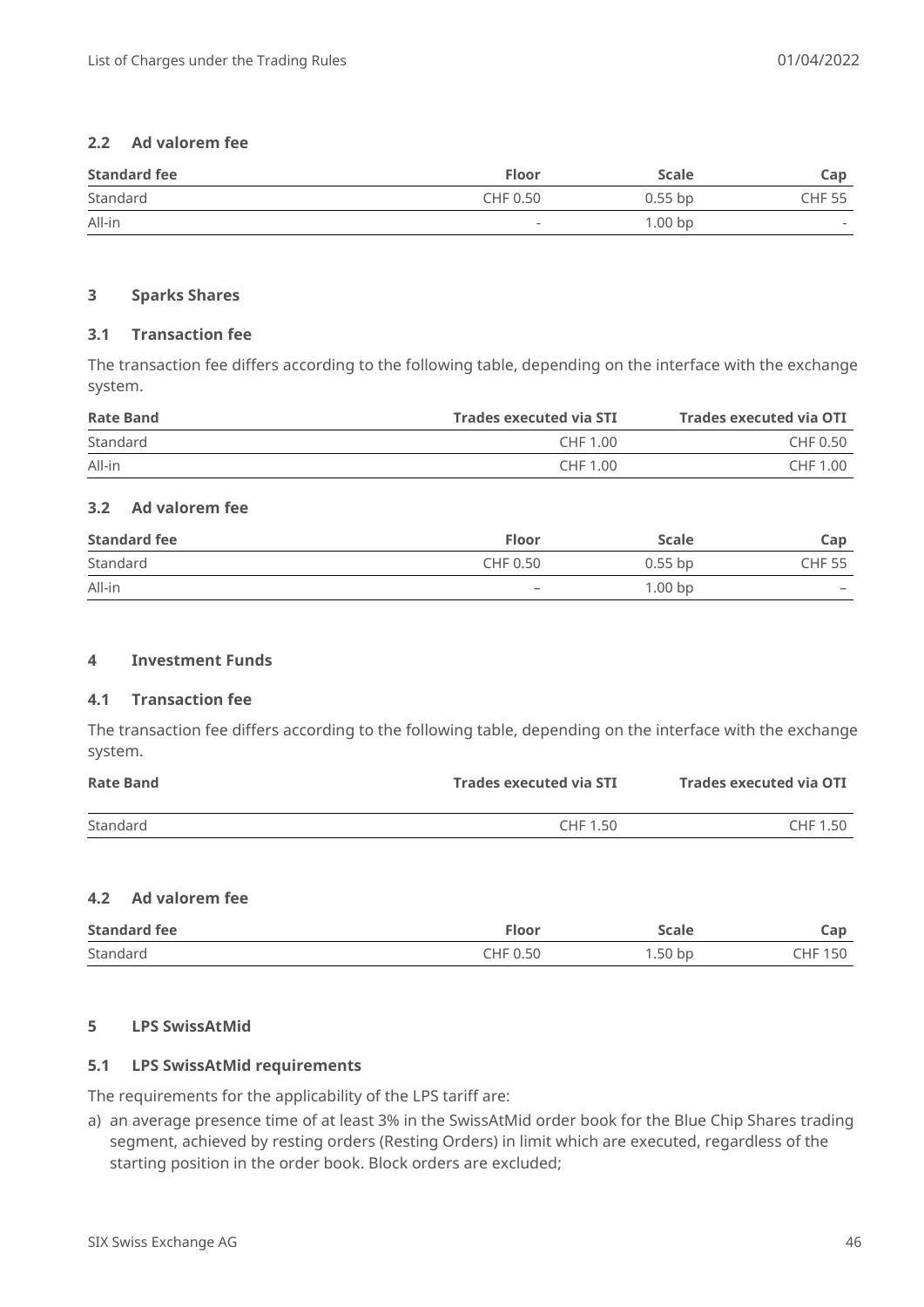or

an average passive market share of at least 2% in continuous trading in SwissAtMid in the trading segments Blue Chip Shares and Mid-/Small Cap Shares which are executed by resting orders (Resting Orders) in limit. Block orders are excluded;

- b) the average size of in limit orders at the best bid or ask price in the SwissAtMid order book for the Blue Chip Shares trading segment is at least CHF 15,000; and
- c) the Self Match Prevention function is activated for the nominated Party ID(s).

No additional requirements for the applicability of the «LPS for SwissAtMid» tariff apply for «Mid-/Small Cap Shares». If the participant fulfils the requirements for the applicability of the «LPS for SwissAtMid» tariff in «Blue Chip Shares», they automatically also fulfil the requirements for «Mid-/Small Cap Shares».

#### **5.2 LPS SwissAtMid tariff**

#### **5.2.1 Blue Chip Shares**

|                     | <b>Floor</b> | <b>Scale</b> | Cap    |
|---------------------|--------------|--------------|--------|
| a) Resting Orders   |              | $0.10 b$ p   |        |
| b) Immediate Orders | CHF 0.50     | $0.45$ bp    | CHF 45 |

#### **5.2.2 Mid-/Small-Cap Shares**

|                     | <b>Floor</b> | <b>Scale</b> | Cap           |
|---------------------|--------------|--------------|---------------|
| a) Resting Orders   | $\,$         | $0.10 b$ p   |               |
| b) Immediate Orders | CHF 0.50     | $0.55$ bp    | <b>CHF 55</b> |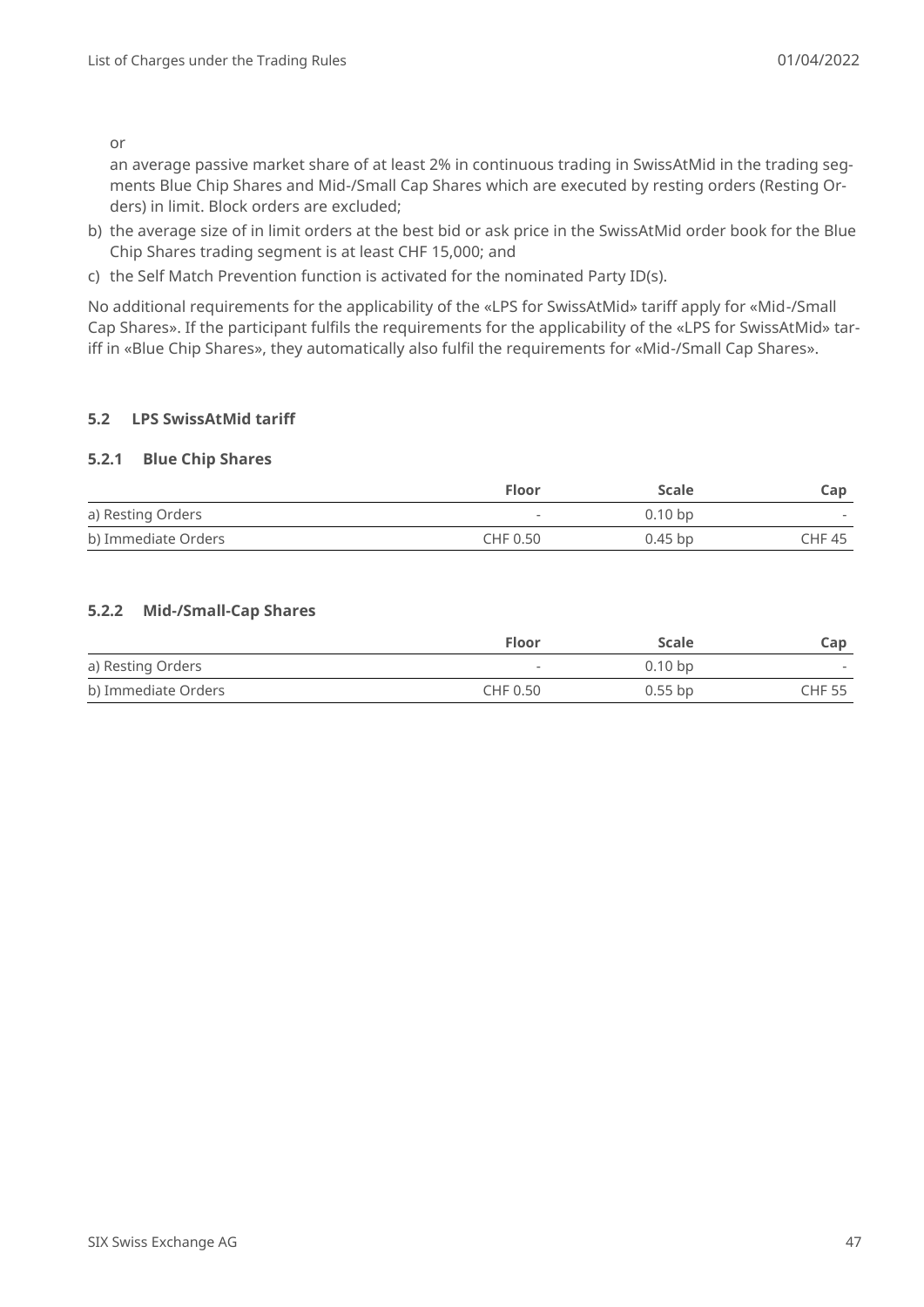# <span id="page-47-0"></span>**Annex N – Fees for on-exchange, hybrid trading in Swiss EBBO**

### **1 Blue Chip Shares**

#### **1.1 Transaction fee**

The transaction fee differs according to the following table, depending on the interface with the exchange system.

| <b>Rate Band</b>                             | <b>Trades executed via STI</b> | <b>Trades executed via OTI</b> |
|----------------------------------------------|--------------------------------|--------------------------------|
| Standard                                     | CHF 1.00                       | CHF 0.75                       |
|                                              |                                |                                |
| Newly admitted participants                  | CHF 1.00                       | CHF 0.05                       |
| Commitment level 1                           | CHF 1.00                       | CHF 0.50                       |
| Commitment level 2                           | CHF 1.00                       | CHF 0.25                       |
| Commitment level 3                           | CHF 1.00                       | CHF 0.00                       |
| All-in                                       | CHF 1.00                       | CHF 1.00                       |
| LPS Swiss EBBO and liquidity provider tariff | CHF 0.00                       | CHF 0.00                       |

#### **1.2 Ad valorem fee**

#### **1.2.1 Standard tariff**

The standard tariff applies to all trades in Swiss EBBO resulting from normal orders from participants.

#### **1.2.1.1 Standard tariff (Asymmetrical)**

| <b>Rate Band</b>            | <b>Floor</b>             | <b>Scale</b>       | Cap            |
|-----------------------------|--------------------------|--------------------|----------------|
| Standard                    | CHF 0.50                 | $1.15$ bp          | <b>CHF 115</b> |
| Newly admitted participants | CHF 0.50                 | $0.97$ bp          | <b>CHF 97</b>  |
| Commitment level 1          | CHF 0.50                 | $1.05$ bp          | <b>CHF 105</b> |
| Commitment level 2          | CHF 0.50                 | 1.00 <sub>bp</sub> | <b>CHF 100</b> |
| Commitment level 3          | CHF 0.50                 | $0.95$ bp          | <b>CHF 95</b>  |
| All-in                      | $\overline{\phantom{0}}$ | $1.50$ bp          |                |

#### **1.2.1.2 Alternative fee structure (Balanced)**

| <b>Rate Band</b>            | <b>Floor</b>             | <b>Scale</b> | Cap           |
|-----------------------------|--------------------------|--------------|---------------|
| Standard                    | CHF 0.50                 | $0.82$ bp    | <b>CHF 82</b> |
| Newly admitted participants | CHF 0.50                 | $0.76$ bp    | <b>CHF 76</b> |
| Commitment level 1          | CHF 0.50                 | $0.79$ bp    | <b>CHF 79</b> |
| Commitment level 2          | CHF 0.50                 | $0.77$ bp    | <b>CHF 77</b> |
| Commitment level 3          | CHF 0.50                 | $0.75$ bp    | <b>CHF 75</b> |
| All-in                      | $\overline{\phantom{0}}$ | $1.50$ bp    |               |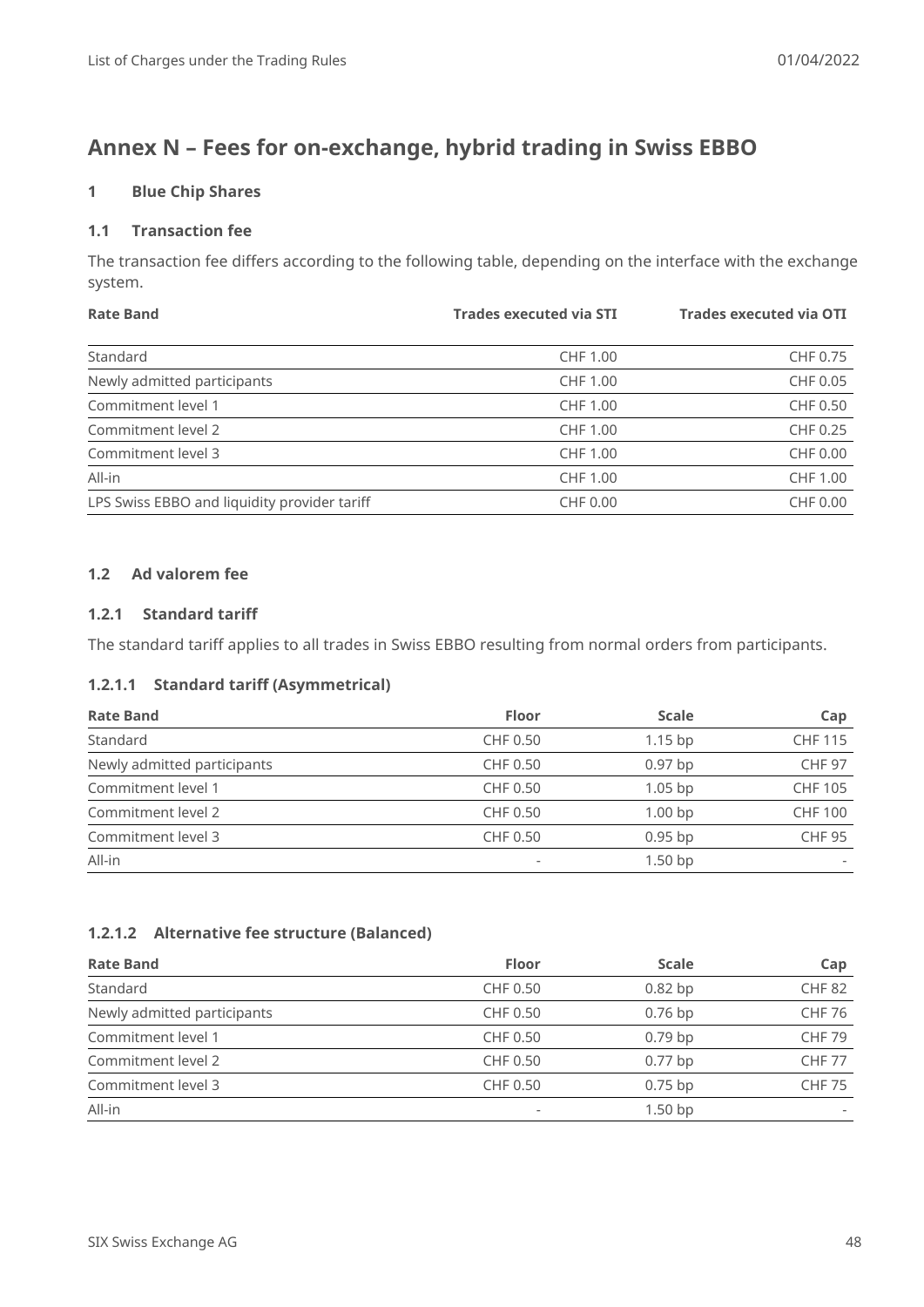#### **1.2.2 Liquidity provider tariff**

The liquidity provider tariff applies to all trades in Swiss EBBO resulting from normal orders from liquidity providers if the requirements for the applicability of the LPS Swiss EBBO tariff pursuant to Clause 3.1 of this Annex are not fulfilled.

| <b>Rate Band</b> | <b>Floor</b>             | Scale     | Cap                      |
|------------------|--------------------------|-----------|--------------------------|
| Standard         | $\overline{\phantom{0}}$ | $0.25$ bp | $\overline{\phantom{a}}$ |
| All-in           |                          | $0.25$ bp | $\overline{\phantom{a}}$ |

#### **2 Mid-/Small-Cap Shares**

#### **2.1 Transaction fee**

The transaction fee differs according to the following table, depending on the interface with the exchange system.

| <b>Rate Band</b>                             | <b>Trades executed via STI</b> | Trades executed via OTI |
|----------------------------------------------|--------------------------------|-------------------------|
| Standard                                     | CHF 1.00                       | CHF 0.50                |
| All-in                                       | CHF 1.00                       | CHF 1.00                |
| LPS Swiss EBBO and liquidity provider tariff | CHF 0.00                       | CHF 0.00                |

# **2.2 Ad valorem fee**

#### **2.2.1 Standard tariff**

The standard tariff applies to all trades in Swiss EBBO resulting from normal orders from participants.

#### **2.2.1.1 Standard tariff (Asymmetrical)**

| <b>Rate Band</b> | <b>Floor</b> | Scale     | Cap            |
|------------------|--------------|-----------|----------------|
| Standard         | CHF 0.50     | $1.05$ bp | <b>CHF 105</b> |
| All-in           |              | $1.50$ bp | $\sim$         |

#### **2.2.1.2 Alternative fee structure (Balanced)**

| <b>Rate Band</b> | <b>Floor</b>             | <b>Scale</b> | Cap                      |
|------------------|--------------------------|--------------|--------------------------|
| Standard         | CHF 0.50                 | $0.79$ bp    | <b>CHF 79</b>            |
| All-in           | $\overline{\phantom{0}}$ | $1.50$ bp    | $\overline{\phantom{a}}$ |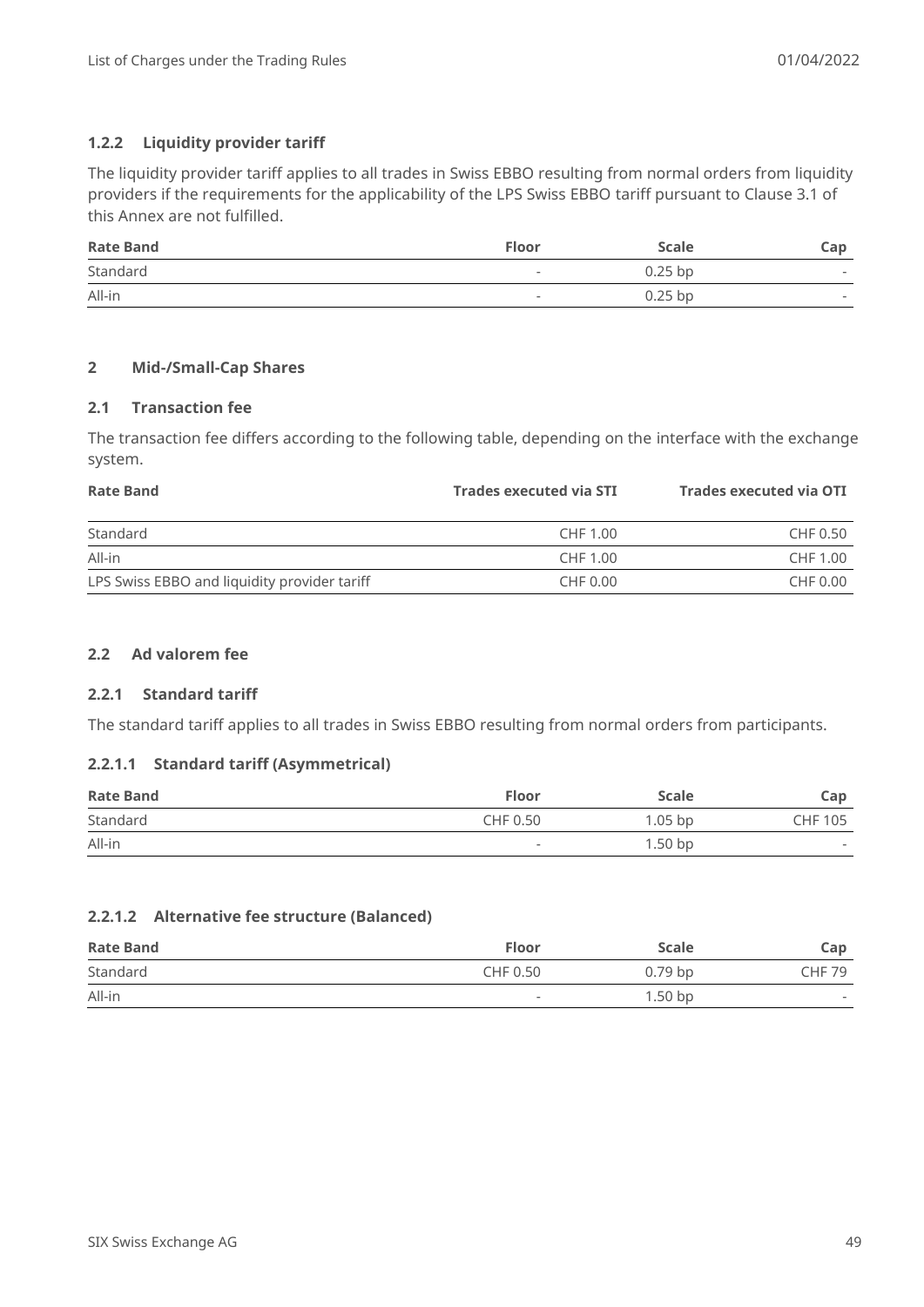#### **2.2.2 Liquidity provider tariff**

The liquidity provider tariff applies to all trades in Swiss EBBO resulting from normal orders from liquidity providers if the requirements for the applicability of the LPS Swiss EBBO tariff pursuant to Clause 3.1 of this Annex are not fulfilled.

| <b>Rate Band</b> | <b>Floor</b> | Scale     | Cap                      |
|------------------|--------------|-----------|--------------------------|
| Standard         | $\,$         | $0.25$ bp | $\overline{\phantom{a}}$ |
| All-in           | -            | $0.25$ bp | $\overline{\phantom{a}}$ |

#### **3 LPS Swiss EBBO**

#### **3.1 LPS Swiss EBBO requirements**

The requirements for the applicability of the LPS tariff are:

- a) an average presence time of at least 95% in the Swiss EBBO order book for the Blue Chip Shares trading segment, regardless of the starting position in the order book; and
- b) an average passive market share of at least 2% in continuous trading in Swiss EBBO in the Blue Chip Shares and Mid-/Small-Cap Shares trading segments in relation to total turnover in Swiss EBBO.

No additional requirements for the applicability of the LPS Swiss EBBO tariff apply for Mid-/Small Cap Shares. If the participant fulfils the requirements for the applicability of the Swiss EBBO tariff in Blue Chip Shares, it automatically also fulfil the requirements for the applicability of the LPS Swiss EBBO tariff for Mid-/Small Cap Shares.

#### **3.2 LPS Swiss EBBO tariff**

#### **3.2.1 Blue Chip Shares**

|                           | ™loor  | scaie     | $\sim$ $\sim$<br>-ap- |
|---------------------------|--------|-----------|-----------------------|
| Liquidity provider tariff | $\sim$ | $0.00$ bp |                       |

#### **3.2.2 Mid-/Small-Cap Shares**

|                           | Floor | <b>Scale</b> | Cap |
|---------------------------|-------|--------------|-----|
| Liquidity provider tariff |       | $0.00 b$ p   |     |

#### **4 Special fees**

#### **4.1 Swiss EBBO Report**

The usage of the EBBO Report is free of charge for participants and liquidity providers.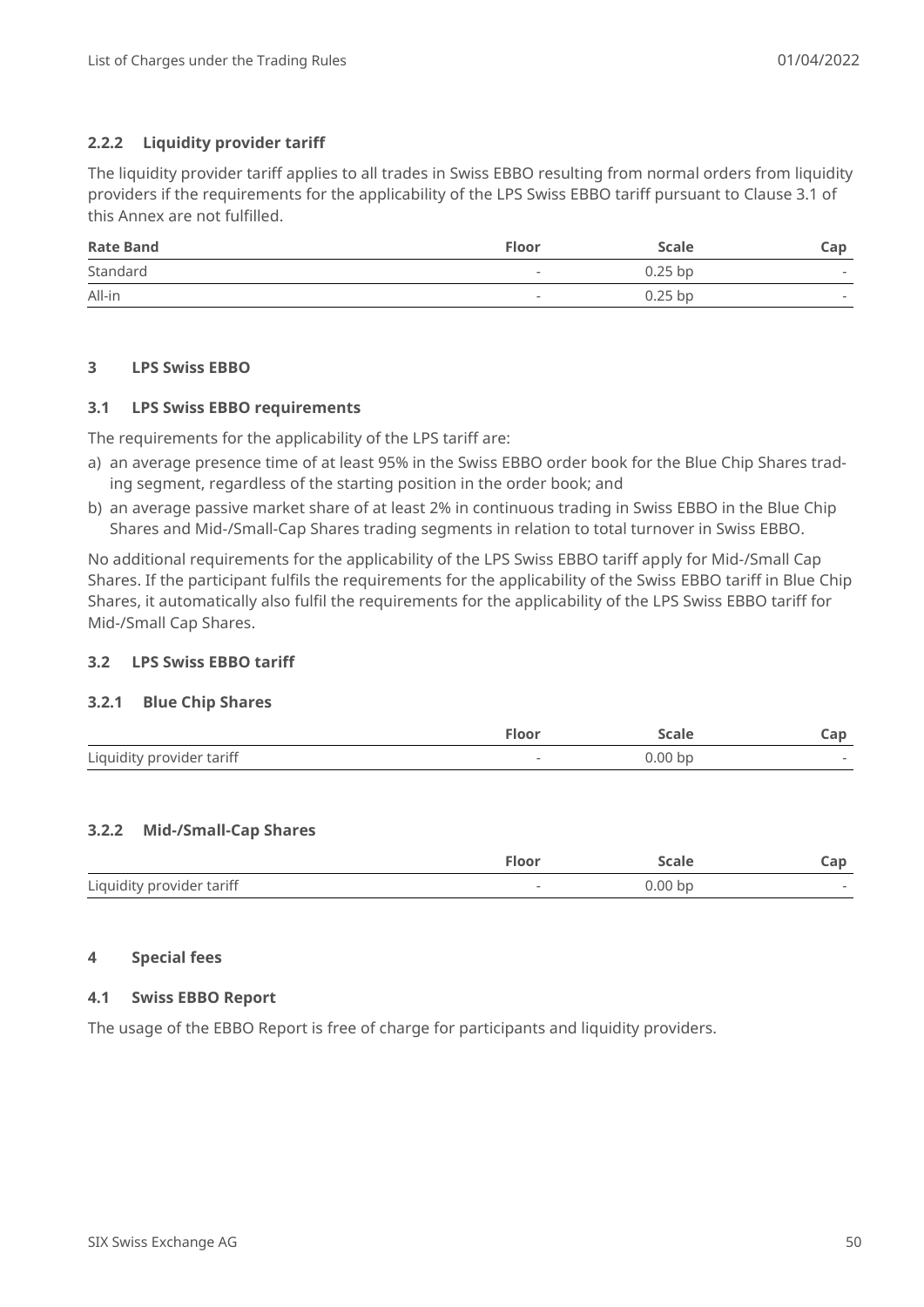# <span id="page-50-0"></span>**Annex O - Fees for on-exchange trading with quote requests in Quote on Demand**

#### **1 ETF and ETP**

### **1.1 Standard tariff**

The standard tariff applies to all trades resulting from quote requests from participants.

#### **1.1.1 Transaction fee**

The transaction fee is CHF 0.00.

#### **1.1.2 Ad valorem fee**

| <b>Rate Band</b> | Floor | Scale | $\sim$ 19<br>-ap- |
|------------------|-------|-------|-------------------|
| Standard         | 0.00  | 0.00  | 0.00              |

#### **1.2 Liquidity provider tariff**

The liquidity provider tariff applies to all trades resulting from quotes from liquidity providers.

#### **1.2.1 Transaction fee**

The transaction fee is CHF 1.50.

#### **1.2.2 Ad valorem fee**

| <b>Rate Band</b>          | Floor | Scale     | cap    |
|---------------------------|-------|-----------|--------|
| Liquidity provider tariff |       | $0.05$ bp | $\sim$ |

#### **2 Capacity fees**

#### **2.1 QPS/OPS capacity fee for liquidity providers**

#### **2.1.1 Shared QPS/OPS capacity free of charge**

The Exchange allocates a total of 200 shared quotes per second (QPS/OPS) free of charge to each liquidity provider for the Quote on Demand order book if the following requirements are fulfilled on a cumulated basis:

- a) the liquidity provider responds with binding quotes on the buy and sell side to at least 1% of all quote requests received in the Quote on Demand order book (QOD) and the quotes are executable at the time of execution, at the end of the call phase or when the quote request is deleted; and
- b) the average turnover of the liquidity provider in the Quote on Demand order book (QOD) in the trading segments "Exchange Traded Funds" and "Exchange Traded Products" amounts to at least 0.5% in relation to the total turnover generated by liquidity providers in Quote on Demand.

A monthly fee of CHF 1,000.00 is charged if the liquidity provider fails to meet the liquidity requirements for shared QPS/OPS capacity free of charge.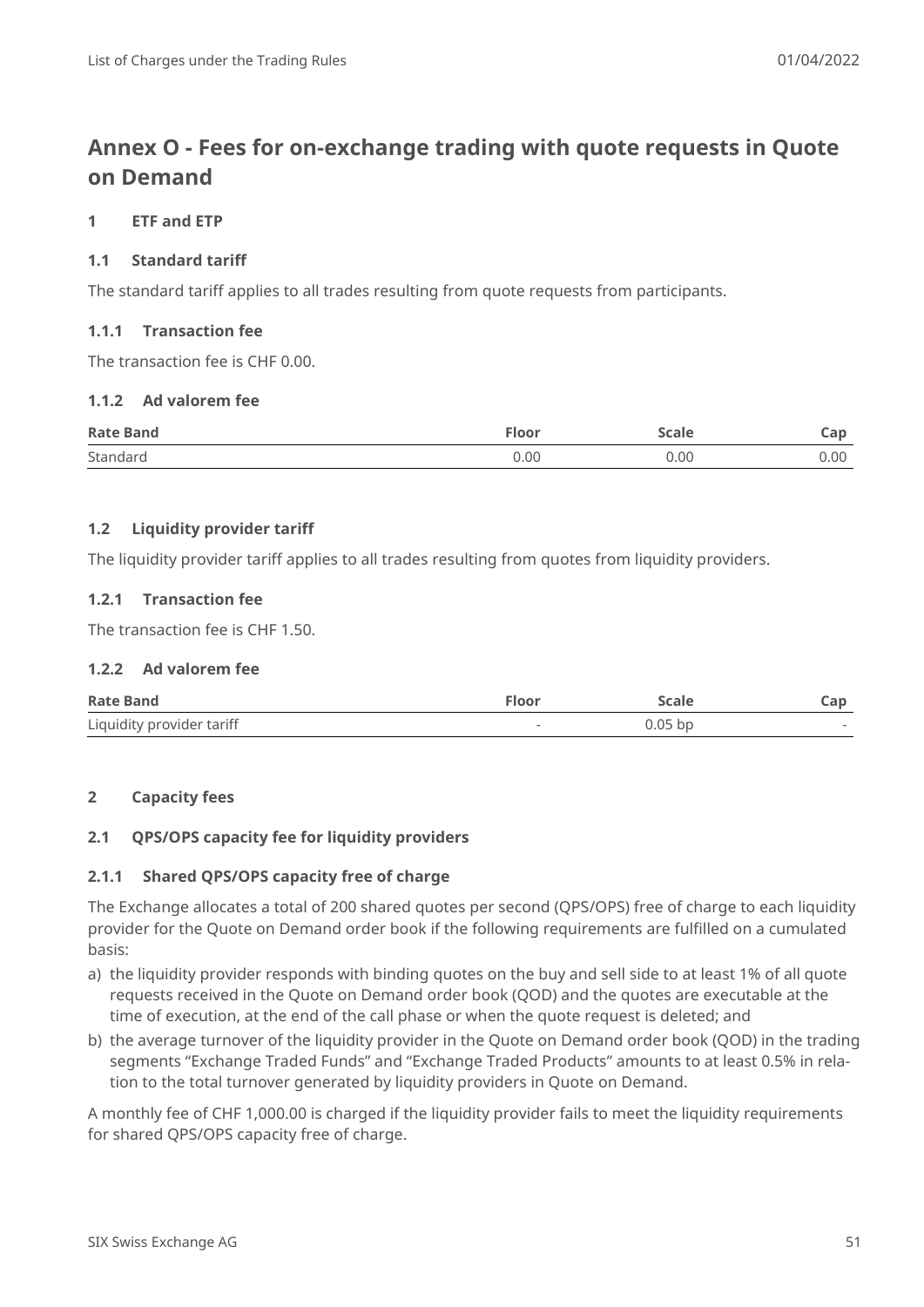The number of free-of-charge shared QPS/OPS capacity allocated owing to the fulfilment of liquidity requirements is calculated monthly and is limited to a total of 200 QPS per liquidity provider.

This shared QPS capacity may be used to fulfill the liquidity requirements in the Quote on Demand order book (QOD) only.

#### **2.1.2 Shared QPS capacity for which fees are charged**

The liquidity provider cannot increase its shared QPS/OPS capacity for the Quote on Demand order book (QOD) by paying an additional monthly fee.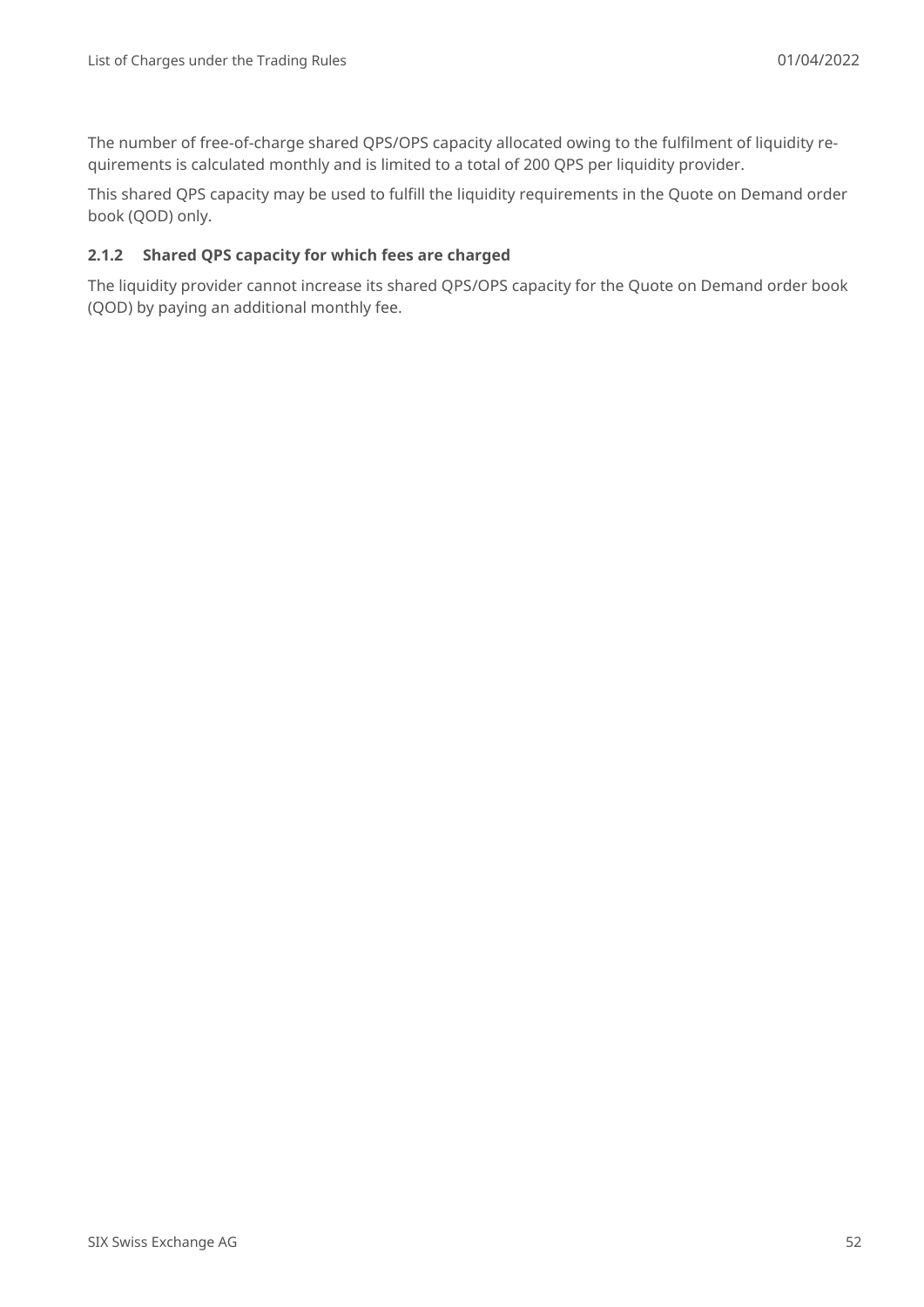# <span id="page-52-0"></span>**Annex P – Access Fee**

#### **1 Direct connection via Managed and Leased Line**

The monthly access fee for clients with direct connections to the Exchange network (SCAP) is determined by the type of connectivity chosen. It is levied per access and port (not redundant). The line costs from the participant to the SCAP network of the Exchange via an external data line are not included in the price and are borne by the participant. The applicable fees are given in the following table:

| <b>Connectivity option</b> | <b>Bandwidth</b> | Access fee p.m. (CHF) |
|----------------------------|------------------|-----------------------|
| Internet                   | up to 1 Mbps     | free of charge        |
| Managed IP service         | up to 2 Mbps     | 600                   |
| Managed IP service         | up to 4 Mbps     | 950                   |
| Managed IP service         | up to 10 Mbps    | 1,000                 |
| Managed IP service         | up to 30 Mbps    | 1,400                 |
| Managed IP service         | up to 50 Mbps    | 1,800                 |
| Managed IP service         | up to 100 Mbps   | 2,400                 |
| Managed IP service         | up to 200 Mbps   | 3,500                 |
| Managed IP service         | up to 500 Mbps   | 4,500                 |
| Ethernet service           | up to 4 Mbps     | 950                   |
| Ethernet service           | up to 10 Mbps    | 1,000                 |
| Ethernet service           | up to 30 Mbps    | 1,400                 |
| Ethernet service           | up to 50 Mbps    | 1,800                 |
| Ethernet service           | up to 100 Mbps   | 2,400                 |
| Ethernet service           | up to 200 Mbps   | 3,500                 |
| Ethernet service           | up to 500 Mbps   | 4,500                 |
| Optical link               | up to 50 Mbps    | $3,500*$              |
| Optical link               | up to 100 Mbps   | $4,500*$              |
| Optical link               | up to 200 Mbps   | $5,700*$              |
| Optical link               | up to 500 Mbps   | 7,000*                |

\*plus one-off, expenditure-dependent internal installation costs incurred by the Exchange,

e.g. for technical connection, routing, configuration, etc.

The access fees listed above include access to the interfaces listed under Clause 7. Additional accesses to the Exchange system will be billed separately (see Clause 7 below).

The provisions on billing and termination are governed by Clause 8.

# **2 Direct connection via Proximity Service**

The monthly access fee for clients with direct connections via Proximity Service to the Exchange network (SCAP) is determined by the bandwidth chosen. It is levied per access and port (not redundant). The applicable fees are given in the following table: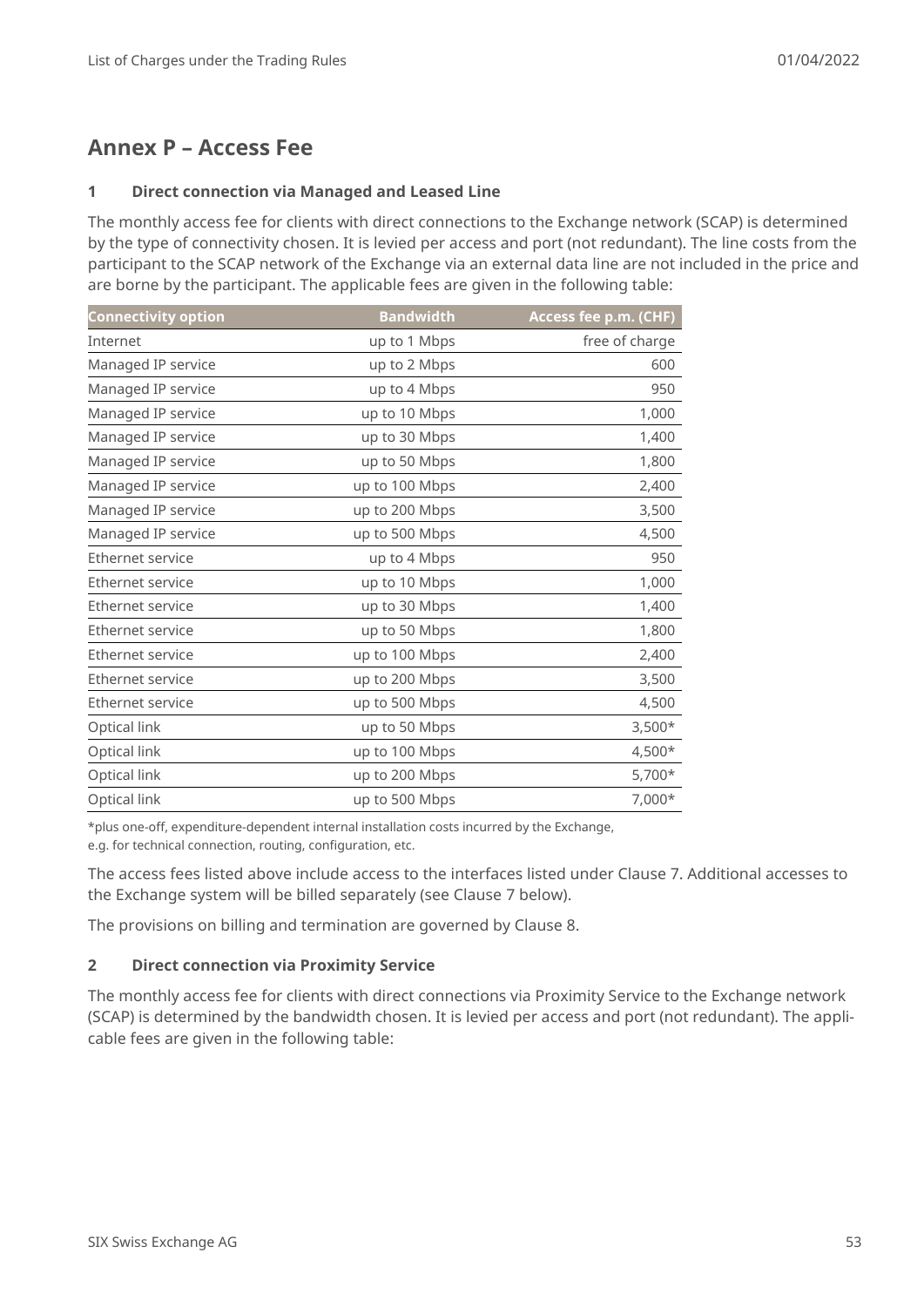| <b>Connectivity option</b> | <b>Bandwidth</b> | Access fee p.m. (CHF) |
|----------------------------|------------------|-----------------------|
| Proximity service          | up to 50 Mbps    | 2,750                 |
| Proximity service          | up to 100 Mbps   | 3,050                 |
| Proximity service          | up to 200 Mbps   | 4,100                 |
| Proximity service          | up to 500 Mbps   | 5,100                 |

The Exchange reserves the right to adjust the managed bandwidths as necessary and to limit the number of ports per customer.

The provisions on billing and termination are governed by Clause 8.

#### **3 Co-Location Access**

The monthly access fee for clients with Co-Location Access is CHF 1,250 per port (not redundant).

The participant bears the costs of the line from the participant infrastructure to the Exchange demarcation point.

The Exchange reserves the right to limit the number of ports per client.

The provisions on billing and termination are governed by Clause 8.

#### **4 Direct connection via an Access Point abroad**

The monthly access fee for clients with direct connections via Access Point abroad to the Exchange network (SCAP) is determined by the bandwidth chosen. It is levied per access and port (not redundant). The applicable fees are given in the following table:

| <b>Connectivity option</b> | Bandwidth ˈ    | Access fee p.m. (CHF) |
|----------------------------|----------------|-----------------------|
| Access Point abroad        | up to 50 Mbps  | 2,650                 |
| Access Point abroad        | up to 100 Mbps | 2,950                 |
| Access Point abroad        | up to 200 Mbps | 4,300                 |
| Access Point abroad        | up to 500 Mbps | 5,300                 |

The Exchange determines the Access Points. The Exchange reserves the right to adjust the managed bandwidths as necessary and to limit the number of ports per customer.

The participant bears the costs of the line to the Access Point.

The provisions on billing and termination are governed by Clause 8.

#### **5 Participant connection via an ASP**

Participants connecting via an ASP are not charged a monthly fee.

#### **6 Connectivity of Infrastructure Service Providers (ISP)**

The connectivity fee for ISP is divided into one-off and continuous fees.

#### **6.1 One-off connectivity fee**

The one-off connectivity fee for ISPs consists of a fixed-cost amount of CHF 9,500 and an expenditure-dependent fee of CHF 200 per hour.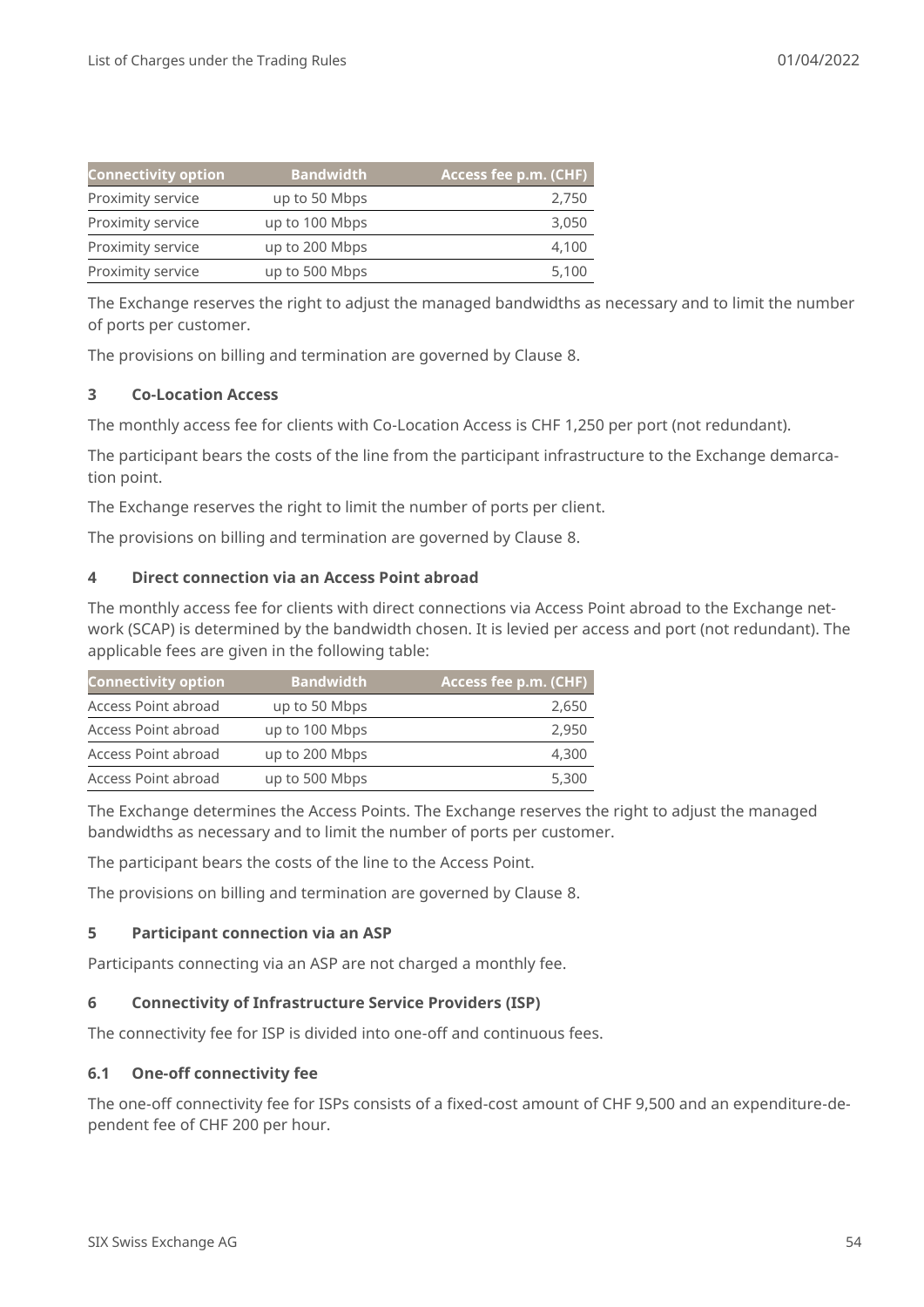#### **6.2 Ongoing connectivity fee**

The ongoing fees for ISPs depend on the number of the participants connected via the relevant ISP:

- ‒ For ISPs connecting up to ten participants, the monthly fee if CHF 2,800 regardless of whether the ISP connects to the Exchange with one or two data lines.
- ‒ From eleven connected participants, the connection for ISPs is free of charge.

The provisions on billing and termination are governed by Clause 8.

#### **7 Trading interfaces**

#### **7.1 Standard Trading Interface (STI)**

The monthly access fee includes standard connection to the Standard Trading Interface, as well as a number of free FIX connections and Party IDs.

The number of free FIX connections is determined by the rate band chosen for the Blue Chip Shares trading segment, as well as connection status to the OUCH Trading Interface (OTI), or the Quote Trading Interface (QTI).

| <b>Rate band</b>                               | Free FIX connections for participants Free FIX connections for participants | with OTI or QTI connection without OTI or QTI connection |
|------------------------------------------------|-----------------------------------------------------------------------------|----------------------------------------------------------|
| Participant without<br>commitment level tariff | 3 free FIX connections                                                      | 1 free FIX connection                                    |
| Participant with<br>commitment level 1 tariff  | 6 free FIX connections                                                      | 2 free FIX connections                                   |
| Participant with<br>commitment level 2 tariff  | 9 free FIX connections                                                      | 3 free FIX connections                                   |
| Participant with<br>commitment level 3 tariff  | 12 free FIX connections                                                     | 4 free FIX connections                                   |
| Participant with all-in tariff                 | 3 free FIX connections                                                      | 1 free FIX connection                                    |
| Participant with LPS CLOB tariff               | 12 free FIX connections                                                     | 4 free FIX connections                                   |

An application must be submitted to the Exchange for each additional FIX connection and Party ID for participants and Application Service Providers.

The Exchange charges an additional monthly fee of CHF 2,000 for each authorised FIX connection over and above the free allocation.

Depending on their rate band in the Blue Chip Shares trading segment, each participant receives the following number of free FIX transactions per second (FTPS capacity) from the Exchange:

| <b>Rate band</b>                            | <b>Free FIX transactions per sec-</b><br>ond (FTPS) |
|---------------------------------------------|-----------------------------------------------------|
| Participant without commitment level tariff | 20                                                  |
| Participant with commitment level 1 tariff  | 60                                                  |
| Participant with commitment level 2 tariff  | 80                                                  |
| Participant with commitment level 3 tariff  | 120                                                 |
| Participant with all-in tariff              | 20                                                  |
| Participant with LPS CLOB tariff            | 200                                                 |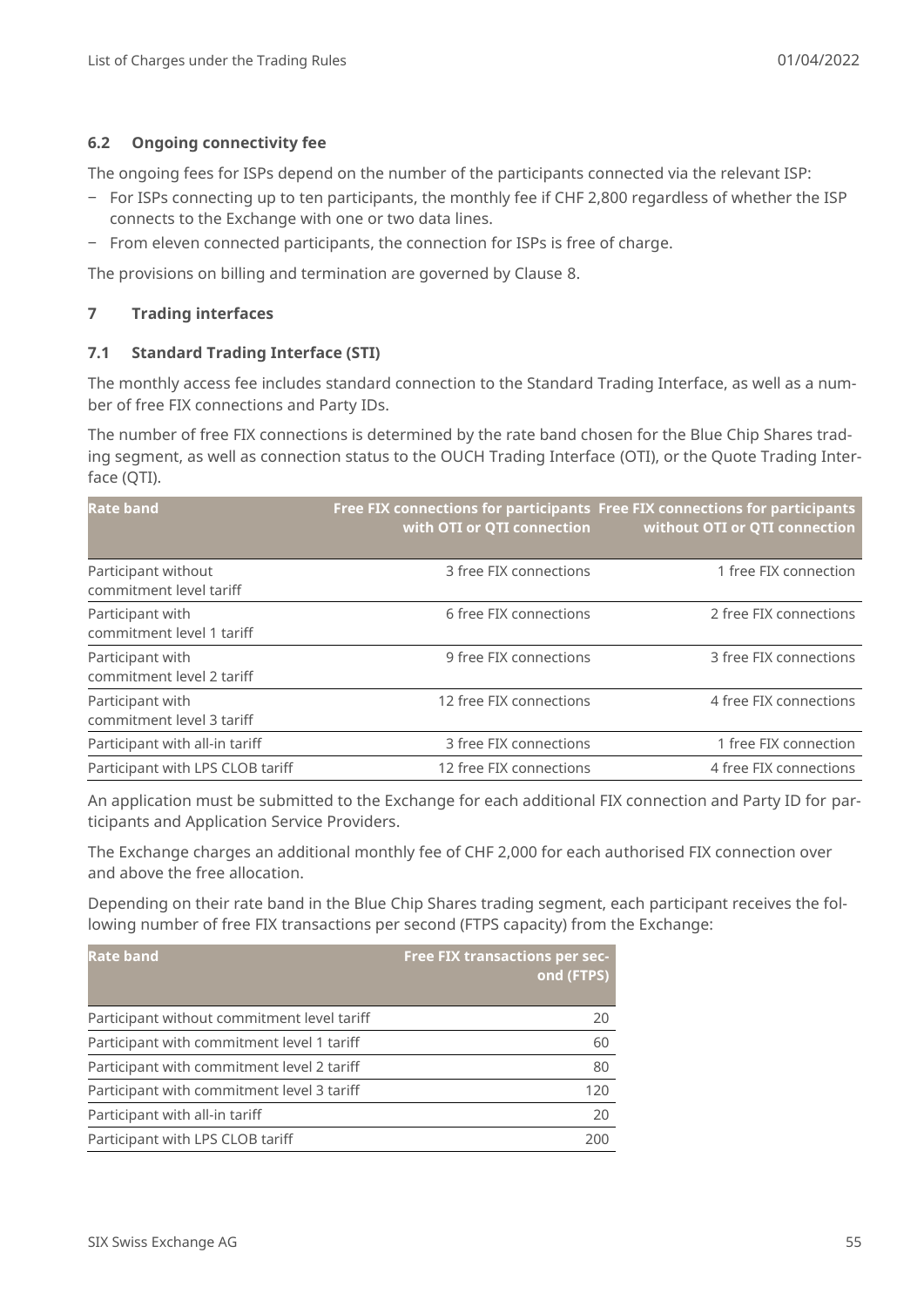# **7.2 OUCH Trading Interface (OTI)**

There is no additional access fee for OTI usage.

# **7.2.1 OUCH Trading Interface (OTI) - Equity**

The number of OUCH transactions per second (OTPS capacity) is unlimited for trading in equity markets.

The Exchange reserves the right to limit the number of OTI-Equity connections.

### <span id="page-55-0"></span>**7.2.2 OUCH Trading Interface (OTI) - Non-Equity**

Depending on their rate band in the blue chip equity trading segment, each participant receives the following number of free OUCH transactions per second (OTPS capacity) from the Exchange for trading in non-equity markets:

| <b>Rate band</b>                                 | <b>Free OUCH transactions per</b><br>second (OTPS) |
|--------------------------------------------------|----------------------------------------------------|
| Participant without commitment level tar-<br>iff | 20                                                 |
| Participant with commitment level 1 tariff       | 60                                                 |
| Participant with commitment level 2 tariff       | 80                                                 |
| Participant with commitment level 3 tariff       | 120                                                |
| Participant with all-in tariff                   | 20                                                 |
| Participant with LPS CLOB tariff                 | 200                                                |

Each participant may increase its OTPS capacity by paying a monthly fee of CHF 250 per OTPS. The Exchange reserves the right to limit the number of OTI non-equity connections.

#### **7.3 Quote Trading Interface (QTI)**

Market makers and liquidity providers are not charged an additional access fee for their QTI connection.

The Exchange reserves the right to limit the number of QTI connections.

#### **8 Common Terms**

The client or the Exchange may terminate the client connection in writing subject to a notice period of thirty days, effective at the end of a month.

Should a new client connection subsequently be established, the Exchange will waive the one-off installation fee.

The access fee will be charged from the date on which the data centre provider or line provider reports the connection as ready for service, or from the agreed time in the case of managed IP and ethernet services.

The minimum billing period is three months.

When switching a connection option or location that is already in place, the client is charged the actual expenses at a rate of CHF 200 per hour, but at least CHF 2,500 per connection.